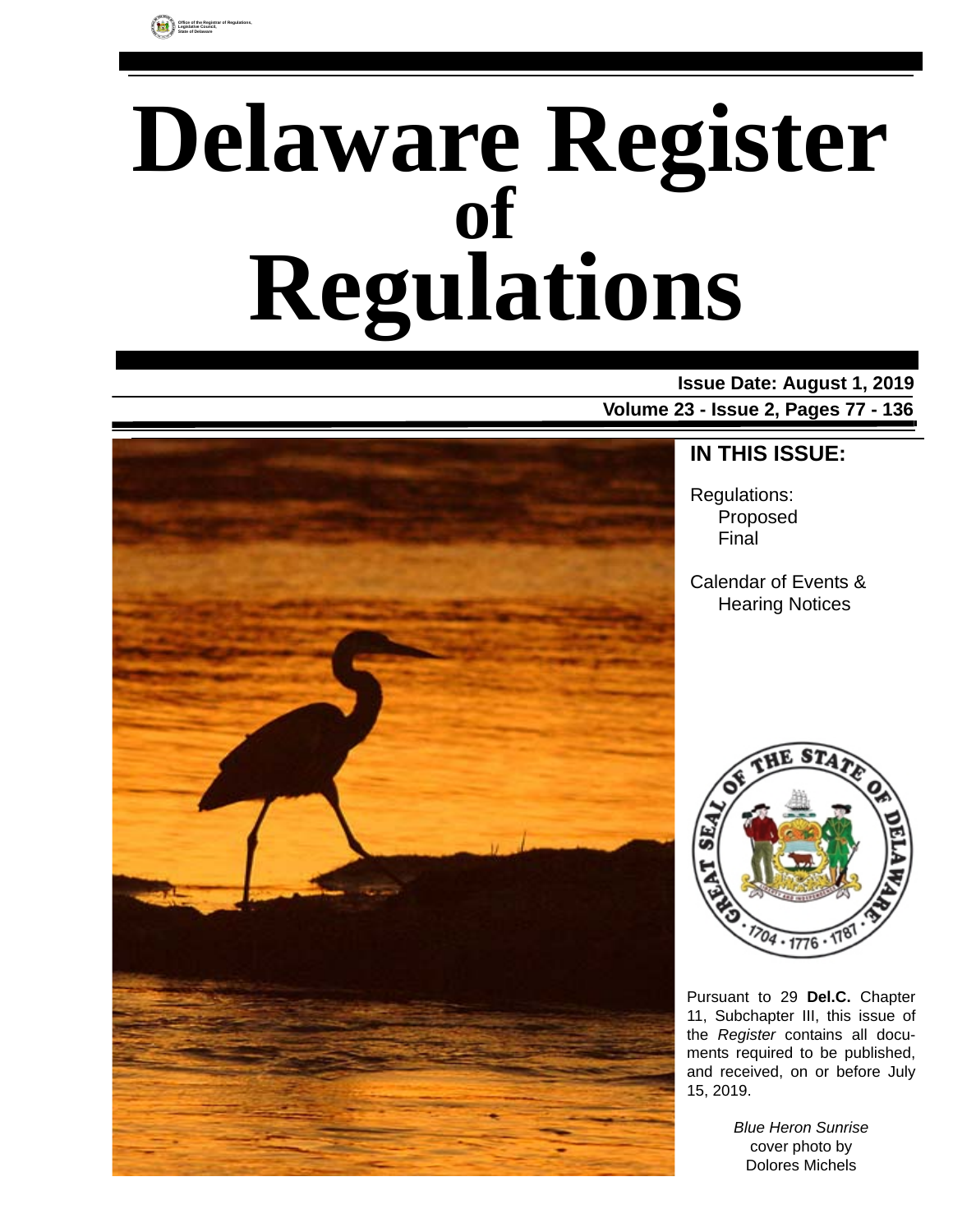#### **78**

# **INFORMATION ABOUT THE DELAWARE REGISTER OF REGULATIONS**

### **DELAWARE REGISTER OF REGULATIONS**

The *Delaware Register of Regulations* is an official State publication established by authority of 69 *Del. Laws*, c. 107 and is published on the first of each month throughout the year.

The *Delaware Register* will publish any regulations that are proposed to be adopted, amended or repealed and any emergency regulations promulgated.

The *Register* will also publish some or all of the following information:

- Governor's Executive Orders
- Governor's Appointments
- Agency Hearing and Meeting Notices
- Other documents considered to be in the public interest.

### **CITATION TO THE DELAWARE REGISTER**

The *Delaware Register of Regulations* is cited by volume, issue, page number and date. An example would be:

19 **DE Reg.** 1100 (06/01/16)

Refers to Volume 19, page 1100 of the *Delaware Register* issued on June 1, 2016.

### **SUBSCRIPTION INFORMATION**

The cost of a yearly subscription (12 issues) for the *Delaware Register of Regulations* is \$135.00. Single copies are available at a cost of \$12.00 per issue, including postage. For more information contact the Division of Research at 302-744-4114 or 1-800-282-8545 in Delaware.

### **CITIZEN PARTICIPATION IN THE REGULATORY PROCESS**

Delaware citizens and other interested parties may participate in the process by which administrative regulations are adopted, amended or repealed, and may initiate the process by which the validity and applicability of regulations is determined.

Under 29 **Del.C.** §10115 whenever an agency proposes to formulate, adopt, amend or repeal a regulation, it shall file notice and full text of such proposals, together with copies of the existing regulation being adopted, amended or repealed, with the Registrar for publication in the *Register of Regulations* pursuant to §1134 of this title. The notice shall describe the nature of the proceedings including a brief synopsis of the subject, substance, issues, possible terms of the agency action, a reference to the legal authority of the agency to act, and reference to any other regulations that may be impacted or affected by the proposal, and shall state the manner in which persons may present their views; if in writing, of the place to which and the final date by which such views may be submitted; or if at a public hearing, the date, time and place of the hearing. If a public hearing is to be held, such public hearing shall not be scheduled less than 20 days following publication of notice of the proposal in the *Register of Regulations*. If a public hearing will be held on the proposal, notice of the time, date, place and a summary of the nature of the proposal shall also be published in at least 2 Delaware newspapers of general circulation. The notice shall also be mailed to all persons who have made timely written requests of the agency for advance notice of its regulation-making proceedings.

**DELAWARE REGISTER OF REGULATIONS, VOL. 23, ISSUE 2, THURSDAY, AUGUST 1, 2019**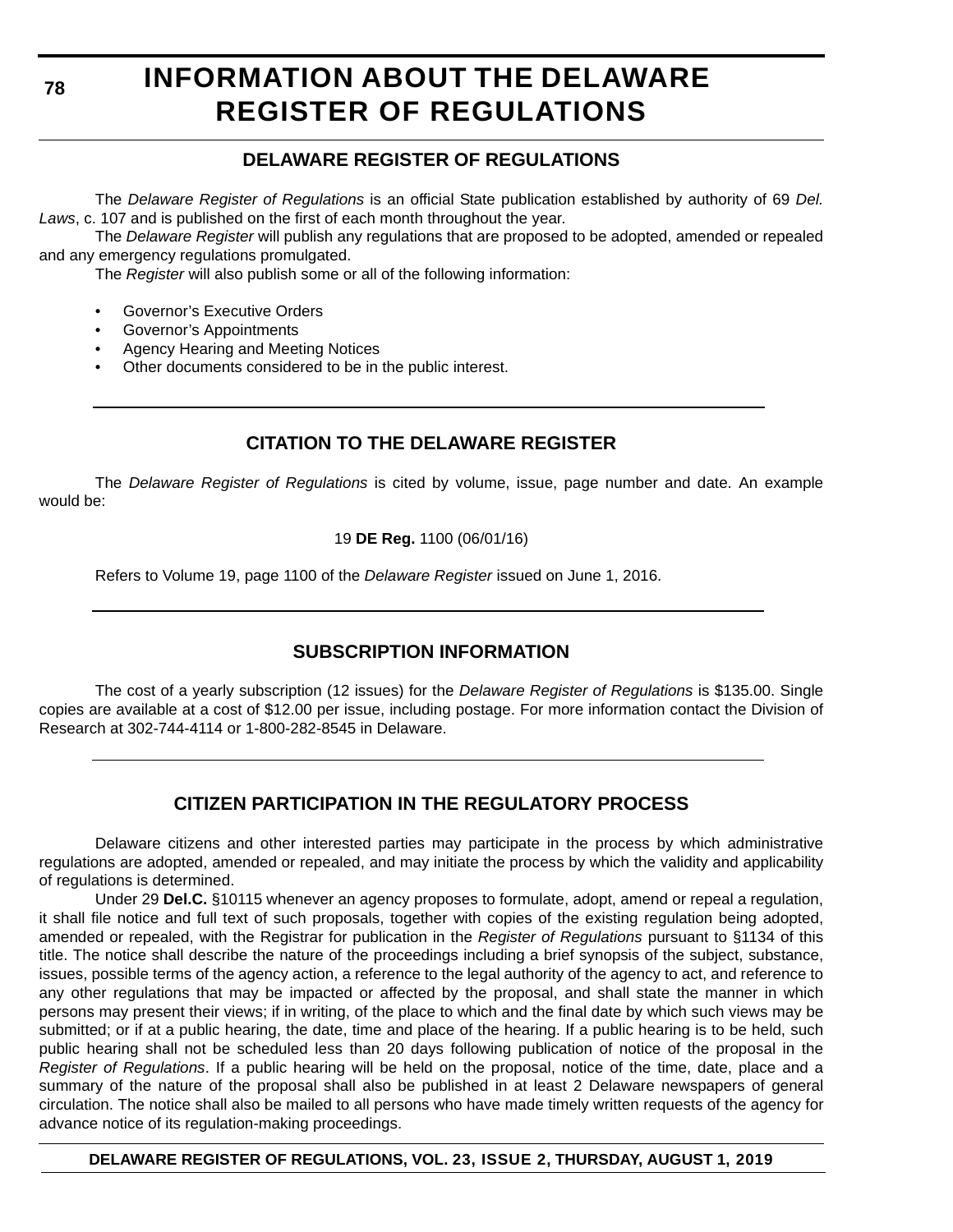# **INFORMATION ABOUT THE DELAWARE REGISTER OF REGULATIONS**

The opportunity for public comment shall be held open for a minimum of 30 days after the proposal is published in the *Register of Regulations*. At the conclusion of all hearings and after receipt, within the time allowed, of all written materials, upon all the testimonial and written evidence and information submitted, together with summaries of the evidence and information by subordinates, the agency shall determine whether a regulation should be adopted, amended or repealed and shall issue its conclusion in an order which shall include: (1) A brief summary of the evidence and information submitted; (2) A brief summary of its findings of fact with respect to the evidence and information, except where a rule of procedure is being adopted or amended; (3) A decision to adopt, amend or repeal a regulation or to take no action and the decision shall be supported by its findings on the evidence and information received; (4) The exact text and citation of such regulation adopted, amended or repealed; (5) The effective date of the order; (6) Any other findings or conclusions required by the law under which the agency has authority to act; and (7) The signature of at least a quorum of the agency members.

The effective date of an order which adopts, amends or repeals a regulation shall be not less than 10 days from the date the order adopting, amending or repealing a regulation has been published in its final form in the *Register of Regulations*, unless such adoption, amendment or repeal qualifies as an emergency under §10119.

Any person aggrieved by and claiming the unlawfulness of any regulation may bring an action in the Court for declaratory relief.

No action of an agency with respect to the making or consideration of a proposed adoption, amendment or repeal of a regulation shall be subject to review until final agency action on the proposal has been taken.

When any regulation is the subject of an enforcement action in the Court, the lawfulness of such regulation may be reviewed by the Court as a defense in the action.

Except as provided in the preceding section, no judicial review of a regulation is available unless a complaint therefor is filed in the Court within 30 days of the day the agency order with respect to the regulation was published in the *Register of Regulations*.

### **CLOSING DATES AND ISSUE DATES FOR THE DELAWARE REGISTER OF REGULATIONS**

| <b>ISSUE DATE</b> | <b>CLOSING DATE</b> | <b>CLOSING TIME</b> |  |
|-------------------|---------------------|---------------------|--|
| September 1       | August 15           | 4:30 p.m.           |  |
| October 1         | September 16        | 4:30 p.m.           |  |
| November 1        | October 15          | 4:30 p.m.           |  |
| December 1        | November 15         | 4:30 p.m.           |  |
| January 1         | December 16         | 4:30 p.m.           |  |

### **DIVISION OF RESEARCH STAFF**

**Mark Brainard**, Joint Legislative Oversight Sunset Committee Analyst; **Mark J. Cutrona**, Director; **Deborah Gottschalk**, Legislative Attorney; **Robert Lupo**, Graphics and Printing Technician IV; **Colinda Marker**, Executive Assistant; **Amanda McAtee**, Joint Legislative Oversight Sunset Committee Analyst; **Kathleen Morris**, Office Manager; **Nathan Poore**, Graphics and Printing Technician I; **Victoria Schultes**, Administrative Specialist III; **Don Sellers,** Print Shop Supervisor; **Yvette W. Smallwood**, Registrar of Regulations; **Amy Tricarico**, Administrative Specialist II; **Holly Wagner**, Legislative Attorney; **Natalie White**, Administrative Specialist III; **Sara Zimmerman**, Legislative Librarian.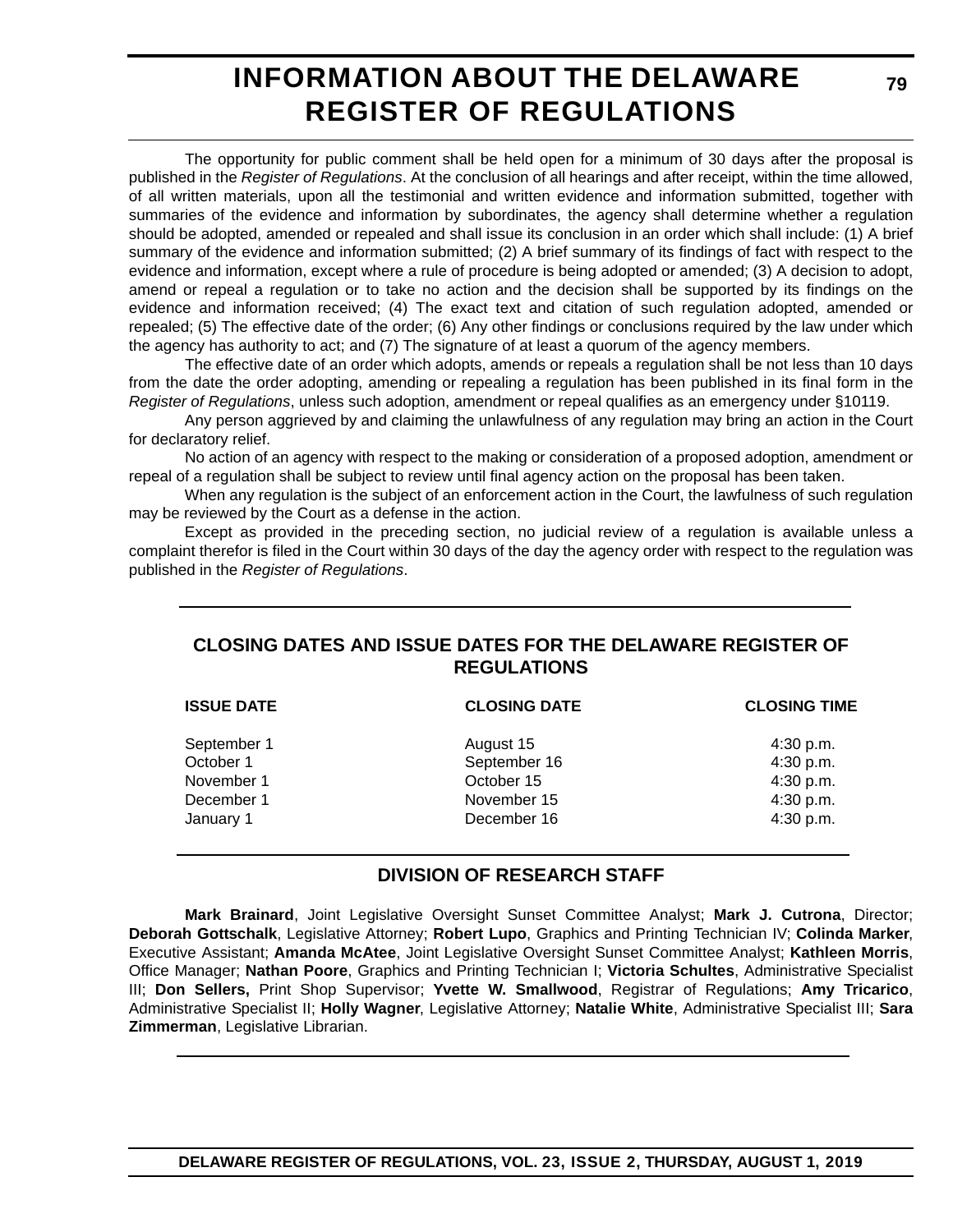**TABLE OF CONTENTS**

<span id="page-3-0"></span>[Cumulative Tables............................................................................................................................. ............ 82](#page-5-0)

#### **PROPOSED**

| <b>DEPARTMENT OF HEALTH AND SOCIAL SERVICES</b><br><b>Division of Medicaid and Medical Assistance</b> |     |
|-------------------------------------------------------------------------------------------------------|-----|
|                                                                                                       | 83  |
| <b>Division of Public Health</b>                                                                      |     |
|                                                                                                       | 89  |
| <b>Division of Social Services</b>                                                                    |     |
|                                                                                                       | 89  |
|                                                                                                       | 92  |
|                                                                                                       | 98  |
| <b>DEPARTMENT OF INSURANCE</b>                                                                        |     |
| <b>Office of the Commissioner</b>                                                                     |     |
| 1101 Listed Surplus Lines Carriers Intending to Establish an Office in Delaware                       | 102 |
| DEPARTMENT OF NATURAL RESOURCES AND ENVIRONMENTAL CONTROL                                             |     |
| <b>Division of Waste and Hazardous Substances</b>                                                     |     |
|                                                                                                       | 104 |
| <b>DEPARTMENT OF STATE</b>                                                                            |     |
| <b>Division of Corporations</b>                                                                       |     |
|                                                                                                       | 105 |
| <b>DEPARTMENT OF TRANSPORTATION</b>                                                                   |     |
| <b>Division of Transportation Solutions</b>                                                           |     |
|                                                                                                       | 107 |
|                                                                                                       |     |

### **FINAL**

#### **[DEPARTMENT OF EDUCATION](https://www.doe.k12.de.us/)**

| <b>Office of the Secretary</b>                                                                |     |
|-----------------------------------------------------------------------------------------------|-----|
|                                                                                               | 109 |
| 705 Leave for Training Camp or Special Duty in the National Guard or the Military Reserves of |     |
|                                                                                               | 111 |
|                                                                                               | 113 |
|                                                                                               | 114 |
|                                                                                               | 122 |
|                                                                                               | 123 |
| <b>DEPARTMENT OF HEALTH AND SOCIAL SERVICES</b>                                               |     |
| <b>Division of Health Care Quality</b>                                                        |     |
|                                                                                               | 125 |
|                                                                                               |     |

| <b>Division of Medicaid and Medical Assistance</b> |  |
|----------------------------------------------------|--|
|                                                    |  |

**DELAWARE REGISTER OF REGULATIONS, VOL. 23, ISSUE 2, THURSDAY, AUGUST 1, 2019**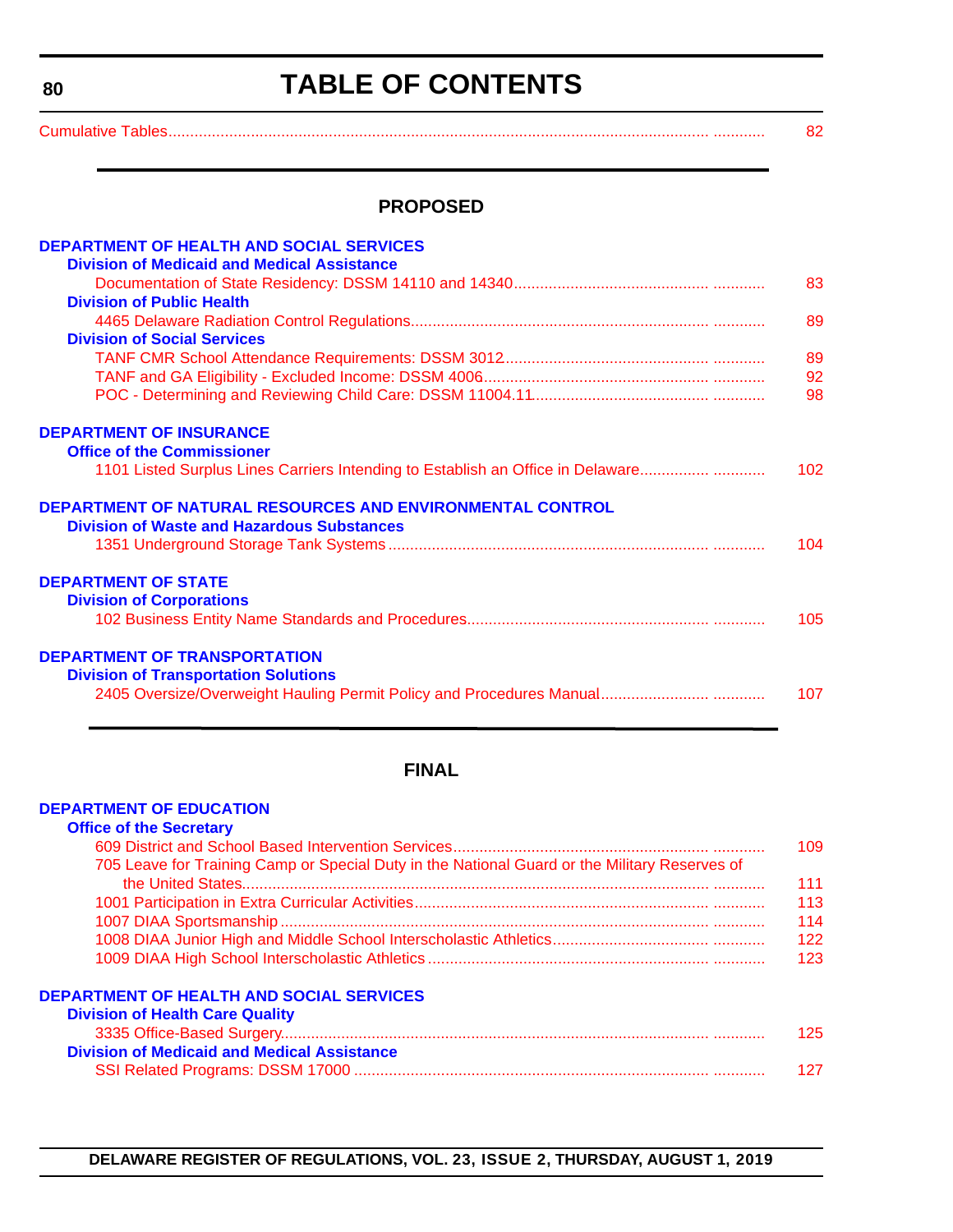# **TABLE OF CONTENTS**

**81**

<span id="page-4-0"></span>

| <b>DEPARTMENT OF INSURANCE</b><br><b>Office of the Commissioner</b>      | 129  |
|--------------------------------------------------------------------------|------|
| <b>DEPARTMENT OF STATE</b><br><b>Division of Professional Regulation</b> | 130. |

### **CALENDAR OF EVENTS/HEARING NOTICES**

| Delaware River Basin Commission, Notice of Public Hearing and Business Meeting                       | 132         |
|------------------------------------------------------------------------------------------------------|-------------|
|                                                                                                      | 132         |
| Dept. of Health and Social Services; Div. of Medicaid and Medical Assistance; Div. of Public Health; |             |
|                                                                                                      | $132 - 134$ |
| Dept. of Insurance, Office of the Commissioner, Notice of Public Comment Period                      | 134         |
| Dept. of Natural Resources and Environmental Control, Div. of Waste and Hazardous Substances,        |             |
|                                                                                                      | 135         |
|                                                                                                      | 135         |
| Dept. of Transportation, Div. of Transportation Solutions, Notice of Public Comment Period           | 136         |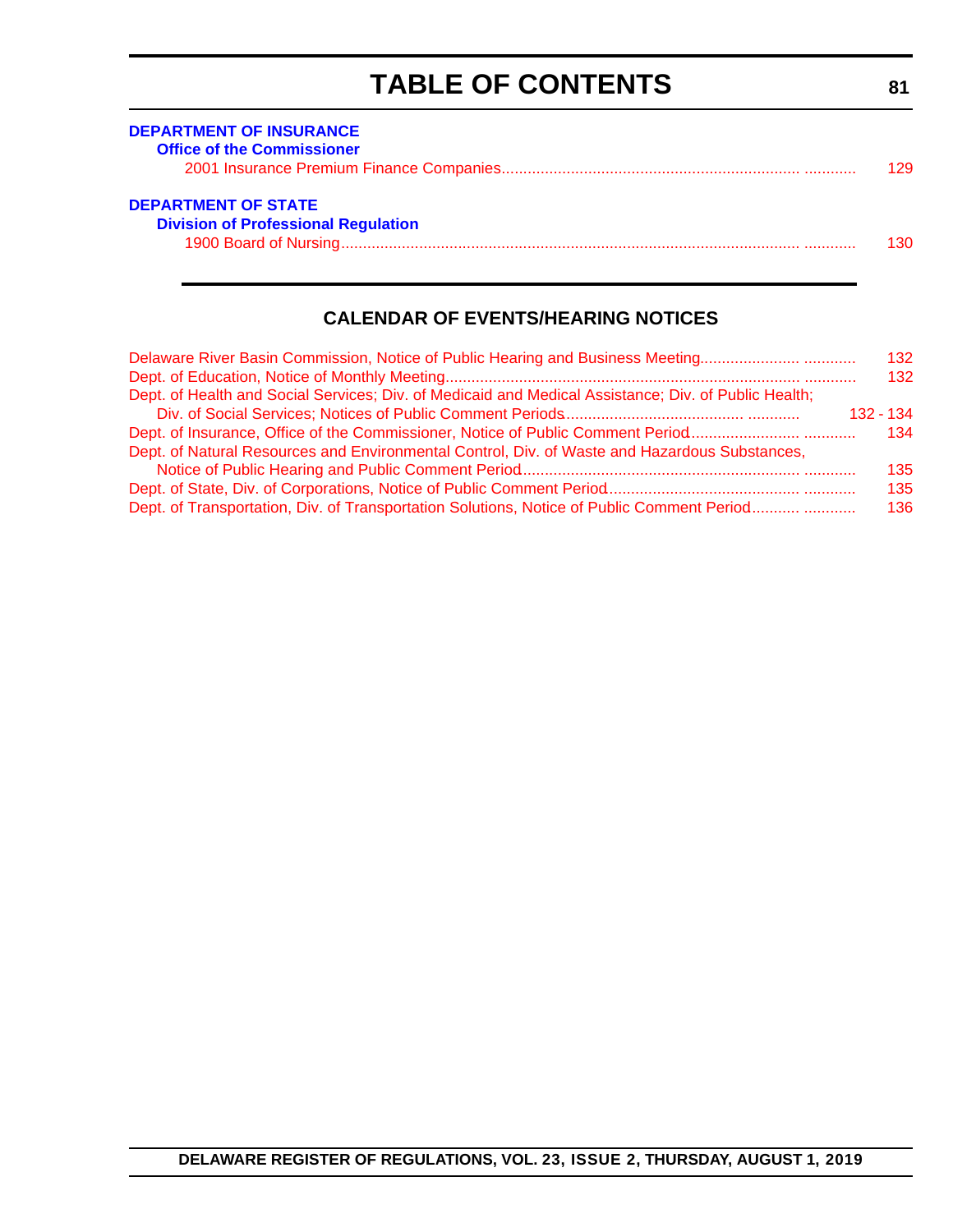# **[CUMULATIVE TABLES](#page-3-0)**

<span id="page-5-0"></span>The table printed below lists the regulations that have been proposed, adopted, amended or repealed in the preceding issues of the current volume of the *Delaware Register of Regulations*.

The regulations are listed alphabetically by the promulgating agency, followed by a citation to that issue of the *Register* in which the regulation was published. Proposed regulations are designated with (Prop.); Final regulations are designated with (Final); Emergency regulations are designated with (Emer.); and regulations that have been repealed are designated with (Rep.).

| <b>DEPARTMENT OF EDUCATION</b>                                                 |                       |             |
|--------------------------------------------------------------------------------|-----------------------|-------------|
| <b>Office of the Secretary</b>                                                 |                       |             |
|                                                                                | 23 DE Reg.            | 6 (Prop.)   |
|                                                                                | 23 DE Reg.            | 33 (Final)  |
| <b>Professional Standards Board</b>                                            |                       |             |
|                                                                                | 23 DE Reg.            | 38 (Final)  |
|                                                                                | 23 DE Reg.            | 40 (Final)  |
| <b>DEPARTMENT OF FINANCE</b>                                                   |                       |             |
| <b>Office of the State Lottery</b>                                             |                       |             |
|                                                                                | 23 DE Reg.            | 42 (Final)  |
| DEPARTMENT OF HEALTH AND SOCIAL SERVICES                                       |                       |             |
| <b>Division of Health Care Quality</b>                                         |                       |             |
| 3320 Intensive Behavioral Support and Educational Residence                    | 23 DE Reg.            | 43 (Final)  |
|                                                                                | 23 DE Reg.            | 45 (Final)  |
|                                                                                | 23 DE Reg.            | $9$ (Prop.) |
| <b>Division of Medicaid and Medical Assistance</b>                             |                       |             |
|                                                                                | 23 DE Reg.            | 10 (Prop.)  |
|                                                                                | 23 DE Reg.            | 46 (Final)  |
| Title XXI Delaware Healthy Children Program State Plan - Children's Health     |                       |             |
|                                                                                | 23 DE Reg.            | 51 (Final)  |
| <b>Division of Public Health</b>                                               |                       |             |
|                                                                                | 23 DE Reg.            | 12 (Prop.)  |
|                                                                                | 23 DE Reg.            | 52 (Final)  |
| <b>Division of Social Services</b>                                             |                       |             |
|                                                                                | 23 DE Reg.            | 53 (Final)  |
| Income Reporting Requirements for Child Care: DSSM 11003                       | 23 DE Reg.            | 60 (Final)  |
| Temporary Assistance for Needy Families (TANF) - CMR: DSSM 3000                | 23 DE Reg.            | 63 (Final)  |
| DEPARTMENT OF SAFETY AND HOMELAND SECURITY                                     |                       |             |
| <b>Division of State Police</b>                                                |                       |             |
|                                                                                | 23 DE Reg.            | 72 (Final)  |
| <b>DEPARTMENT OF STATE</b>                                                     |                       |             |
| <b>Division of Professional Regulation</b>                                     |                       |             |
| <b>Controlled Substance Advisory Committee</b>                                 |                       |             |
|                                                                                | 23 DE Reg. 16 (Prop.) |             |
| <b>Office of the State Bank Commissioner</b>                                   |                       |             |
| 701 Procedures for Applications to Form a Bank, Bank and Trust Company or      |                       |             |
| Limited Purpose Trust Company Pursuant to Chapter 7 of Title 5 of the Delaware |                       |             |
|                                                                                | 23 DE Reg.            | 17 (Prop.)  |
|                                                                                | 23 DE Reg.            | 21 (Prop.)  |
| 1110 Instructions for Preparation of Franchise Tax for Resulting Branches in   |                       |             |
|                                                                                | 23 DE Reg.            | 26 (Prop.)  |
|                                                                                |                       |             |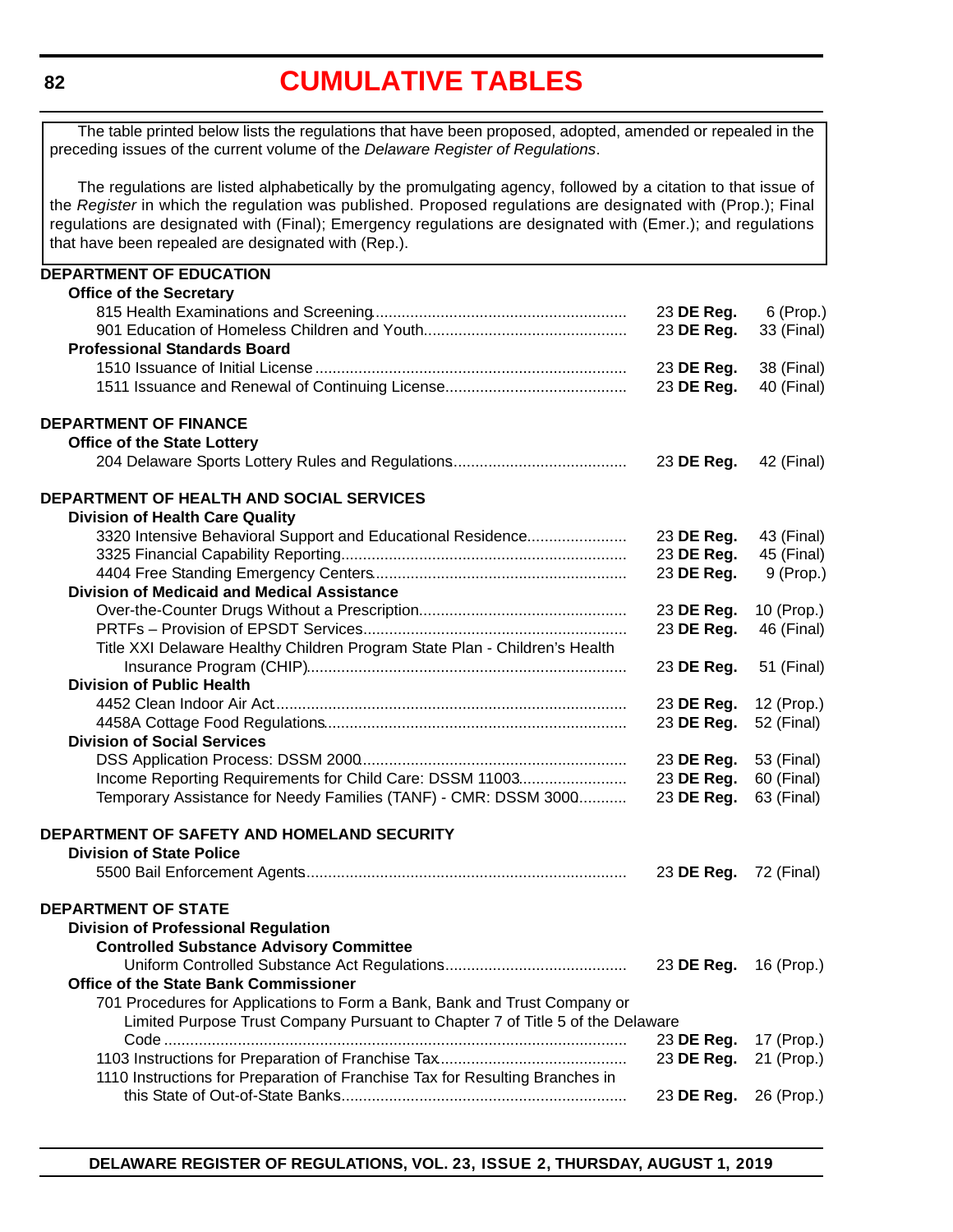### **Symbol Key**

<span id="page-6-0"></span>Arial type indicates the text existing prior to the regulation being promulgated. Underlined text indicates new text. Language which is stricken through indicates text being deleted.

#### **Proposed Regulations**

Under 29 **Del.C.** §10115 whenever an agency proposes to formulate, adopt, amend or repeal a regulation, it shall file notice and full text of such proposals, together with copies of the existing regulation being adopted, amended or repealed, with the Registrar for publication in the *Register of Regulations* pursuant to §1134 of this title. The notice shall describe the nature of the proceedings including a brief synopsis of the subject, substance, issues, possible terms of the agency action, a reference to the legal authority of the agency to act, and reference to any other regulations that may be impacted or affected by the proposal, and shall state the manner in which persons may present their views; if in writing, of the place to which and the final date by which such views may be submitted; or if at a public hearing, the date, time and place of the hearing. If a public hearing is to be held, such public hearing shall not be scheduled less than 20 days following publication of notice of the proposal in the *Register of Regulations*. If a public hearing will be held on the proposal, notice of the time, date, place and a summary of the nature of the proposal shall also be published in at least 2 Delaware newspapers of general circulation. The notice shall also be mailed to all persons who have made timely written requests of the agency for advance notice of its regulation-making proceedings.

### **[DEPARTMENT OF HEALTH AND SOCIAL SERVICES](https://www.dhss.delaware.gov/dhss/index.html) DIVISION OF MEDICAID [AND MEDICAL ASSISTANCE](https://www.dhss.delaware.gov/dhss/dmma/)** Statutory Authority: 31 Delaware Code, Section 512 (31 **Del.C.** §512) 16 **DE Admin. Code** 14110 and 14340

#### **PUBLIC NOTICE**

#### **[Documentation of State Residency](#page-3-0)**

In compliance with the State's Administrative Procedures Act (APA - Title 29, Chapter 101 of the Delaware Code), 42 CFR §447.205, and under the authority of Title 31 of the Delaware Code, Chapter 5, Section 512, Delaware Health and Social Services (DHSS) / Division of Medicaid and Medical Assistance (DMMA) is proposing to amend the Division of Social Services Manual (DSSM) regarding state residency documentation requirements, specifically, to align policy with current practice.

Any person who wishes to make written suggestions, compilations of data, testimony, briefs or other written materials concerning the proposed new regulations must submit same to, Planning, Policy and Quality Unit, Division of Medicaid and Medical Assistance, 1901 North DuPont Highway, P.O. Box 906, New Castle, Delaware 19720-0906, by email to [Nicole.M.Cunningham@delaware.gov,](mailto:Nicole.M.Cunningham@delaware.gov) or by fax to 302-255-4413 by 4:30 p.m. on September 3, 2019. Please identify in the subject line: Documentation of State Residency.

The action concerning the determination of whether to adopt the proposed regulation will be based upon the results of Department and Division staff analysis and the consideration of the comments and written materials filed by other interested persons.

#### **SUMMARY OF PROPOSAL**

The purpose of this notice is to advise the public that Delaware Health and Social Services (DHSS)/Division of Medicaid and Medical Assistance (DMMA) is proposing to amend the Division of Social Services Manual (DSSM) regarding state residency documentation requirements, specifically, to align policy with current practice.

#### **Statutory Authority**

42 CFR 435.403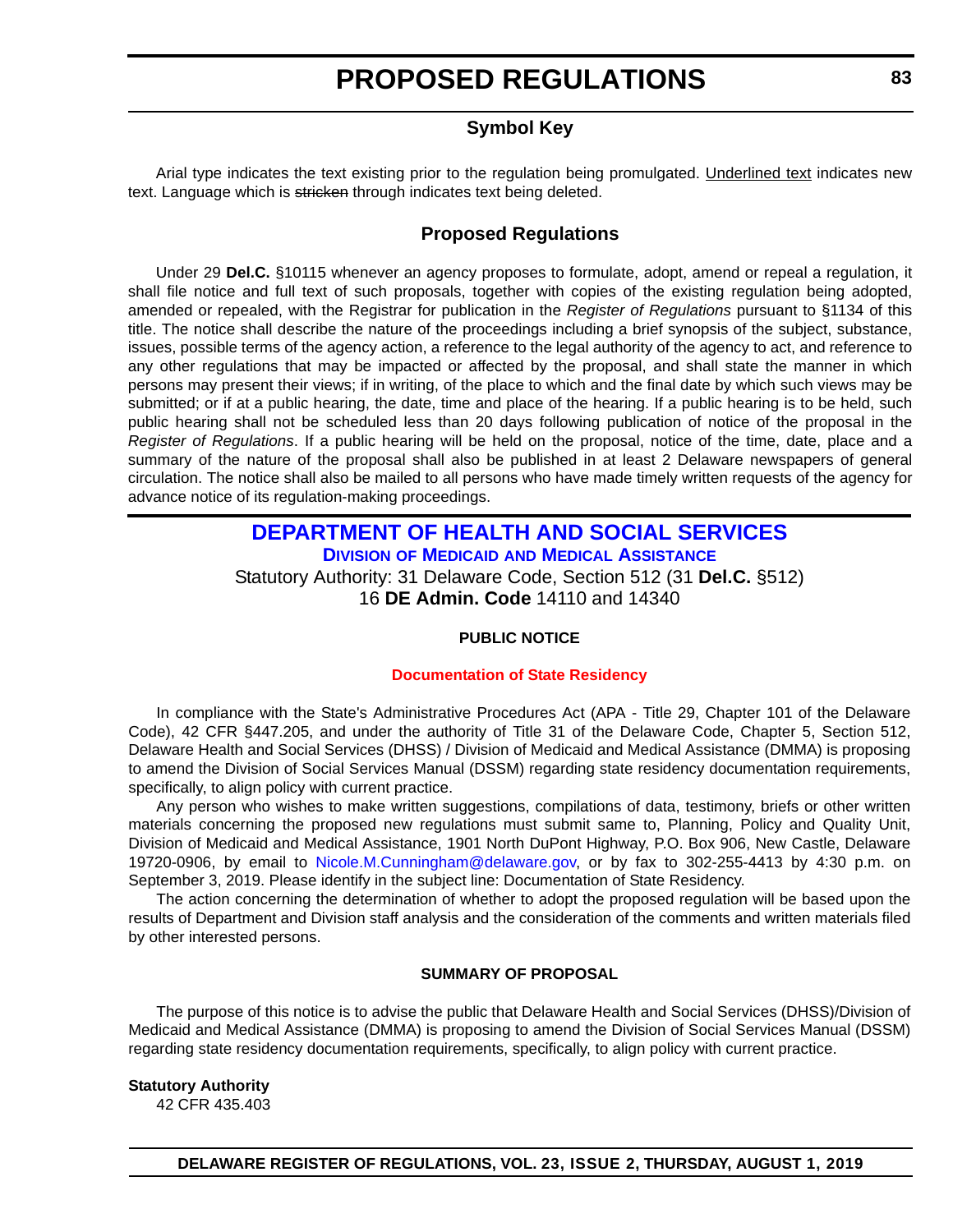#### **Background**

Each state must provide Medicaid to eligible residents including residents who are absent from the State. Additionally, evidence of immigration status may not be used to determine that an individual is not a State resident. The proposed amendment incorporates the current residency requirements at 42 Code of Federal Regulations §435.403 into the Delaware Division of Social Services Manual (DSSM).

#### **Summary of Proposal**

Effective for services provided on and after October 11, 2019 Delaware Health and Social Services/Division of Medicaid and Medical Assistance (DHSS/DMMA) proposes to amend the Division of Social Services Manual (DSSM) sections 14340, 14340.1, 14110.1, 14110.2, 14110.3, 14110.4, 14110.6, 14110.7, 14110.5, 14110.6, 14110.7, 14110.8, 14110.8.1, and 14110.8.2 regarding state residency documentation requirements, specifically, to align policy with current practice.

#### *Public Notice*

In accordance with the *federal* public notice requirements established at Section 1902(a)(13)(A) of the Social Security Act and 42 CFR 447.205 and the state public notice requirements of Title 29, Chapter 101 of the Delaware Code, Delaware Health and Social Services (DHSS)/Division of Medicaid and Medical Assistance (DMMA) gives public notice and provides an open comment period for thirty (30) days to allow all stakeholders an opportunity to provide input on the proposed regulation. Comments must be received by 4:30 p.m. on September 3, 2019.

#### *Provider Manuals and Communications Update*

A newsletter system is utilized to distribute new or revised manual material and to provide any other pertinent information regarding manual updates. Updates are available on the Delaware Medical Assistance Portal website: <https://medicaid.dhss.delaware.gov/provider>

#### **Fiscal Impact**

There is no anticipated fiscal impact to the agency.

#### **\*Please Note: The Regulatory Flexibility Analysis and Impact Statement for this regulation, as required by 29 Del.C. Ch. 104, is available at:**

**<http://regulations.delaware.gov/register/august2019/proposed/23 DE Reg 83RFA 08-01-19.pdf>**

#### **14110 State Residency**

An applicant or beneficiary must be a Delaware resident.

#### **14110.1 Definitions**

The following words and terms, when used in the context of these policies, will have the following meaning unless the context clearly indicates otherwise:

"**Incapable of Indicating Intent to Reside in Delaware**" means one of the following applies to the individual:

- a) individual has an I.Q. of 49 or less or has a mental age of 7 or less.
- b) individual is judged legally incompetent.
- c) individual is found incapable of indicating intent based on medical documentation obtained from physician, psychologist, or other person licensed by the State in the field of mental retardation.

Per 42 CFR 435.403(b), "**Institution**" has the same meaning as Institution and Medical Institution as defined in 42 CFR 435.1010. For purposes of state placement, the term also includes foster care homes, licensed as set forth in 45 CFR 1355.20, and providing food, shelter, and services to one or more persons unrelated to the proprietor. Per 42 CFR 435.403(c), an individual is "Incapable of indicating intent" if the individual –

- a) Has an I.Q. of 49 or less or has a mental age of 7 or less, based on tests acceptable to the Delaware Division of Developmental Disabilities;
- b) Is judged legally incompetent; or
- c) Is found incapable of indicating intent based on medical documentation obtained from a physician, psychologist, or other person licensed by the State in the field of intellectual disability.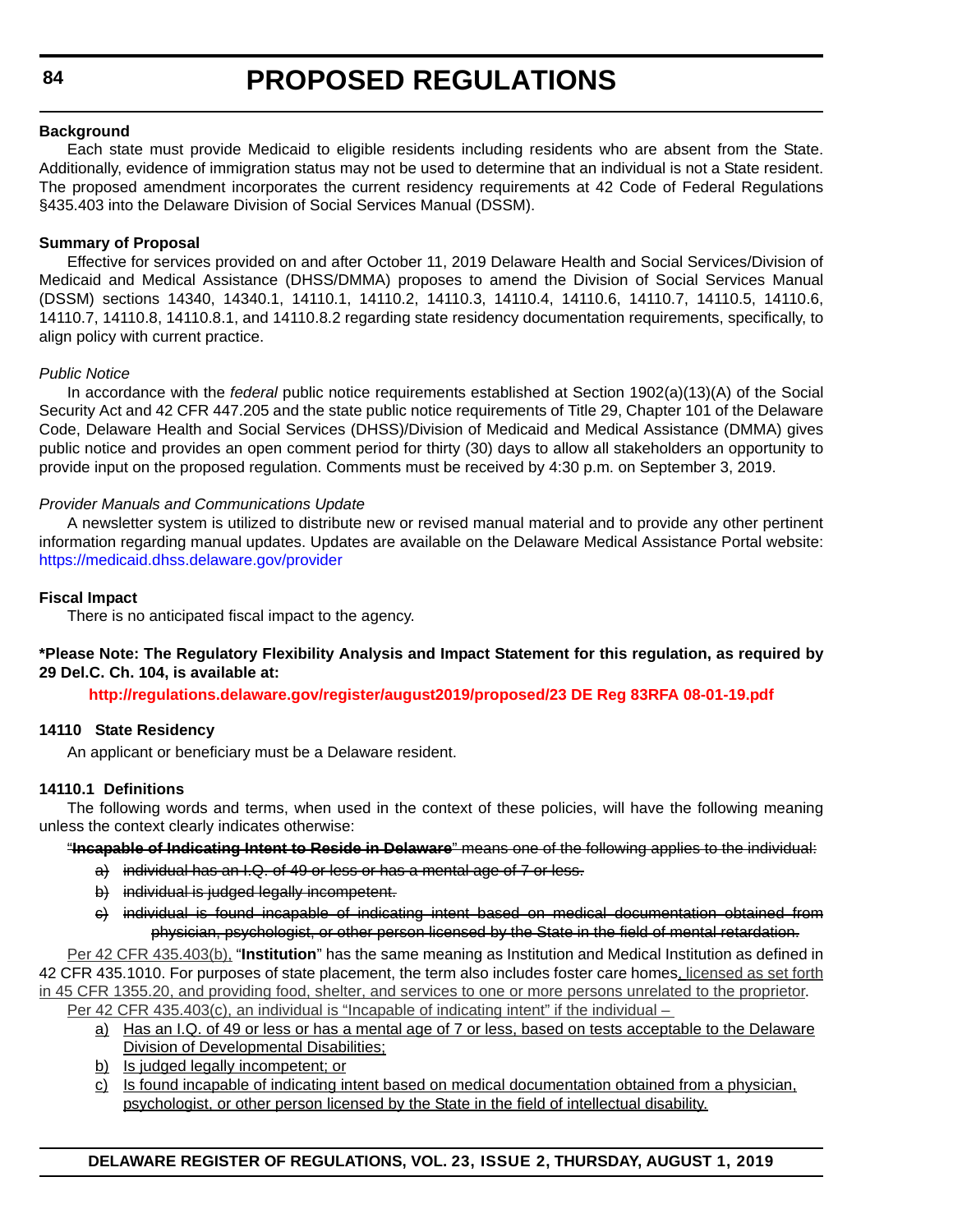#### **14110.2 Placement by State in an Out-Of-State Institution**

(42 CFR 435.403 (e))

An individual who is placed in an institution in another State by a Delaware agency including an entity recognized under State law as being under contract with the State for such purposes is considered a Delaware resident. The State arranging or actually making the placement is considered as the individual's State of residence. Any action beyond providing information to the individual and the family constitutes arranging or making a State placement.

#### **14110.3 Actions which do not Constitute State Placement**

(42 CFR 435.403 (e))

The following actions do not constitute State placement:

a. Providing basic information to the individual about another State's Medicaid program and information about the availability of services and facilities in another State.

b. Assisting an individual in locating an institution in another State, provided the individual is capable of indicating intent and independently decides to move.

c. A When a competent individual leaves the facility in which he/she is placed by State, the individual's State of residence for Medicaid purposes is the State where the individual is physically located.

#### **14110.4 Lack of Appropriate Facility**

(42 CFR 435.403 (e))

Where a placement is initiated by a State because the State lacks a sufficient number of appropriate facilities to provide services to its residents, the State making the placement is the individual's State of residence.

#### **14110.5 [Reserved]**

#### **14110.6 Individuals Receiving a State supplementary payment (SSP)** Per 42 CFR 438.403(f)

Individuals of any age who are receiving an SSP, the State of residence is the State paying the SSP.

#### **14110.7 Individuals Receiving Title IV-E Payments**

#### Per 42 CFR 438.403(g)

Individuals of any age who are receiving Federal payments for foster care or adoption assistance under title IV-E of the Social Security Act, the State of residence is the State where the child lives.

#### **14110.514100.8 Individuals Under Age 21**

42 CFR 435.403(i)

For an individual under age 21 who is not eligible for Medicaid based on receipt of assistance under title IV-E of the Act, as addressed 14110.7 of this section, and is not receiving a State supplementary payment, as addressed in paragraph 14110.6 of this section, the State of residence is as follows:

a) For an individual who is capable of indicating intent and is married or emancipated from his or her parent, and is not residing in an institution, the State of residence is where the individual is living; and

- intends to reside including without a fixed address, or
- has entered the state with a job commitment or seeking employment (whether or not currently employed).
- b) For an individual not described in a) and not living in an institution, the State of residence is:
	- the state where the individual resides including without a fixed address; or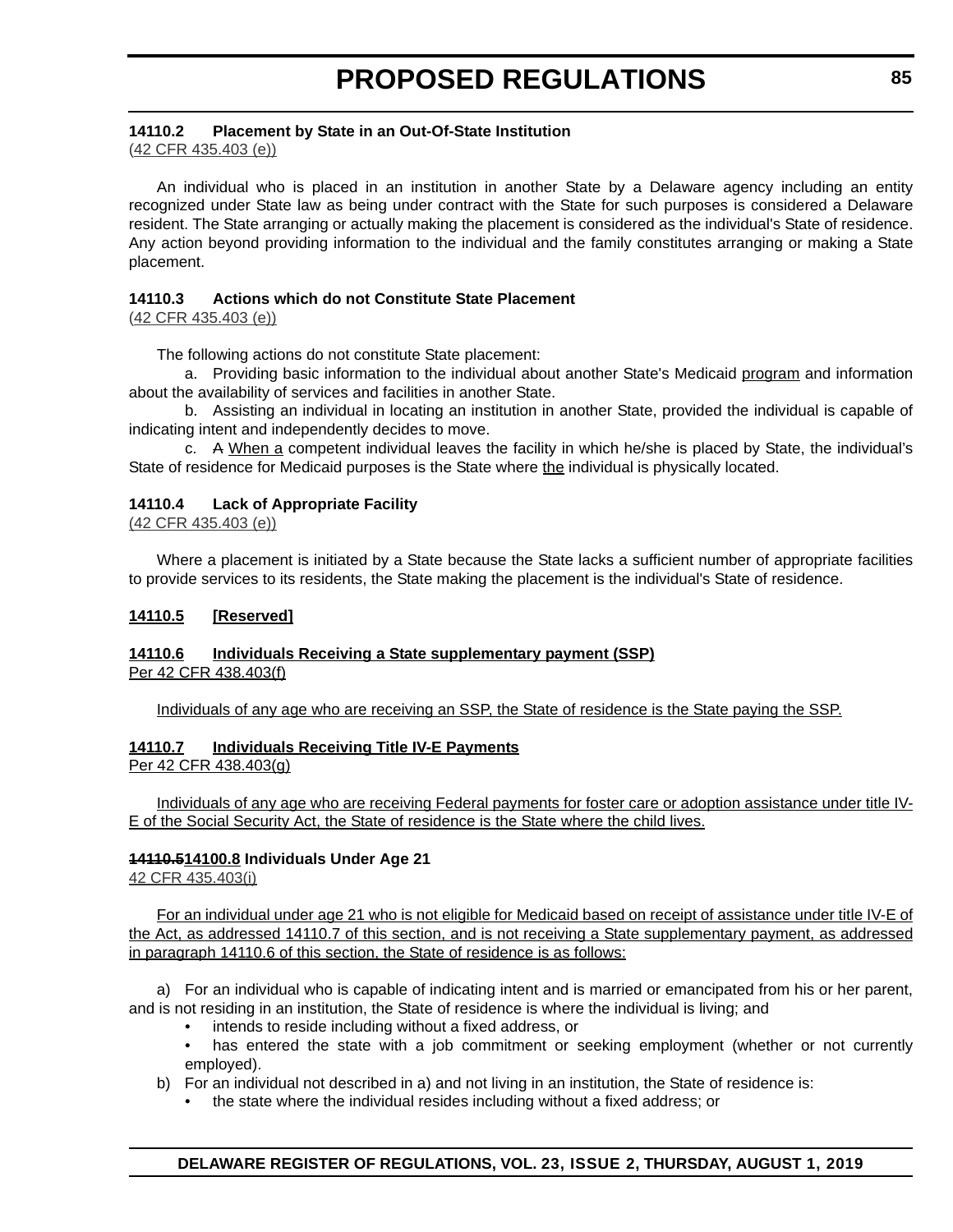- the State of residency of the parent or caretaker, in accordance with 14110.9 of this section, with whom the individual resides.
- c) For an institutionalized individual who is neither married nor emancipated, the State of residence is:
	- the parent's or legal guardian's State of residence at the time of placement (if a legal guardian has been appointed and parental rights are terminated, the State of residence of the guardian is used instead of the parent's);

• the parent's or legal guardian's current State of residence if the individual is institutionalized in that same State (if a legal guardian has been appointed and parental rights are terminated, the State of residence of the guardian is used instead of the parent's); or

• the State of residence of the individual who files an application is used if the individual has been abandoned by the parents (including deceased parents) and there is no legal guardian, and is institutionalized in that state.

### **14110.614100.9 Individuals Age 21 and Over**

42 CFR 435.503 (h)

For an individual over age 21 who is not eligible for Medicaid based on receipt of assistance under title IV-E of the Act, as addressed 14110.7 of this section, and is not receiving a State supplementary payment, as addressed in paragraph 14110.6 of this section, the State of residence is as follows:

a) For an individual not residing in an institution, the State of residence is the state where the individual is living and:

- intends to reside including without a fixed address; or
- has entered the state with a job commitment or seeking employment (whether or not currently employed).

b) For an individual not residing in an institution and who is not capable of stating intent, the State of residence is the state where the individual is living.

c) For any institutionalized individual who became incapable of indicating intent before age 21, the State of residence is: the parent's or legal guardian's State of residence at the time of placement or if a legal guardian is appointed and parental rights are terminated, the State of residence of the guardian is used.

- That of the parent applying for Medicaid on the individual's behalf, if the parents reside in separate States (if a legal guardian has been appointed and parental rights are terminated, the State of residence of the guardian is used instead of the parent's);
- The parent's or legal guardian's State of residence at the time of placement (if a legal guardian has been appointed and parental rights are terminated, the State of residence of the guardian is used instead of the parent's); or
- The current State of residence of the parent or legal guardian who files the application if the individual is institutionalized in that State (if a legal guardian has been appointed and parental rights are terminated, the State of residence of the guardian is used instead of the parent's).
- The State of residence of the individual or party who files an application is used if the individual has been abandoned by his or her parent(s), does not have a legal guardian and is institutionalized in that State.

d) For any institutionalized individual who became incapable of indicating intent at or after age 21, (irrespective of any type of guardianship) the State of residence is the state in which the individual is physically present, except where another state makes a placement.

e) For any other institutionalized individual, the State of residence is the state where the individual is living and intends to reside.

# **14110.714110.10 Specific Prohibitions for Denial or Termination of Eligibility** 42 CFR 435.403(j); 42 CFR 435.956(c)(2)

Per 42 CFR 435.956(c)(2), Evidence of immigration status may not be used to determine that an individual is not a State resident.

A State cannot deny Medicaid eligibility to otherwise qualified resident of the State because: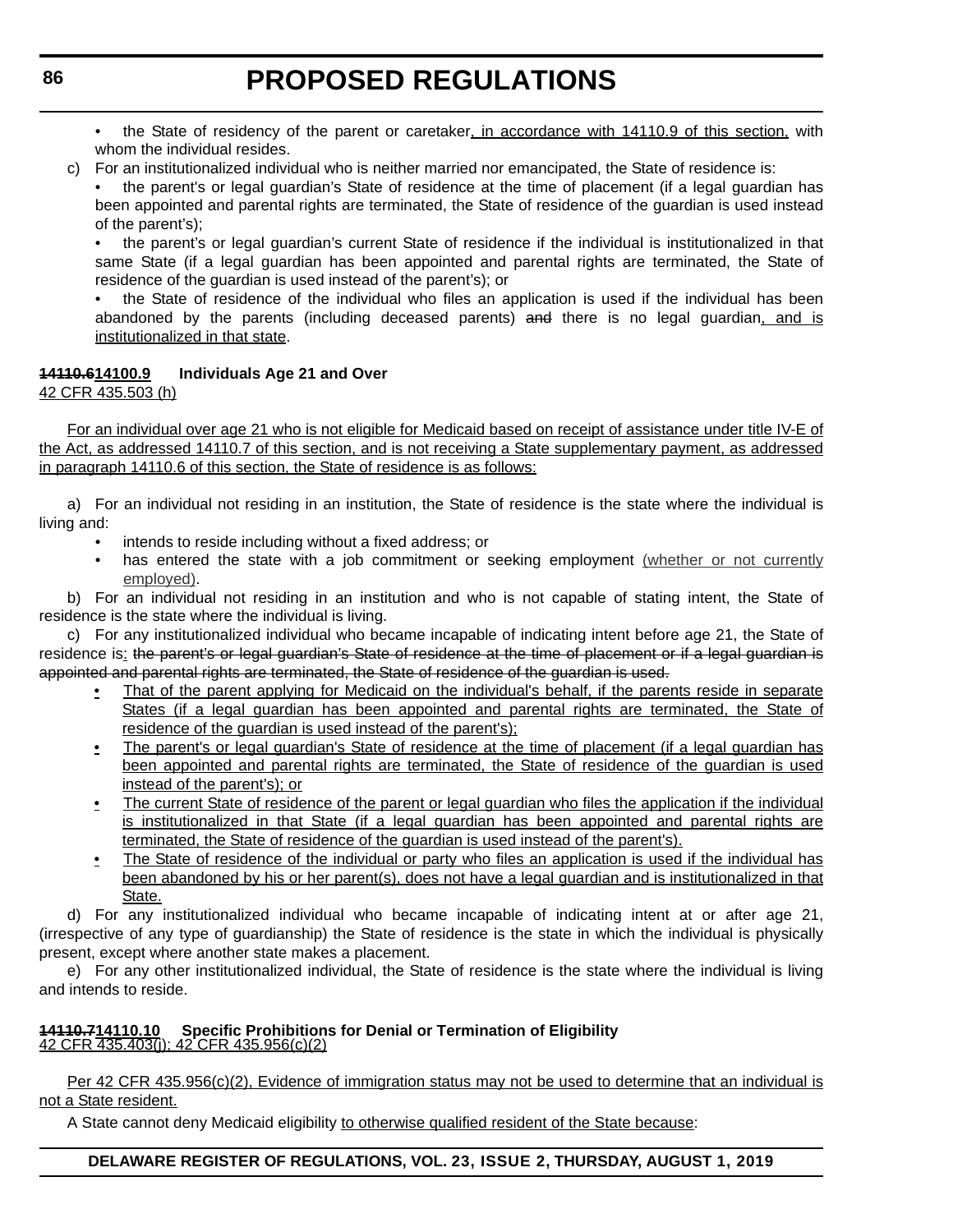a) to an otherwise qualified resident of the State because the The individual's residence is not maintained permanently or at a fixed address.

b) because of a durational residence requirement. The individual has not resided in the State for a specific period of time; or

c) to an institutionalized individual because the An institutionalized individual did not establish residence in the community prior to admission to an institution.

d) or terminate a resident's Medicaid eligibility due to temporary absence from the State if the person intends to return when the purpose of the absence has been accomplished, unless another State has determined that the person is a resident there for purposes of Medicaid.

e) or wait to approve Medicaid eligibility in situations where the individual has moved to Delaware from another State and the Medicaid case is still open in the former State. The individual is no longer a resident of the<br>former State and is ineligible in that State. The case may not be closed yet due to administrative proces

A State cannot terminate Medicaid eligibility for an otherwise qualified resident of the State due to temporary absence from the State if the person intends to return when the purpose of the absence has been accomplished, unless another State has determined that the person is a resident there for purposes of Medicaid.

A State cannot wait to approve Medicaid eligibility in situations where the individual has moved to Delaware from another State and the Medicaid case is still open in the former State. The individual is no longer a resident of the former State and is ineligible in that State. The case may not be closed yet due to administrative processes.

#### **14110.814110.11 Exceptions to General Residency Rules**

When one of the following exists, it supersedes the general residency rules:

a) An individual receiving a State Supplementary Payment is a resident of the State making the payment.

b) An individual receiving Federal payments for foster care under title IV-E of the Social Security Act, and an individual for whom there is an adoption assistance agreement in effect under title IV-E of the Social Security Act, is a resident of the State where the individual is living.

c) An individual to be placed in an institution in another state is a resident of the State that arranges the placement.

 $\frac{d}{a}$  When two or more States cannot resolve which State is the State of residence, the State in which the individual is physically located is the State of residence.

e)b) An institutionalized individual capable of indicating their intent to return home to their principal place of residence is a resident of the State where their principal place of residence is located. When an institutionalized individual is capable of indicating their intent to return home to their principal place of residence located in another state, the individual will not be considered a Delaware resident since their intent is not to remain in Delaware.

#### **14110.8.1 Prohibitions**

A State cannot deny Medicaid eligibility:

a. to an otherwise qualified resident of the State because the individual's residence is not maintained permanently or at a fixed address.

b. because of a durational residence requirement.

c. to an institutionalized individual because the individual did not establish residence in the community prior to admission to an institution.

d. or terminate a resident's Medicaid eligibility due to temporary absence from the State if the person intends to return when the purpose of the absence has been accomplished, unless another State has determined that the person is a resident there for purposes of Medicaid.

e. or wait to approve Medicaid eligibility in situations where the individual has moved to Delaware from another State and the Medicaid case is still open in the former State. The individual is no longer a resident of the former State and is ineligible in that State. The case may not be closed yet due to administrative processes.

#### **14110.8.2 Exceptions**

When one of the following exists, it supersedes the general residency policy.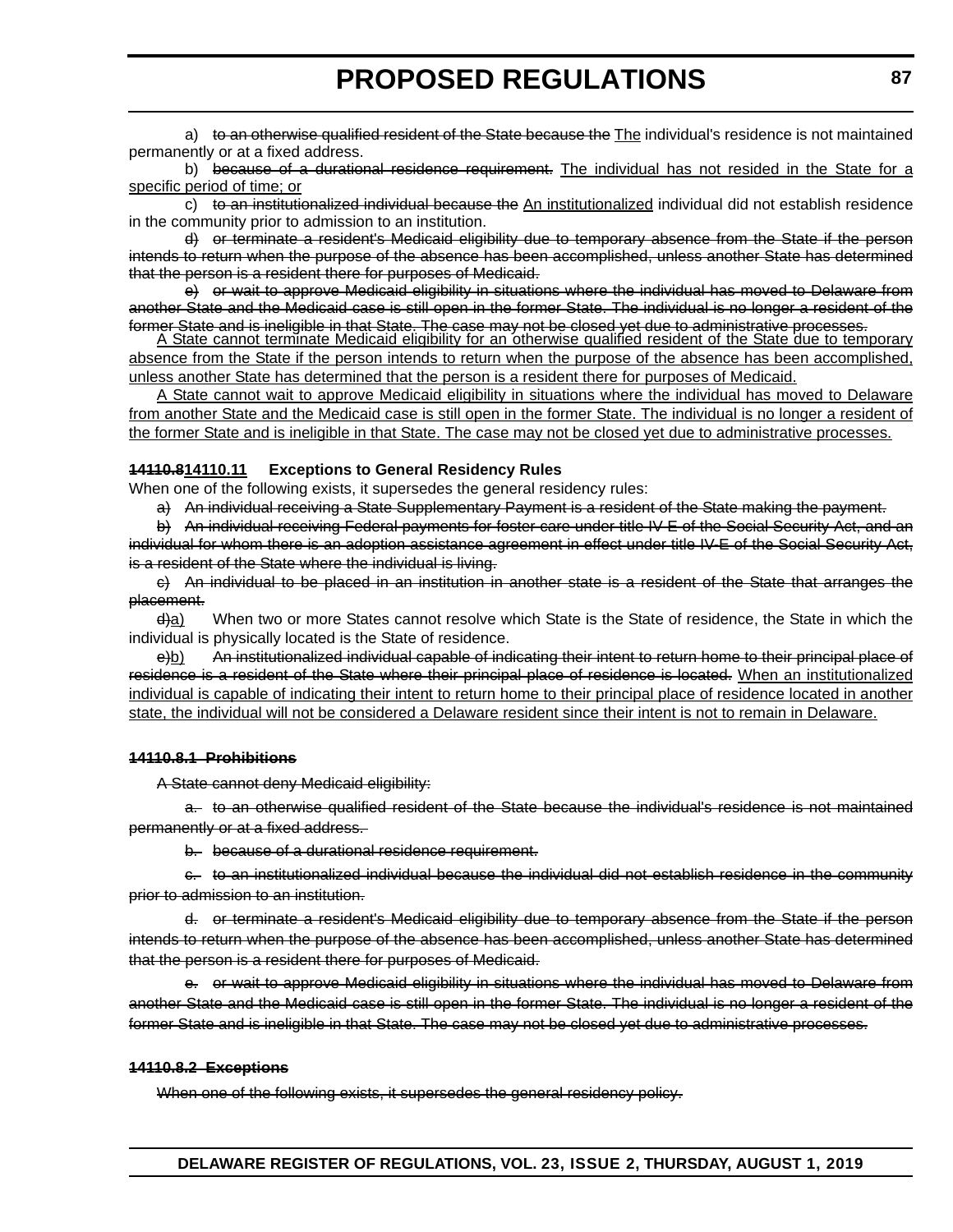a. Exception for individuals receiving a State Supplementary Payment, the State of residence is the State making the payment.

b. Exception for individuals of any age who are receiving Federal payments for foster care under title IV-E of the Social Security Act, and individuals for whom there is an adoption assistance agreement in effect under title IV-E, the State of residence is the State where the individual is living.

c. Exception where a State or agency of the State, including an entity recognized under State law as being under contract with the State, arranges for an individual to be placed in an institution in another State, the State arranging that placement is the individual's State of residence.

d. Exception when residency is disputed - When two or more States cannot resolve which State is the State of residence, the State in which the individual is physically located is the State of residence.

e. Exception when an institutionalized individual is capable of indicating their intent to return home to their principal place of residence located in another state, the individual will not be considered a Delaware resident since their intent is not to remain in Delaware.

#### **14340 Ineligible Aliens**

Some aliens may be lawfully admitted to the U.S. as a nonimmigrant for a temporary or specified period of time. These aliens are not eligible for Medicaid because of the temporary nature of their admission status. An ineligible alien is not eligible for emergency services and labor and delivery only. A U.S. born child of an ineligible alien is also not eligible for Medicaid.

The following categories of individuals are ineligible aliens:

- · Foreign students
- · Visitors for business or pleasure, including exchange visitors
- · Temporary workers including agricultural contract workers
- · Foreign government representatives on official business and their families and servants
- Aliens in travel status while traveling directly through the U.S.
- · Crewmen on shore leave
- **Treaty traders and investors and their families**
- · Members of foreign press, radio, film, or other information media and their families

Ineligible aliens may present the following documentation:

- Form I-94 Arrival-Departure Record with codes other than those listed for qualified aliens, such as a nonimmigrant code
- Form I-185 Canadian Border Crossing Card
- Form I-186 Mexican Border Crossing Card
- Form I-95A Crewman's Landing Permit

#### **14340.1 Medicaid Eligibility for Certain Ineligible Aliens**

In some cases, an alien in a currently valid nonimmigrant classification may meet state residency requirements. The alien may possess valid employment authorization documents such as Form I-688B or Form I-766.

In these cases, the nonimmigrant may be eligible for emergency services and labor and delivery only. Ineligible aliens are not eligible for any long term care Medicaid program. A U.S. born child of one of these aliens may be eligible for full Medicaid.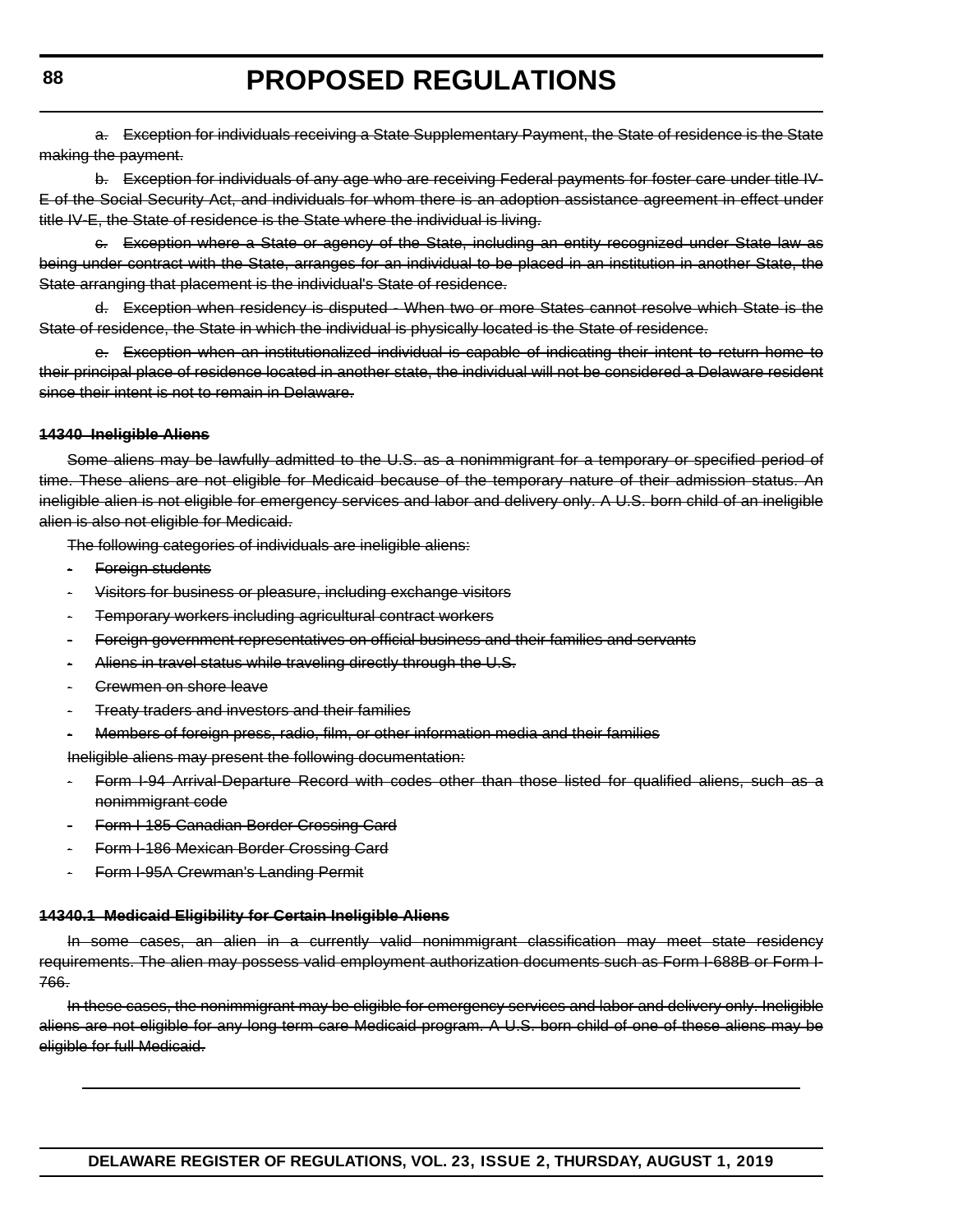#### **DIVISION [OF PUBLIC HEALTH](https://www.dhss.delaware.gov/dhss/dph/index.html)**

<span id="page-12-0"></span>Statutory Authority: 16 Delaware Code, Section 7406 (16 **Del.C.** §7406) 16 **DE Admin. Code** 4465

#### **PUBLIC NOTICE**

#### **[4465 Delaware Radiation Control Regulations](#page-3-0)**

Pursuant to 16 **Del.C.** §7406, the Authority on Radiation Protection (ARP), with the Office of Radiation Control, Health Systems Protection Section, Division of Public Health, Department of Health and Social Services, is proposing revisions to the regulations governing Radiation Control. On August 1, 2019, the Division of Public Health plans to publish as "proposed" revisions to the Radiation Control regulations. The revisions include an amendment to the definition of "Licensed Practitioner" and modified sections in Part F, Sections 5.13.13 and 5.14.1 to ensure that the definition of a Licensed Practitioner for purposes of the radiation control regulations would not in any way restrict the authority of an APRN with respect to radiologic procedures.

Copies of the proposed regulations are available for review in the August 1, 2019 edition of the Delaware *Register of Regulations*, accessible online at: <http://regulations.delaware.gov>or by calling the Division of Public Health at (302) 744-4951.

Any person who wishes to make written suggestions, testimony, briefs or other written materials concerning the proposed regulations must submit them to Alanna Mozeik by Tuesday, September 3, 2019, at:

Alanna Mozeik Division of Public Health 417 Federal Street Dover, DE 19901 Email: [Alanna.Mozeik@delaware.gov](mailto:Alanna.Mozeik@delaware.gov) Phone: (302) 744-4951

#### **\*Please Note:**

**(1) The Regulatory Flexibility Analysis and Impact Statement for this regulation, as required by 29 Del.C. Ch. 104, is available at:**

**<http://regulations.delaware.gov/register/august2019/proposed/23 DE Reg 89RFA 08-01-19.pdf>**

**(2) Due to the size of the proposed regulation, it is not being published here. A copy of the regulation is available at:**

**[4465 Delaware Radiation Control Regulations](http://regulations.delaware.gov/register/august2019/proposed/23 DE Reg 89 08-01-19.htm)**

#### **DIVISION [OF SOCIAL SERVICES](https://www.dhss.delaware.gov/dhss/dss/)**

Statutory Authority: 31 Delaware Code, Sections 512 and 518 (31 **Del.C.** §§512 & 518) 16 **DE Admin. Code** 3012

#### **PUBLIC NOTICE**

#### **[TANF CMR School Attendance Requirement](#page-3-0)**

In compliance with the State's Administrative Procedures Act (APA - Title 29, Chapter 101 of the Delaware Code), 42 CFR §447.205, and under the authority of Title 31 of the Delaware Code, Chapter 5, Section 512, Delaware Health and Social Services (DHSS) / Division of Social Services (DSS) is proposing to amend the Division of Social Services Manual regarding Temporary Assistance for Needy Families (TANF), specifically, to update policy regarding the school attendance element of the Contract of Mutual Responsibility (CMR).

Any person who wishes to make written suggestions, compilations of data, testimony, briefs or other written

#### **DELAWARE REGISTER OF REGULATIONS, VOL. 23, ISSUE 2, THURSDAY, AUGUST 1, 2019**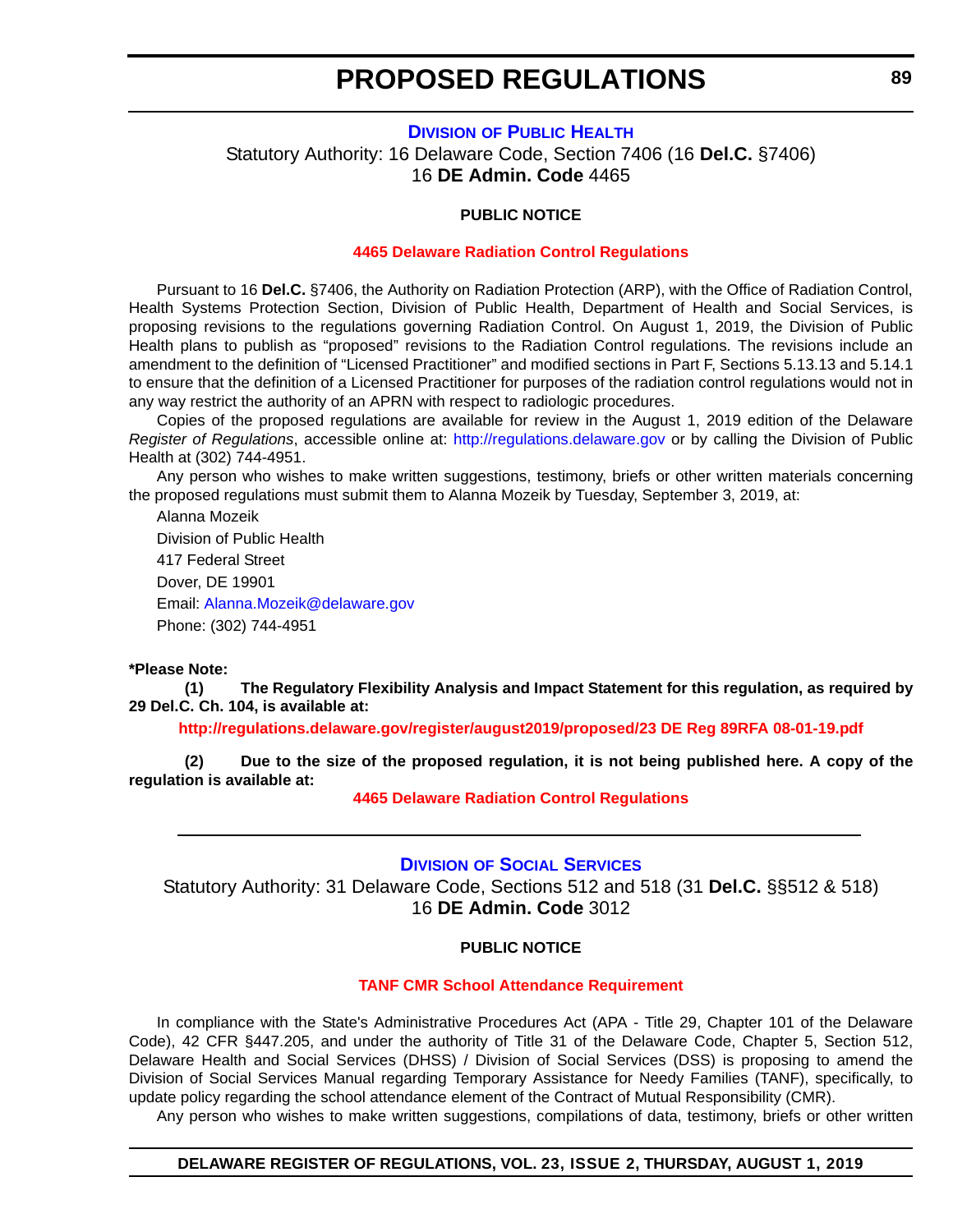materials concerning the proposed new regulations must submit same to, Planning, Policy and Quality Unit, Division of Medicaid and Medical Assistance, 1901 North DuPont Highway, P.O. Box 906, New Castle, Delaware 19720-0906, by email to [Nicole.M.Cunningham@delaware.gov,](mailto:Nicole.M.Cunningham@delaware.gov) or by fax to 302-255-4413 by 4:30 p.m. on September 3, 2019. Please identify in the subject line: TANF CMR School Attendance Requirement.

The action concerning the determination of whether to adopt the proposed regulation will be based upon the results of Department and Division staff analysis and the consideration of the comments and written materials filed by other interested persons.

#### **SUMMARY OF PROPOSAL**

The purpose of this notice is to advise the public that Delaware Health and Social Services/Division of Social Services (DHSS/DSS) is proposing to amend the Division of Social Services Manual regarding TANF, specifically, to update policy regarding the school attendance element of the Contract of Mutual Responsibility (CMR).

#### **Statutory Authority**

- Social Security Act, Title IV, Part A
- CFR, Title 45, Subtitle B, Chapter II
- 31 **Del.C.** §512
- 31 **Del.C.** §518

#### **Background**

The Temporary Assistance for Needy Families (TANF) Contract of Mutual Responsibility (CMR) is an agreement between the TANF client and the Division of Social Services that sets obligations and expectations for helping the TANF household achieve self-sufficiency. The CMR lists the responsibilities of the family and the supports the State will provide. The family's responsibilities include, but are not limited to: employment-related activities, school attendance and immunization requirements for children, family planning, parenting education classes, and substance abuse treatment requirements.

#### **Summary of Proposal**

#### *Purpose*

The proposed rule includes a new section on TANF bonus payments for specific school milestones and incorporates CMR sanction guidelines.

#### *Summary of Proposed Changes*

Effective for services provided on and after October 11, 2019, Delaware Health and Social Services/Division of Social Services proposes to amend the Division of Social Service Manual sections 3012 and 3012.1 regarding TANF, specifically, to update policy regarding the school attendance element of the Contract of Mutual Responsibility (CMR).

#### *Public Notice*

In accordance with the *federal* public notice requirements established at Section 1902(a)(13)(A) of the Social Security Act and 42 CFR 447.205 and the state public notice requirements of Title 29, Chapter 101 of the Delaware Code, Delaware Health and Social Services/Division of Social Services (DHSS/DSS) gives public notice and provides an open comment period for thirty (30) days to allow all stakeholders an opportunity to provide input on the proposed regulation. Comments must be received by 4:30 p.m. on September 3, 2019.

#### **Fiscal Impact**

The policy is currently in place and there are no new financial responsibilities.

**\*Please Note: The Regulatory Flexibility Analysis and Impact Statement for this regulation, as required by 29 Del.C. Ch. 104, is available at:**

**<http://regulations.delaware.gov/register/august2019/proposed/23 DE Reg 89aRFA 08-01-19.pdf>**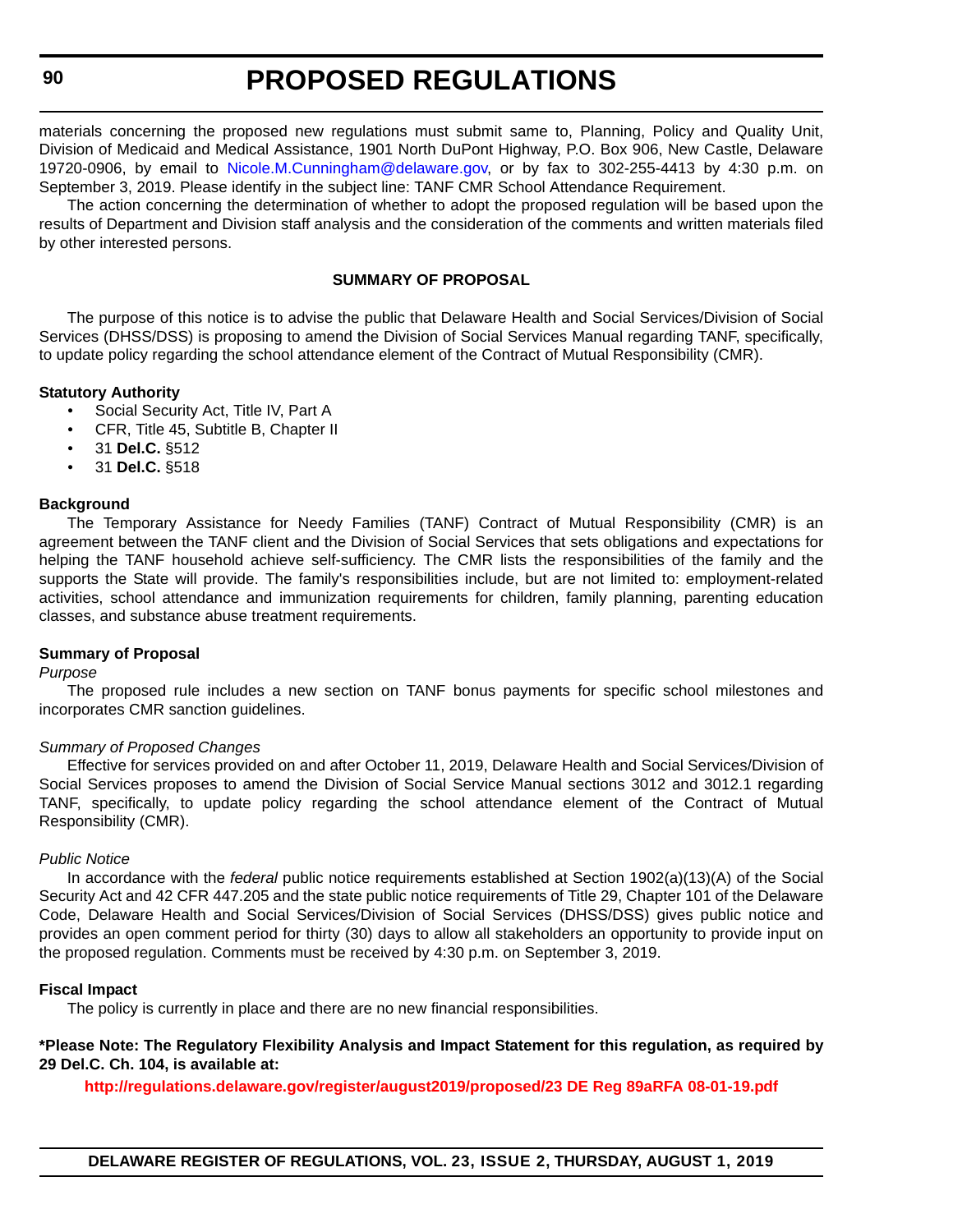#### AMENDED

### **POLICY – AMENDMENT**

Delaware Department of Health and Social Services Division of Social Services Policy and Program Development Unit

#### **3012 Requiring Satisfactory School Attendance Requirements**

School attendance requirements exist for both adults and children. Children are expected to maintain satisfactory school attendance. Acceptable school attendance will be defined by the individual school. If the school does not define what is acceptable, use an 85% attendance rate.

Parents are expected to cooperate with school officials and other service providers in helping their child(ren) maintain satisfactory attendance. Penalties can be imposed if parents do not cooperate. These penalties will differ depending upon whether a child is under the age of 16 or is 16 or over.

Ensuring TANF children maintain satisfactory school attendance is a required CMR element for all TANF clients.

#### **1. School attendance requirements exist for both TANF adults and children.**

- A. TANF adults are required to cooperate with school officials and other service providers when necessary to help their children maintain satisfactory school attendance.
- B. TANF children are required to maintain satisfactory school attendance as defined by their individual schools or at an 85% attendance rate.

#### **2. TANF clients will receive one-time bonus payments when their children achieve specific school milestones.**

- A. DSS will issue a one-time bonus payment for TANF children who graduate from high school by age 19. This bonus payment will be paid directly to the high school graduate.
- B. DSS case workers must disregard the bonus payment as income for TANF and Food Benefit cases.

#### **3. Failure to comply (without good cause) with the school attendance element in the CMR will result in a sanction to the TANF case.**

- A. For children under 16 years old:
	- i. The sanction will be an initial \$50.00 reduction in the household's TANF benefit amount if the TANF adult does not comply with the school or other service providers to ensure the child's satisfactory school attendance.
	- ii. This reduction increases each month by \$50.00 until there is compliance or the TANF case is closed.
	- $\frac{1}{10}$ . If the child does not comply, a sanction will not be imposed if the TANF adult is complying with the school or other service providers.
- B. For children over 16 years old:
	- i. If the child does not comply, the child is removed from the TANF grant and the household size is reduced.
- C. The client will receive written notification of compliance requirements.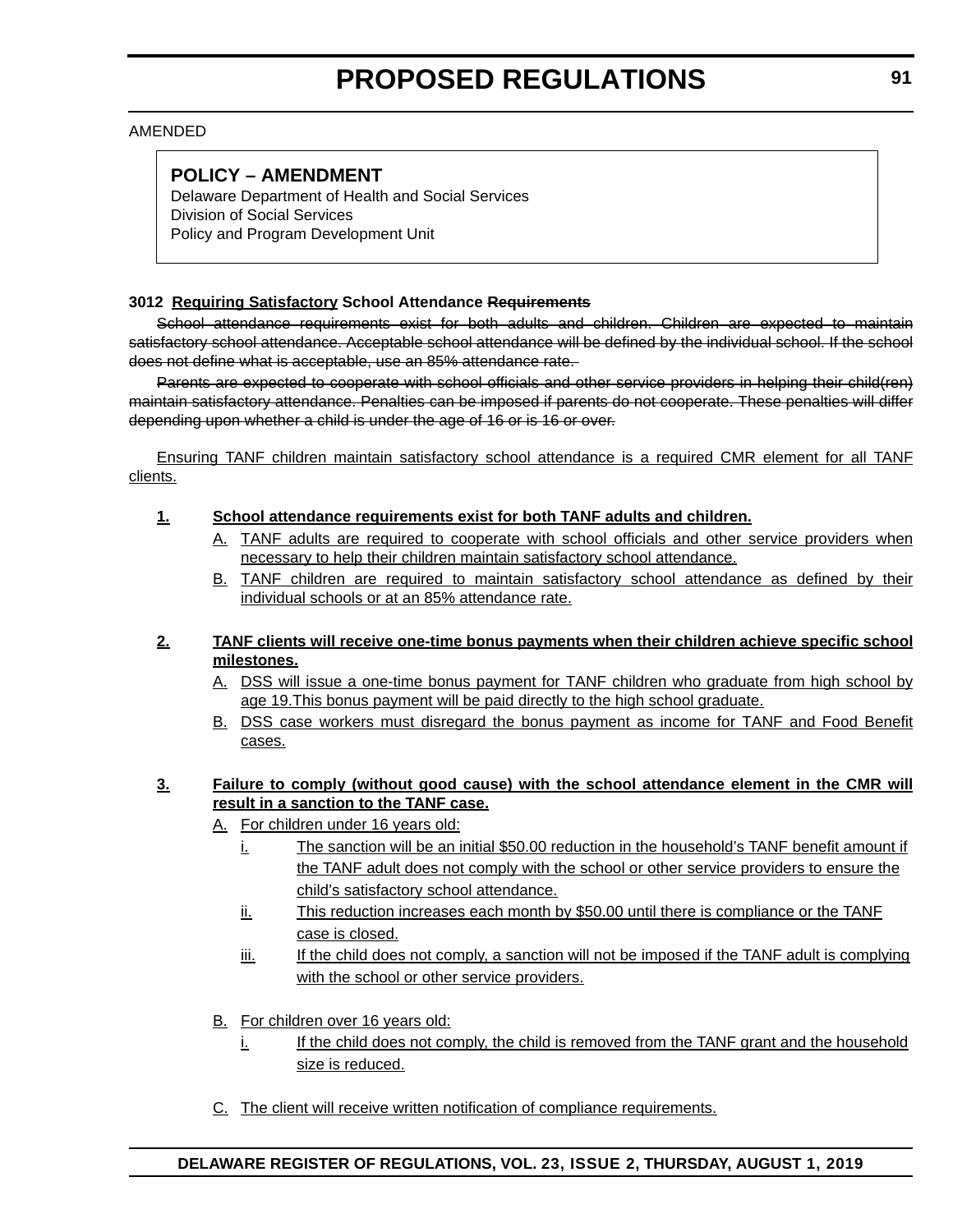- <span id="page-15-0"></span>D. The sanction will end when DSS receives proof that TANF clients are complying with the school attendance element.
	- i. The TANF adult must comply with the school or other service providers for four consecutive weeks for the sanction to end.
	- ii. TANF children over 16 years old must return to school, participate in employment and training, or work for four consecutive weeks for the sanction to end.

#### AMENDED

### **POLICY – AMENDMENT**

Delaware Department of Health and Social Services Division of Social Services Policy and Program Development Unit

#### **3012.1 Sanctions and Cures for Unsatisfactory School Attendance**

CHILDREN UNDER 16 YEARS OLD

The fiscal sanction for noncompliance, without good cause, with school attendance (including dropping out of school) or alternative participation requirements will be:

A \$50.00 reduction in the TANF grant each month if the parent does not work with the teen and the school to ensure school attendance. If the parent works with the school and the teen still does not comply with the requirement the sanction is removed.

CHILDREN AGE 16 AND OLDER, INCLUDING TEEN PARENTS WHO ARE DEPENDENT CHILDREN OR HEAD OF HOUSEHOLD

The fiscal sanction for noncompliance, without good cause, with school attendance, including dropping out of school, or alternative participation requirements will be:

The removal of the child from the grant and the subsequent reduction in household size.

To cure the sanction teens over 16 must first serve a full month sanction and either return to school, work, or participate in employment and training for four consecutive weeks whichever is longest.

### **DIVISION [OF SOCIAL SERVICES](https://www.dhss.delaware.gov/dhss/dss/)**

Statutory Authority: 31 Delaware Code, Sections 503(c),(d) and 512 (31 **Del.C.** §§503(c),(d) & 512)

16 **DE Admin. Code** 4006

#### **PUBLIC NOTICE**

#### **[TANF and GA Eligibility - Excluded Income](#page-3-0)**

In compliance with the State's Administrative Procedures Act (APA - Title 29, Chapter 101 of the Delaware Code), 42 CFR §447.205, and under the authority of Title 31 of the Delaware Code, Chapter 5, Section 512, Delaware Health and Social Services (DHSS) / Division of Social Services (DSS) is proposing to amend the Division of Social Services Manual regarding Temporary Assistance for Needy Families (TANF) and General Assistance (GA), specifically, to revise eligibility policy related to excluded income.

Any person who wishes to make written suggestions, compilations of data, testimony, briefs or other written materials concerning the proposed new regulations must submit same to, Planning, Policy and Quality Unit, Division of Medicaid and Medical Assistance, 1901 North DuPont Highway, P.O. Box 906, New Castle, Delaware 19720-0906, by email to [Nicole.M.Cunningham@delaware.gov,](mailto:Nicole.M.Cunningham@delaware.gov) or by fax to 302-255-4413 by 4:30 p.m. on September 3, 2019. Please identify in the subject line: TANF and GA Eligibility – Excluded Income.

#### **DELAWARE REGISTER OF REGULATIONS, VOL. 23, ISSUE 2, THURSDAY, AUGUST 1, 2019**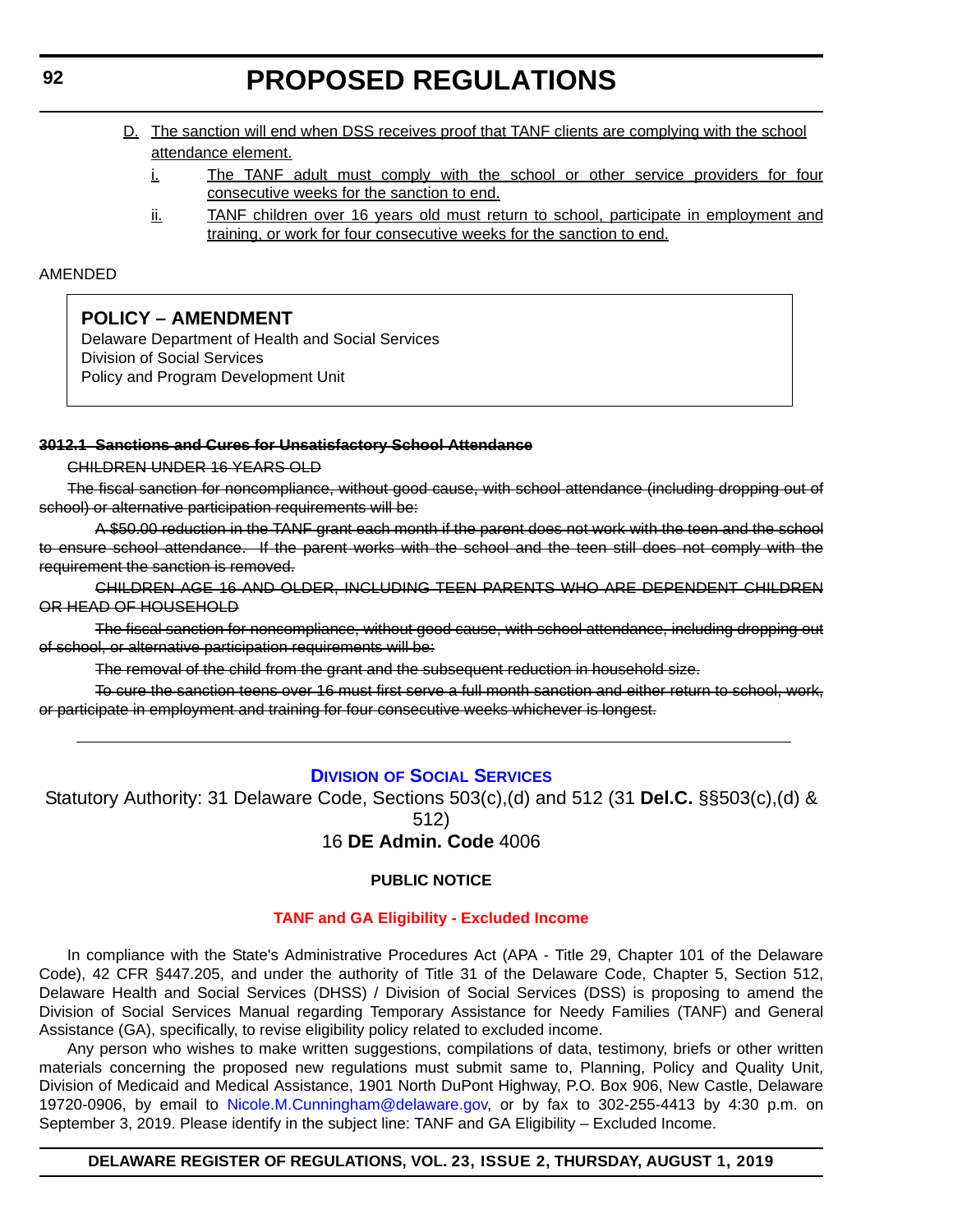The action concerning the determination of whether to adopt the proposed regulation will be based upon the results of Department and Division staff analysis and the consideration of the comments and written materials filed by other interested persons.

#### **SUMMARY OF PROPOSAL**

#### **Background**

Temporary Assistance for Needy Families (TANF) is a program that provides cash assistance and supportive services to assist families with children under age 18, helping them achieve economic self-sufficiency.

General Assistance (GA) is a state-funded program designed to provide cash assistance to low-income people who do not qualify for federally funded programs, such as TANF or Social Security benefits.

There are income and resource limits that apply to both TANF and GA. Some income may be excluded when determining financial eligibility and benefit amounts for TANF and GA.

#### **Purpose**

To improve the formatting and to list all types of excluded income in one policy.

#### **Statutory Authority**

- Social Security Act, Title IV, Part A
- CFR, Title 45, Subtitle B, Chapter II
- 31 **Del.C.** §503(c),(d)
- 31 **Del.C.** §512

#### **Summary of Proposal**

#### *Summary of Proposed Changes*

Effective for services provided on and after October 11, 2019, Delaware Health and Social Services/Division of Social Services proposes to amend the Division of Social Service Manual sections 4006, 4006.1 and 4006.2 regarding TANF and GA, specifically, to revise eligibility policy related to excluded income.

#### *Public Notice*

In accordance with the *federal* public notice requirements established at Section 1902(a)(13)(A) of the Social Security Act and 42 CFR 447.205 and the state public notice requirements of Title 29, Chapter 101 of the Delaware Code, Delaware Health and Social Services/Division of Social Services (DHSS/DSS) gives public notice and provides an open comment period for thirty (30) days to allow all stakeholders an opportunity to provide input on the proposed regulation. Comments must be received by 4:30 p.m. on September 3, 2019.

#### **Fiscal Impact**

The policy is currently in place and there are no new financial responsibilities.

#### **\*Please Note: The Regulatory Flexibility Analysis and Impact Statement for this regulation, as required by 29 Del.C. Ch. 104, is available at:**

**<http://regulations.delaware.gov/register/august2019/proposed/23 DE Reg 92RFA 08-01-19.pdf>**

#### **POLICY – AMENDMENT**

Delaware Department of Health and Social Services Division of Social Services Policy and Program Development Unit

#### **4006 Excluded Excluding Income in TANF and GA Eligibility Determinations**

45 CFR 233.20(a)

**DELAWARE REGISTER OF REGULATIONS, VOL. 23, ISSUE 2, THURSDAY, AUGUST 1, 2019**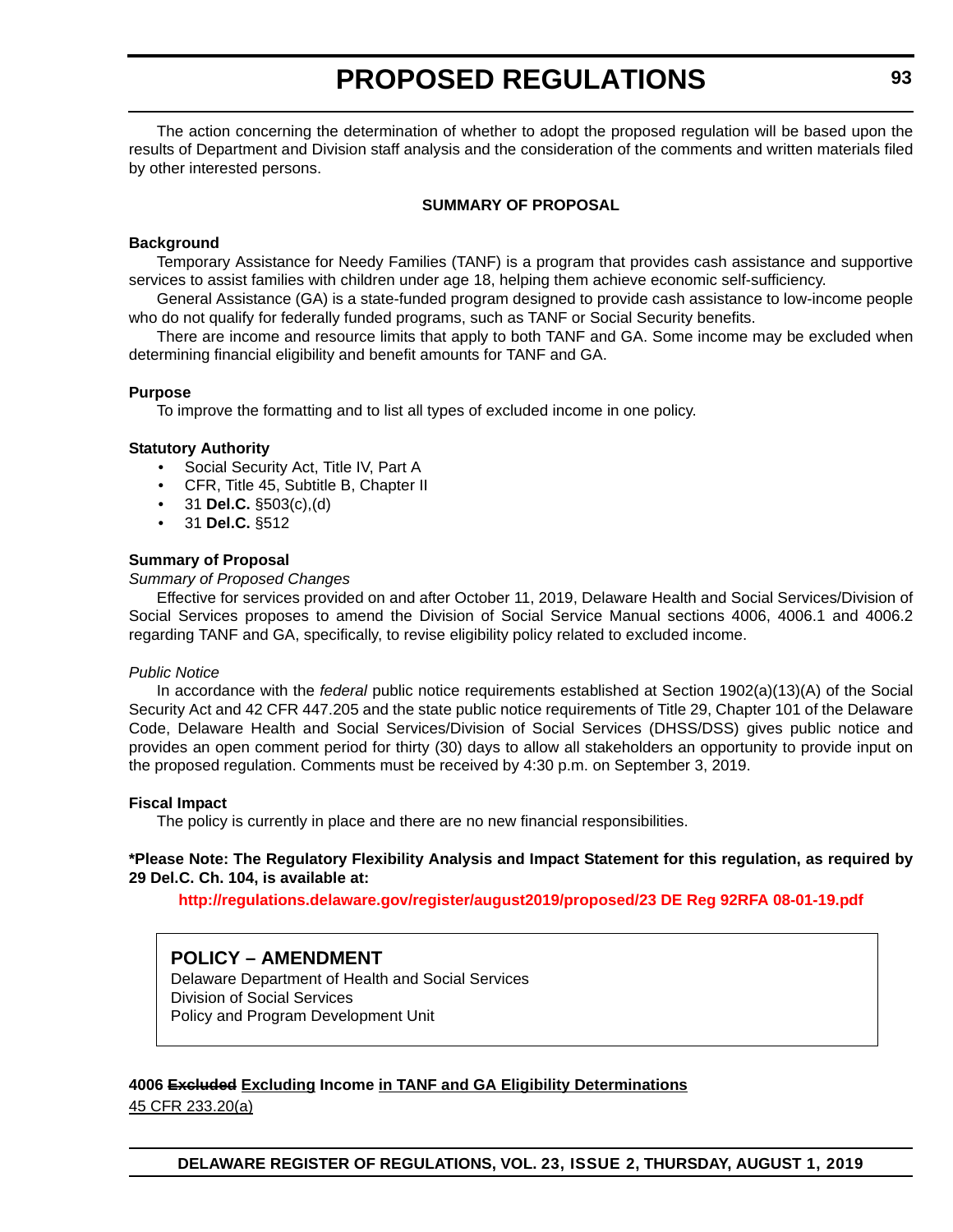The following kinds of income are disregarded in DSS disregards the types of income listed in this policy when determining financial eligibility and grant amounts in for TANF and GA: GA.

- The value of USDA donated foods.
- The value of food benefits.
- Foster care payments made on behalf of foster children residing in the home.
- Payments made directly to a third party on behalf of a recipient.

EXAMPLE:A friend pays a recipient's electric bill. The payment is made directly to the electric company. This payment is not considered as income to the assistance unit.

- A one-time bonus payment of \$50.00 will be paid from Temporary Assistance for Needy Family funds to teens who graduate from high school by age 19. This bonus will be paid directly to the high school graduate. Disregard as income and resource the bonus payment, for TANF and Food Benefit purposes.
- A cash payment made to the TANF unit responsible for household bills by a non- unit member for his or her share of the common household expenses.
- Any bona fide loan including loans for current living expenses. The following criteria must be met to ensure that the loan is bona fide:

1. Written agreement between the client and the individual or establishment engaged in the business of making loans to repay the money within a specified time.

2. If the loan is obtained from an individual or establishment not normally engaged in the business of making loans, obtain one of the following:

- a. Borrower's acknowledgement of obligation to repay; or
- b. Borrower's expressed intent to repay either by pledging real or personal property or anticipated
- income; or
- c. A written statement detailing borrower's plans to repay the loan when future anticipated income is
- received.
	- Money received in the form of a non-recurring lump sum payment is to be counted as a resource in the month received unless specifically excluded from consideration as a resource by other Federal law or regulations.
	- Income received under the Uniform Relocation Assistance and Real Property Acquisition Policies Act of 1970.
	- Incentive payments or reimbursement for training-related expenses derived from participation in Institutional and Work Experience Training or special work projects.
	- Benefits received under the nutrition program for the elderly or the Women, Infants, and Children Nutritional Program.
	- All payments received under the VISTA program unless the value of the payment when adjusted to reflect the number of hours worked are equal to or greater than the minimum wage currently in effectunder the Fair Labor Standards Act of 1938. In that case the income is treated as earned income and disregards applicable to the category of assistance are deducted from it.
	- Payments distributed per capita to or held in trust for members of any Indian tribe under Public Law 92- 254, P.L. 93- 134, or P.L. 94- 540.
	- Federal major disaster and emergency assistance provided to individuals and families and comparable disaster assistance provided by State, local governments, and disaster assistance organizations under P.L. 100- 707.

"Emergency" means any occasion or instance for which, in the determination of the President, Federal assistance is needed to supplement State and local efforts and capabilities to save lives and to protect property and public health and safety, or to lessen or avert the threat of a catastrophe in any part of the United States.

"Major Disaster" means any natural catastrophe...which in the determination of the President causes damage of sufficient severity and magnitude to warrant major disaster assistance to supplement the efforts of available resources of states, local governments, and disaster relief organizations in alleviating the damage, loss, hardship, or suffering caused thereby.

• Restitution made to United States' citizens and permanent resident aliens of Japanese ancestry who were interned during World War II pursuant to Title I. of P.L. 100- 383.

**DELAWARE REGISTER OF REGULATIONS, VOL. 23, ISSUE 2, THURSDAY, AUGUST 1, 2019**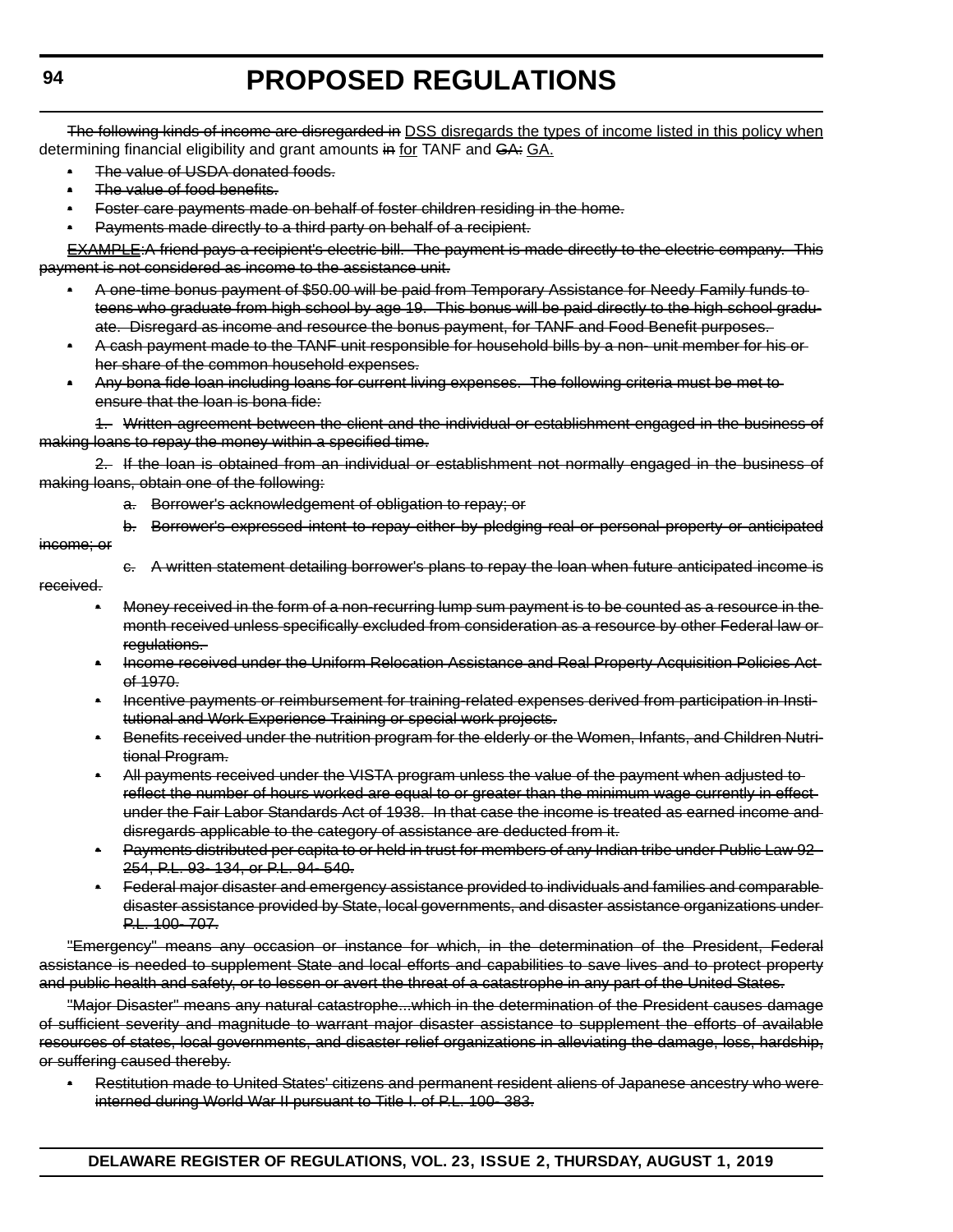- Restitution made by any Aleut who was relocated by authority of the United States from his or her home village on the Pribilof Islands or the Aleutian Islands during World War II pursuant to Title II of P.L. 100- 383.
- Payments made from the Agent Orange Settlement Fund or any other fund established pursuant to the settlement in the In Re Agent Orange product liability litigation, M.D.L. No. 381 (E. D. N. Y.).
- Payments of supportive services or reimbursement of out- of pocket expenses made to individual volunteers serving as foster grandparents, senior health aides, or senior companions, and to persons serving in services corps of retired executives and active corps of executives, and any other program under Title IIand III pursuant to Section 418 of P.L. 93- 113.
- Tax exempt portions of payments made pursuant to the Alaska Native Claims Settlement Act, P.L. 92- 203.
- Payments of Experimental Housing Allowance Program made under annual contributions contracts entered into prior to January 1, 1975, under Section 23 of the U.S. Housing Act of 1937, as amended.
- Receipts distributed to members of certain Indian tribes which are referred to in Section 5 of P.L. 94- 114.
- Housing subsidies provided under Section 8 of the U.S. Housing Act.
- Benefits paid to eligible households under the Home Energy Assistance Act of 1980.
- Home energy assistance based on need, such as, but not limited to home energy assistance from the following agencies:
	- Kingswood Community Center
	- Peoples' Settlement Association
	- Catholic Social Services, Inc.
	- Neighborhood House, Inc.
	- Community Housing, Inc.
	- Jewish Family Service of Delaware
	- Salvation Army
	- Community Action (Sussex County)
- Assistance from other agencies and organizations provided that no duplication exists between such other agency and that provided by DSS. To assure that non- duplication exists, determine that the aid granted by another agency is for a different purpose. For example, vocational rehabilitation provides cash allowances (usually \$25 per week) to reimburse clients for costs such as transportation related to their participation in a training program.
- For the TANF program: All federal tax refunds.
- Earned income tax credits (EITC).
- Income received from the Census Bureau April 01, 2000 through December 31, 2000.
- **1. The value of U.S. Department of Agriculture (USDA) donated foods.**
- **2. The value of Supplement Nutrition Assistance Program (SNAP) food benefits.**
- **3. Foster care payments made to the foster family for foster children residing in the home.**
- **4. Supplemental Security Income (SSI) recipient's income and resources, including the SSI payment.**
- **5. Third-party payments made on behalf of a client.**
- **6. TANF program high school graduation bonus payments.**
- **7. Contributions for shared living expenses by a non-unit member.**
- **8. Any loans that must be repaid.**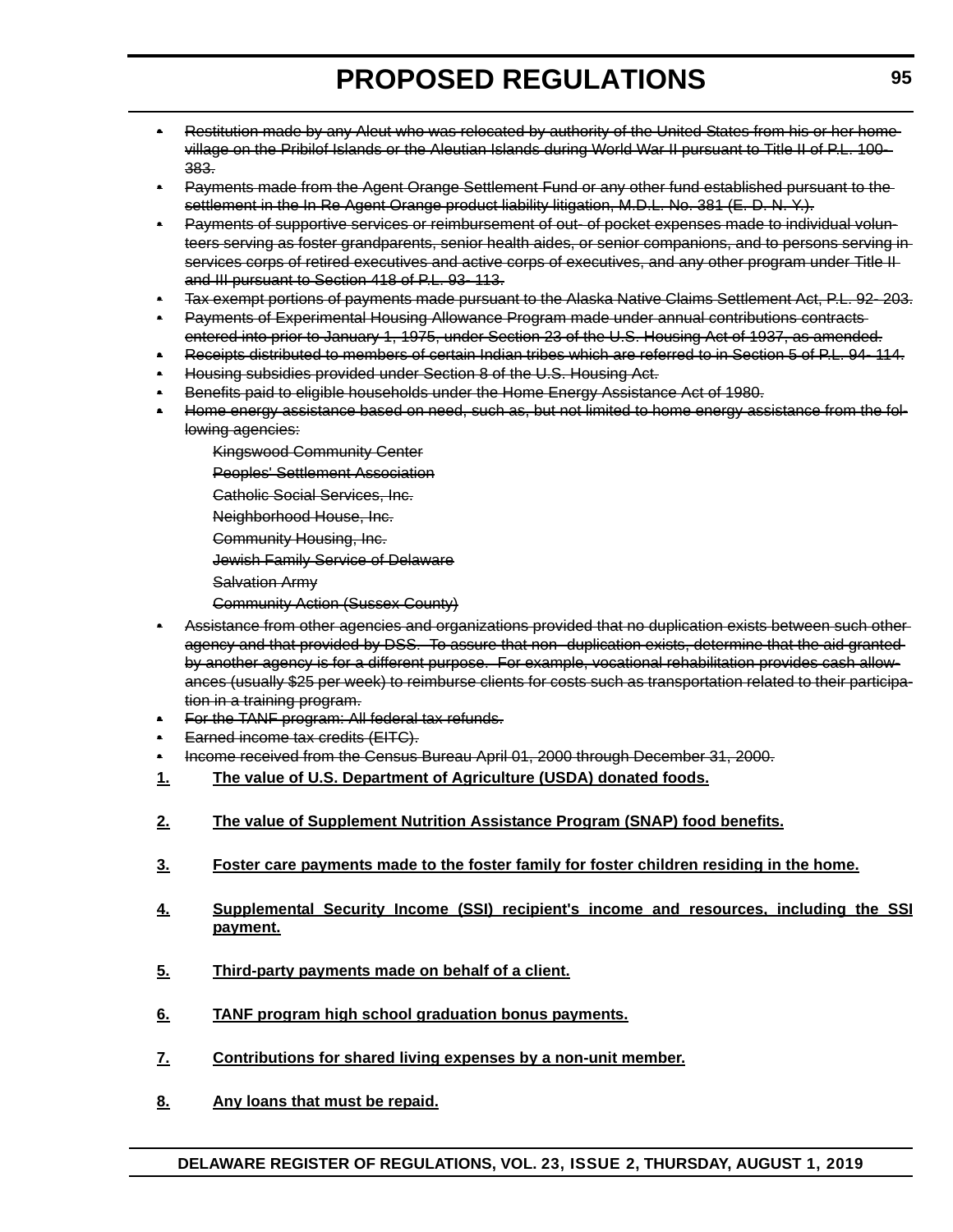#### **9. Earnings of a minor student who is in the assistance unit, including 18-year-old students for whom an adult is receiving a grant.**

#### **10. Non-recurring lump sum payments.**

- A. A non-recurring lump sum payment is a resource in the month received unless specifically excluded as a resource by other federal laws or regulations.
- **11. Incentive payments or reimbursements for training-related expenses from participation in institutional and work experience training or special work projects.**

#### **12. Benefits from nutrition programs for the elderly or the Special Supplemental Nutrition Program for Women, Infants, and Children (WIC).**

- **13. AmeriCorps VISTA program payments.**
	- A. The AmeriCorps VISTA program payment is not excluded if the payment value is equal to or greater than the Fair Labor Standards Act's current minimum wage for the hours worked. In that case, the income is treated as earned income. Disregards applicable to the category of assistance are deducted from the payment.
- **14. Temporary part-time U.S. Census Bureau employment income received during the census period.**
- **15. Disaster and emergency assistance provided by federal, state, and local governments and disaster assistance organizations under P.L. 100-707.**
- **16. Earned income tax credits (EITC).**
- **17. All federal tax refunds (TANF only).**
- **18. Assistance from other agencies and organizations provided that no duplication in assistance exists between the other agency and DSS.**
	- A. To assure that non-duplication exists, case workers will determine that the assistance from the other agency is for a different purpose. For example, vocational rehabilitation provides cash allowances to reimburse clients for costs such as transportation related to their participation in a training program.
- **19. Supportive services payments or reimbursements for out-of-pocket expenses made to foster grandparents, senior health aides, or senior companions, and to persons serving in services corps of retired executives and active corps of executives, and any other program under Title II and III pursuant to Section 418 under P.L. 93-113.**
- **20. Need-based home energy assistance.**
- **21. Experimental Housing Allowance Program payments made under annual contributions contracts entered into prior to January 1, 1975, under Section 23 of the U.S. Housing Act as amended.**
- **22. Benefits paid to eligible households under the Low-Income Home Energy Assistance Act.**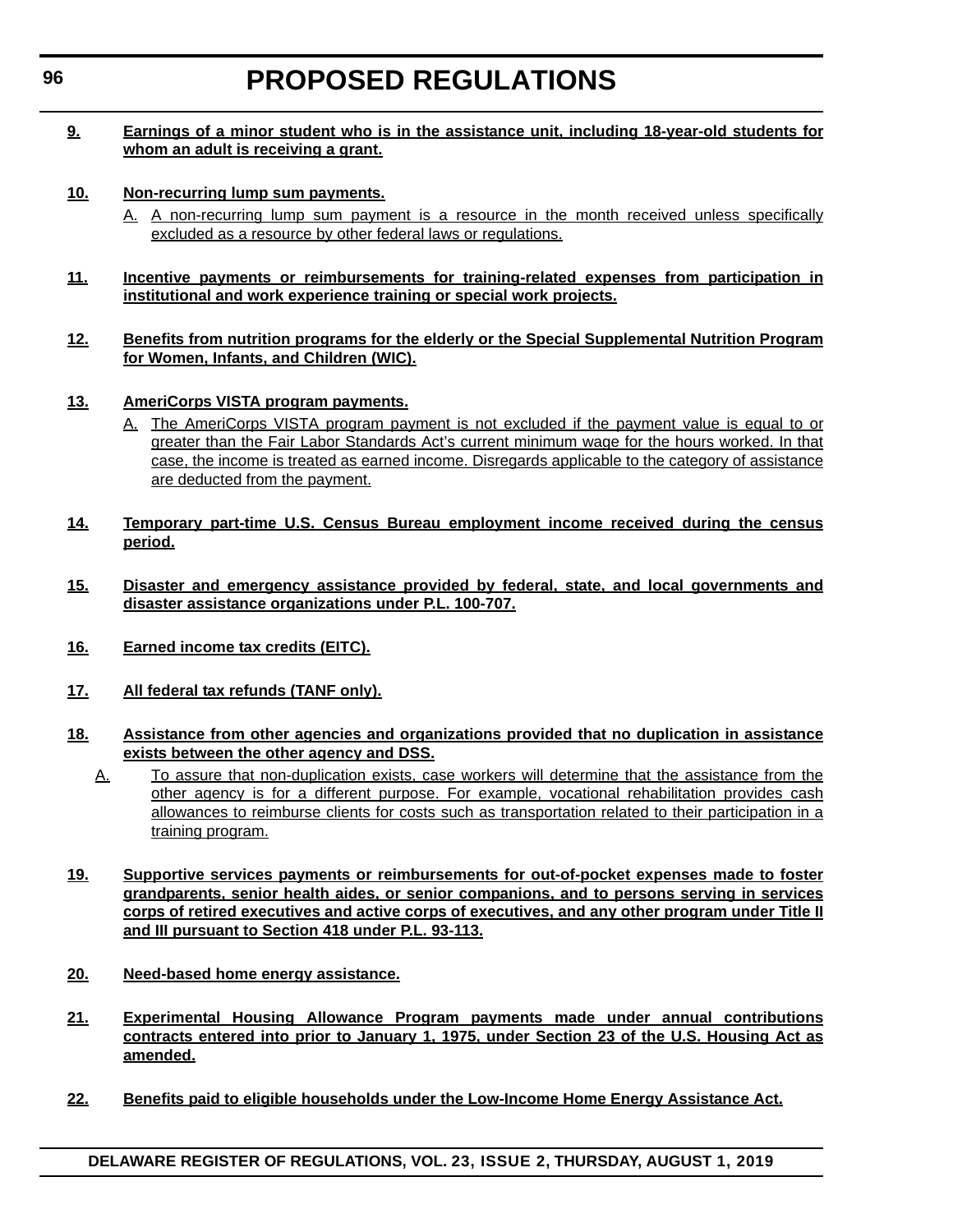- **23. Housing subsidies under Section 8 of the U.S. Housing Act.**
- **24. Receipts distributed to members of certain Indian tribes, which are referred to in Section 5 under P.L. 94-114.**
- **25. Tax exempt portions of payments made pursuant to the Alaska Native Claims Settlement Act under P.L. 92-203.**
- **26. Payments made from the Agent Orange Settlement Fund or any other fund established pursuant to the settlement in the In re Agent Orange Product Liability Litigation, M.D.L. No. 381 (E.D.N.Y. 1984).**
- **27. Payments distributed per capita to or held in trust for members of any Indian tribe under P.L. 92-254, P.L. 93-134, or P.L. 94-540.**
- **28. Restitution made to United States' citizens and permanent resident aliens of Japanese ancestry who were interned during World War II pursuant to Title I. under P.L. 100-383.**
- **29. Restitution made to any Aleut who was relocated by authority of the United States from his or her home village on the Pribilof Islands or the Aleutian Islands during World War II pursuant to Title II under P.L. 100-383.**
- **30. Income received under the Uniform Relocation Assistance and Real Property Acquisition Policies Act.**
- **31. Financial assistance received from school grants, scholarships, vocational rehabilitation payments, Job Training Partnership Act payments, educational loans, other loans that are expected to be repaid, and other financial assistance received that is intended for books, tuition, or other self-sufficiency expenses (TANF only).**
- **32. Grants, loans, and earnings from federally financed college work study to undergraduate students for educational purposes that are made or insured by programs administered by the U.S. Commissions of Education (GA only).**
	- A. For other grants, loans, or unearned income that are contingent upon attending a school, college, university, or course of vocational training, the amount that is available for current living expenses is counted as income for GA. To determine the amount that is available for current living expenses:
		- Subtract the expenses for tuition, books, fees, equipment, special clothing needs, transportation to and from school, and child care necessary to attend school from the amount of the loan, grant, or other benefit;
		- Divide the balance by the number of months the amount available for living expenses is intended to cover to determine the countable monthly income.
	- B. When a student's financial aid package includes both loans and grants that are completely disregarded and those that are countable after expenses are deducted, determine countable income for GA as follows:
		- Compare the expenses to the disregarded loans or grants;
		- If the expenses are less than or equal to the disregarded funds, all other grants and loans are budgeted as unearned income.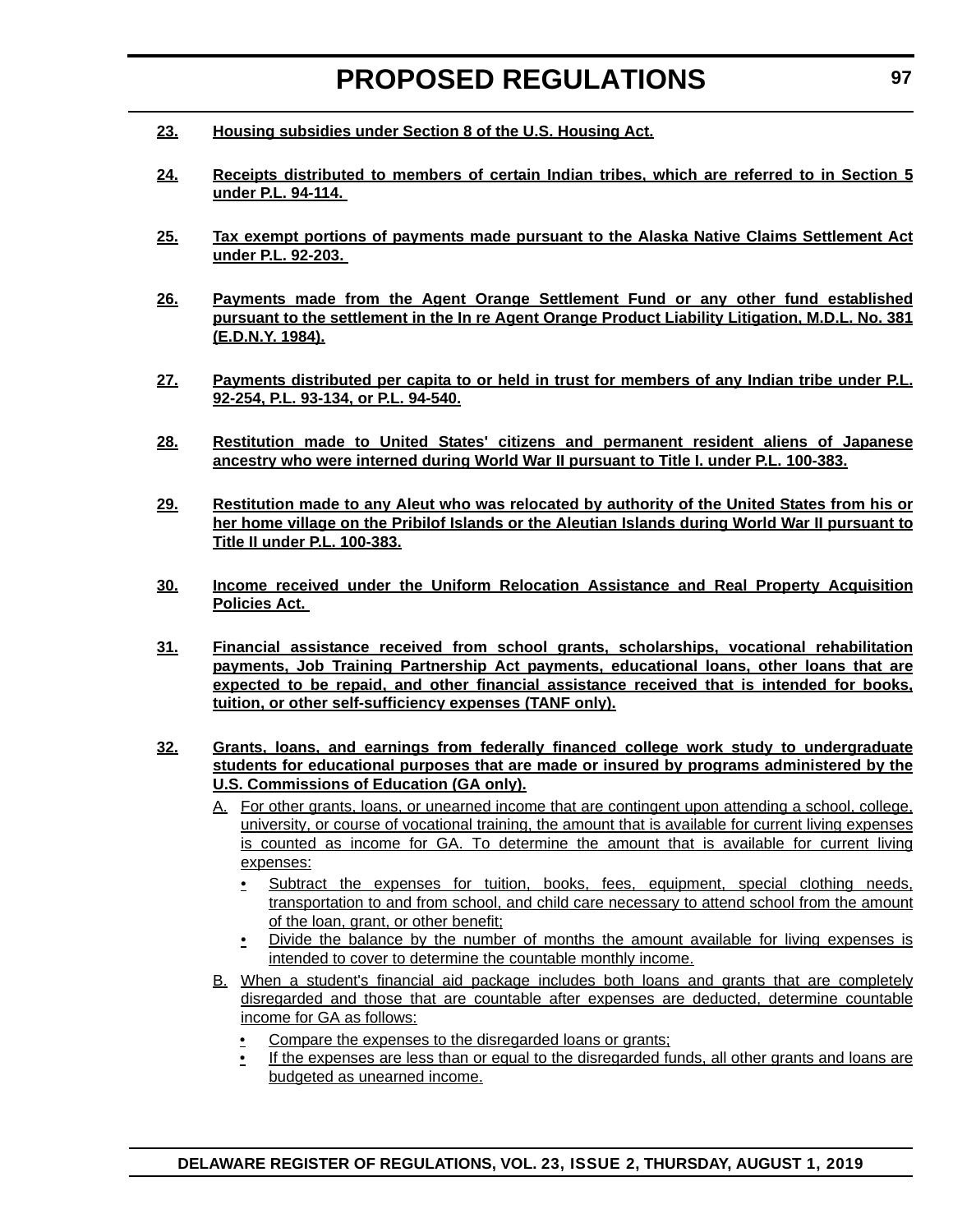#### <span id="page-21-0"></span>**POLICY – AMENDMENT**

Delaware Department of Health and Social Services Division of Social Services Policy and Program Development Unit

#### **4006.1 Excluded Income - Grants and Loans to Students**

Grants, Loans and Scholarships

Do not count Financial Assistance received from school grants, scholarships, vocational rehabilitation payments, Job Training Partnership Act payments, educational loans, and other loans that are expected to be repaid as income for Temporary Assistance for Needy Families program purposes. Also exclude from TANF other financial assistance received that is intended for books, tuition, or other self-sufficiency expenses. Continue to require documentation to verify the assistance received and its purpose.

### **POLICY – AMENDMENT**

Delaware Department of Health and Social Services Division of Social Services Policy and Program Development Unit

#### **4006.2 Excluded income - grants and loans to students - General Assistance**

Grants and loans to undergraduate students for educational purposes that are made or insured by programs administered by the United States Commissions of Education are disregarded. These include Basic Educational Opportunity Grants (BEOG), Supplemental Education Opportunity Educational Grants (SEOG), National Direct Student Loans (NDSL), Guaranteed Student Loans (GSL), all funds provided under the National Defense Education Act, and earnings from federally financed college work study.

For other grants, loans, or unearned income that is contingent upon attending a school, college, university, or course of vocational training, that part that is available for current living expenses is counted as income. To determine the amount that is available, subtract expenses for tuition, books, fees, equipment, special clothing needs, transportation to and from school, and child care necessary to attend school from the amount of the loan, grant, or other benefit. Divide the balance by the number of months the income is intended to cover to determine budgetable monthly income.

NOTE: When a student's financial aid package includes both loans and grants that are completely disregarded and those that are countable after expenses are deducted, determine countable income as follows:

1. Compare expenses to disregarded loans or grants.

2. If expenses are less than or equal to disregarded funds, all other grants and loans are budgeted as unearned income.

#### **DIVISION [OF SOCIAL SERVICES](https://www.dhss.delaware.gov/dhss/dss/)**

Statutory Authority: 31 Delaware Code, Section 512 (31 **Del.C.** §512) 16 **DE Admin. Code** 11004

#### **PUBLIC NOTICE**

#### **[POC - Determining and Reviewing Child Care](#page-3-0)**

In compliance with the State's Administrative Procedures Act (APA - Title 29, Chapter 101 of the Delaware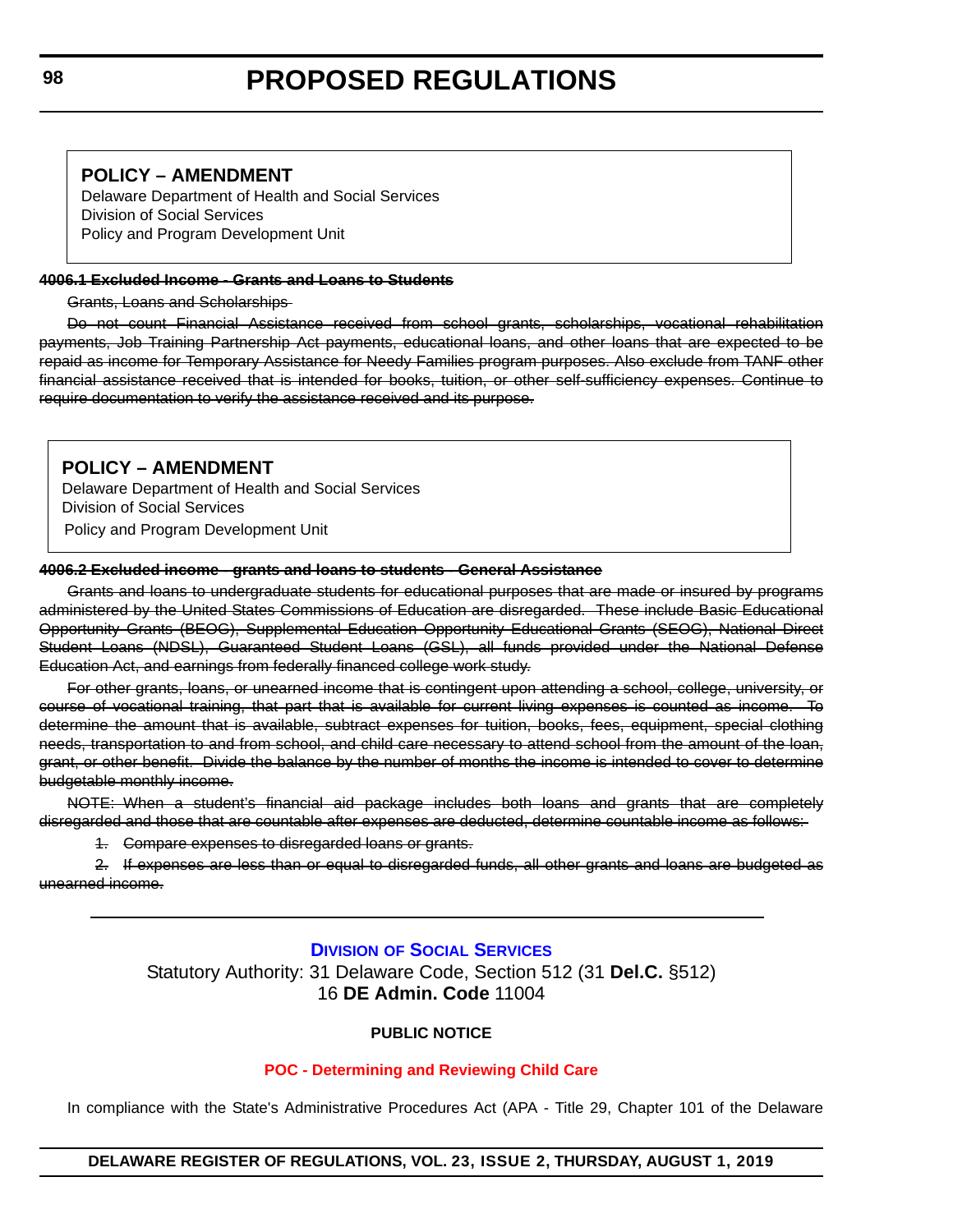Code), 42 CFR §447.205, and under the authority of Title 31 of the Delaware Code, Chapter 5, Section 512, Delaware Health and Social Services (DHSS) / Division of Social Services (DSS) is proposing to amend the Division of Social Services Manual regarding Purchase of Care (POC), specifically, to align policy with Federal requirements.

Any person who wishes to make written suggestions, compilations of data, testimony, briefs or other written materials concerning the proposed new regulations must submit same to, Planning, Policy and Quality Unit, Division of Medicaid and Medical Assistance, 1901 North DuPont Highway, P.O. Box 906, New Castle, Delaware 19720-0906, by email to [Nicole.M.Cunningham@delaware.gov,](mailto:Nicole.M.Cunningham@delaware.gov) or by fax to 302-255-4413 by 4:30 p.m. on September 3, 2019. Please identify in the subject line: POC - Determining and Reviewing Child Care.

The action concerning the determination of whether to adopt the proposed regulation will be based upon the results of Department and Division staff analysis and the consideration of the comments and written materials filed by other interested persons.

#### **SUMMARY OF PROPOSAL**

The purpose of this notice is to advise the public that Delaware Health and Social Services/Division of Social Services (DHSS/DSS) is proposing to amend the Division of Social Services Manual regarding Purchase of Care (POC), specifically, to align policy with Federal requirements.

#### **Statutory Authority**

45 CFR 98.21 (b)(2)

#### **Background**

On Nov. 19, 2014, President Barack Obama signed into law the Child Care and Development Block Grant (CCDBG) which is a comprehensive reauthorization with new requirements. The amended version of DSSM 11004.11, Determining and Reviewing Child Care, includes several of the new requirements mandated by CCDBG. The revised policy outlines the requirement for 12-month authorizations for eligible families, the prohibition from increasing copayments during the eligibility period, and the requirement to authorize an additional 90 days of child care in the event of a loss of need for assistance during the eligibility period. The revised policy also includes case processing guidance for DSS eligibility staff.

#### **Summary of Proposal**

#### *Summary of Proposed Changes*

Effective for services provided on and after October 11, 2019 Delaware Health and Social Services/Division of Social Services proposes to amend section 11004.11 of the Division of Social Service Manual regarding Purchase of Care (POC), specifically, to align policy with Federal requirements.

#### *Public Notice*

In accordance with the *federal* public notice requirements established at Section 1902(a)(13)(A) of the Social Security Act and 42 CFR 447.205 and the state public notice requirements of Title 29, Chapter 101 of the Delaware Code, Delaware Health and Social Services/Division of Social Services (DHSS/DSS) gives public notice and provides an open comment period for thirty (30) days to allow all stakeholders an opportunity to provide input on the proposed regulation. Comments must be received by 4:30 p.m. on September 3, 2019.

#### **Fiscal Impact**

The policy amendment will have no fiscal impact since the purpose is to revise the requirements of the program.

**\*Please Note: The Regulatory Flexibility Analysis and Impact Statement for this regulation, as required by 29 Del.C. Ch. 104, is available at:**

**<http://regulations.delaware.gov/register/august2019/proposed/23 DE Reg 98RFA 08-01-19.pdf>**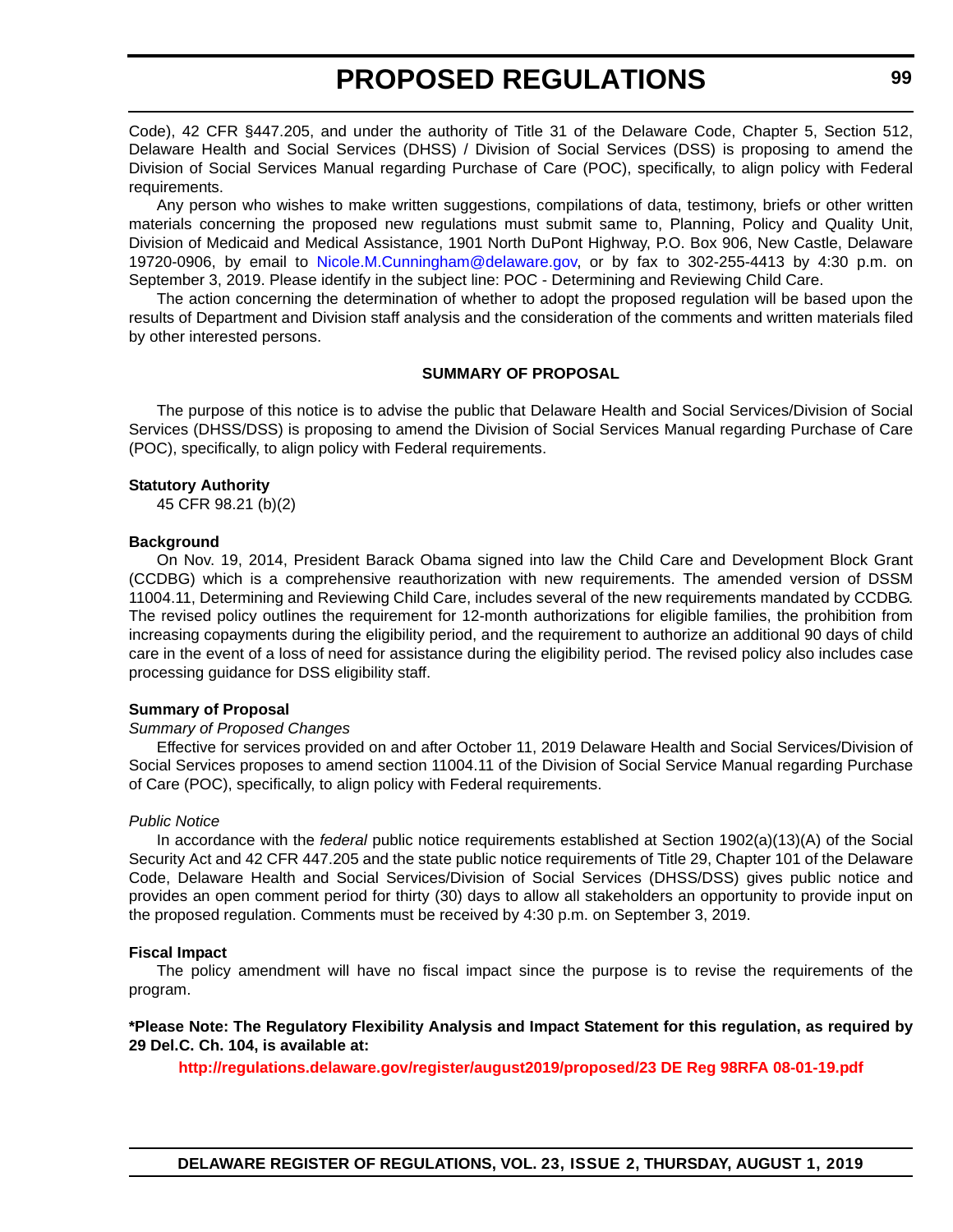**100**

# **PROPOSED REGULATIONS**

AMENDED

### **POLICY – AMENDMENT**

Delaware Department of Health and Social Services Division of Social Services Policy and Program Development Unit

### **11004.11 Review/Determination Determining and Reviewing Child Care**

45 CFR 98.145 CFR 98.21 (b)(2)

All childcare applicants and recipients are continuously eligible for child care services for twelve months. This means that the applicants and recipients remain eligible for child care services unless:

- A. The child moves out of or is removed from the parent's/caretaker's home, or
- B. The child moves out of state, or
- C. The child is deceased.

In the event of any of the above, close the child care case.

Additionally, the child care parent fee will not change during the authorization unless the parent/caretaker in a single parent home loses his or her job or one or both parents in a two parent home loses his or her job. (See DSSM 11004.12.1 Continuing Child Care after Loss of Need.)

Complete a review/redetermination of the circumstances of each parent/caretaker at least once every twelve months and just prior to the end of each authorization period.

Close the child care case if parents/caretakers fail to complete a review or return the six month interim report (See DSSM 9068.1 12-Month Certification Periods). Only child care/food benefit cases will require an interim report. If the parents/caretakers provide good cause for their failure to complete or return the report, the case should be processed.

Good cause can be anything believed to be reasonable, but generally includes things such as:

- 1. Illness;
- 2. Court required appearance;
- 3. Household emergency (fire, heating problem, family crisis, etc.);
- Lack of transportation; or
- Inclement weather.

Parents/caretakers whose child care cases close because they failed to complete a redetermination or provide verification, can reapply for service. However, if DSS is in a "wait list" situation, these parents/caretakers will be subject to DSS' priority service order (see Section 11004.3.1 Prioritizing Service Needs).

Do not allow an authorization to end or close a case without first ensuring the parents/caretakers were given timely and adequate notice.

**DELAWARE REGISTER OF REGULATIONS, VOL. 23, ISSUE 2, THURSDAY, AUGUST 1, 2019**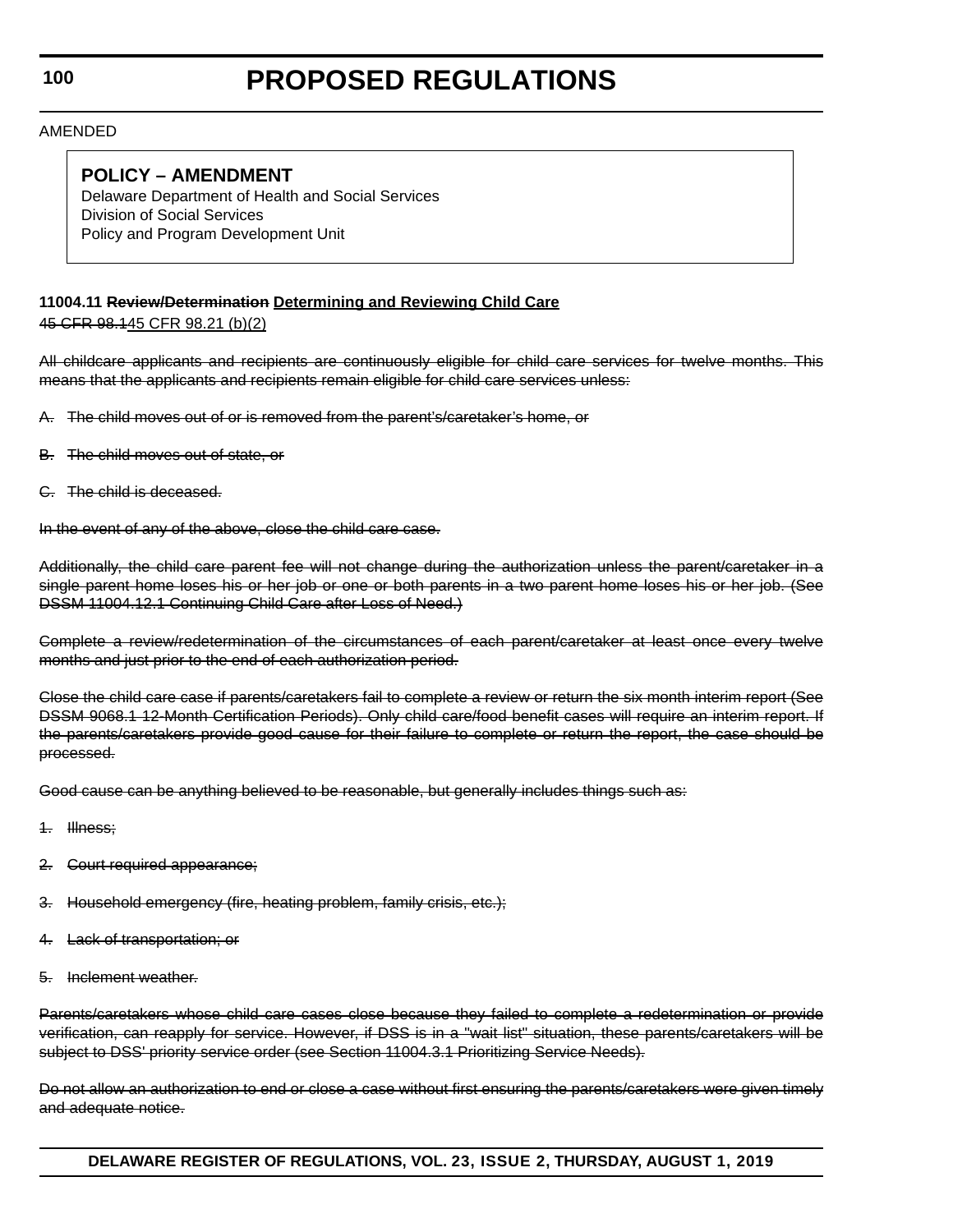All recipients of child care assistance are continuously eligible for 12 months of child care services as outlined in this policy.

- **1. DSS must complete an interview with the client at application and redetermination as part of the child care eligibility process. The client can complete the interview with DSS in person or by telephone.**
- **2. DSS must authorize 12 months of child care services for every eligible child.**
- **3. DSS case workers must complete Form 636 "Child Care Checklist" when adding an additional child to an open, on-going child care case.**
- **4. The child care copayment:**
	- Must decrease when a decrease in the family's income is reported; and
	- Must not increase beyond the initial copayment amount during the authorization period.

Note: If a family's income decreases during the child care authorization period and then increases, the adjusted copayment cannot exceed the original copayment amount.

**5. If a family has a loss of need for child care services during the authorization period, DSS must authorize the family for 90 days of continuing care before the child care case is closed (see DSSM 11004.12.1). If the family regains a need for child care services before the 90 days ends, the family will remain eligible and authorized for child care until their next review.**

#### **6. DSS will close a child care case at any time during the authorization period for the following reasons (see DSSM 11004.12):**

- Excessive unexplained absences of the child from the child care site;
- A permanent change in the child's state residency;
- The family's income exceeding 85% of the state median income (SMI);
- Substantiated fraud or intentional program violations;
- A written request to close the case or to authorize child care for a specific length of time; or
- The death of the case head or of the authorized child.

#### **7. DSS case workers must redetermine the eligibility of a child care case prior to the end of the authorization period.**

**8. A client must show good cause for not returning a redetermination application timely to avoid the closure of the child care case. Good cause can be anything believed to be reasonable, but generally includes things such as:**

- An illness;
- A court required appearance;
- A household emergency (e.g., fire, heating problem, family crisis, etc.);
- A lack of transportation;
- A domestic violence situation; or
- Inclement weather.

#### **9. A family whose child care case closed due to failure to complete a redetermination or provide verification may reapply for service. If DSS is using a wait list for child care assistance, the family will be subject to the DSS priority service order (see DSSM 11004.3.1).**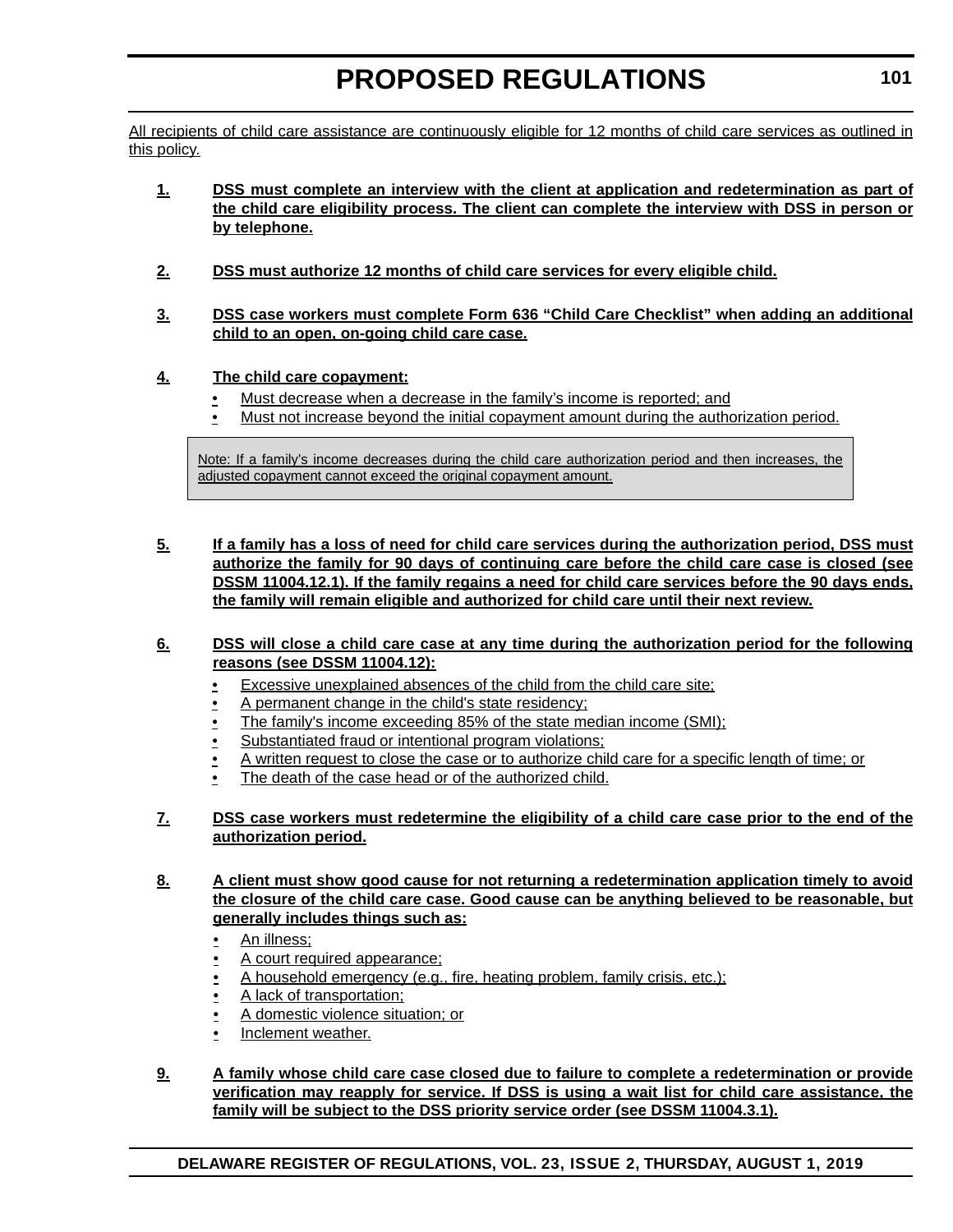#### <span id="page-25-0"></span>**10. DSS must not end a child care authorization or close a child care case without providing the family with at least a 10-day notice.**

### **[DEPARTMENT OF INSURANCE](https://insurance.delaware.gov/)**

**OFFICE OF [THE COMMISSIONER](https://insurance.delaware.gov/bio/)** Statutory Authority: 18 Delaware Code, Section 314 (18 **Del.C.** §314) 18 **DE Admin. Code** 1101

### **PUBLIC NOTICE**

#### **[1101 Listed Surplus Lines Carriers Intending to Establish an Office in Delaware](#page-3-0)**

#### **A. Type of Regulatory Action Required**

Repeal of Existing Regulation.

#### **B. Synopsis of Subject Matter of the Regulation**

Chapter 18 of the Delaware Administrative Code at Regulation 1101 sets forth regulations that are applicable to all surplus lines insurers who wish to establish offices in the State of Delaware.

Prior to the surplus lines laws being amended to adopt the Nonadmitted and Reinsurance Reform Act in 2011, there was a provision in Chapter 19 that allowed an eligible surplus lines insurer to maintain a Delaware office in accordance with rules and regulations established by the Commissioner (prior Section 1907(c)). In accordance with former Section 1907(c), Regulation 1101 was promulgated to set forth requirements for maintaining an office in Delaware.

Since Chapter 19 was amended and former Section 1907 was removed, Regulation 1101 is outdated and should be rescinded. Since this is the only Regulation in Chapter 11 of Title 18 of the Administrative Code, the Department is also deleting the title and replacing it with the word "Reserved."

The Department does not plan to hold a public hearing on the proposed repeal of Regulation 1101. The regulation proposed for repeal appears below and can also be viewed at the Department of Insurance website at [http://insurance.delaware.gov/information/proposedregs/.](http://insurance.delaware.gov/information/proposedregs/)

Any person may file written comments, suggestions, briefs, and compilations of data or other materials concerning the proposed repeal of the regulation. Any written submission in response to this notice and relevant to the proposed repeal must be received by the Department of Insurance no later than 4:30 p.m. EST, the 3<sup>rd</sup> day, September, 2019. Any such requests should be directed to:

Leslie W. Ledogar, Esq., Regulatory Specialist Delaware Department of Insurance 1351 West North Street, Suite 101 Dover, DE 19904 (302) 674-7379 Email: [Leslie.Ledogar@delaware.gov](mailto:Leslie.Ledogar@delaware.gov)

**\*Please Note: The Regulatory Flexibility Analysis and Impact Statement for this regulation, as required by 29 Del.C. Ch. 104, is available at:**

**<http://regulations.delaware.gov/register/august2019/proposed/23 DE Reg 102RFA 08-01-19.pdf>**

**1100 Reserved**

#### **1101 Listed Surplus Lines Carriers Intending to Establish an Office in Delaware**

**1.0 Authority and scope**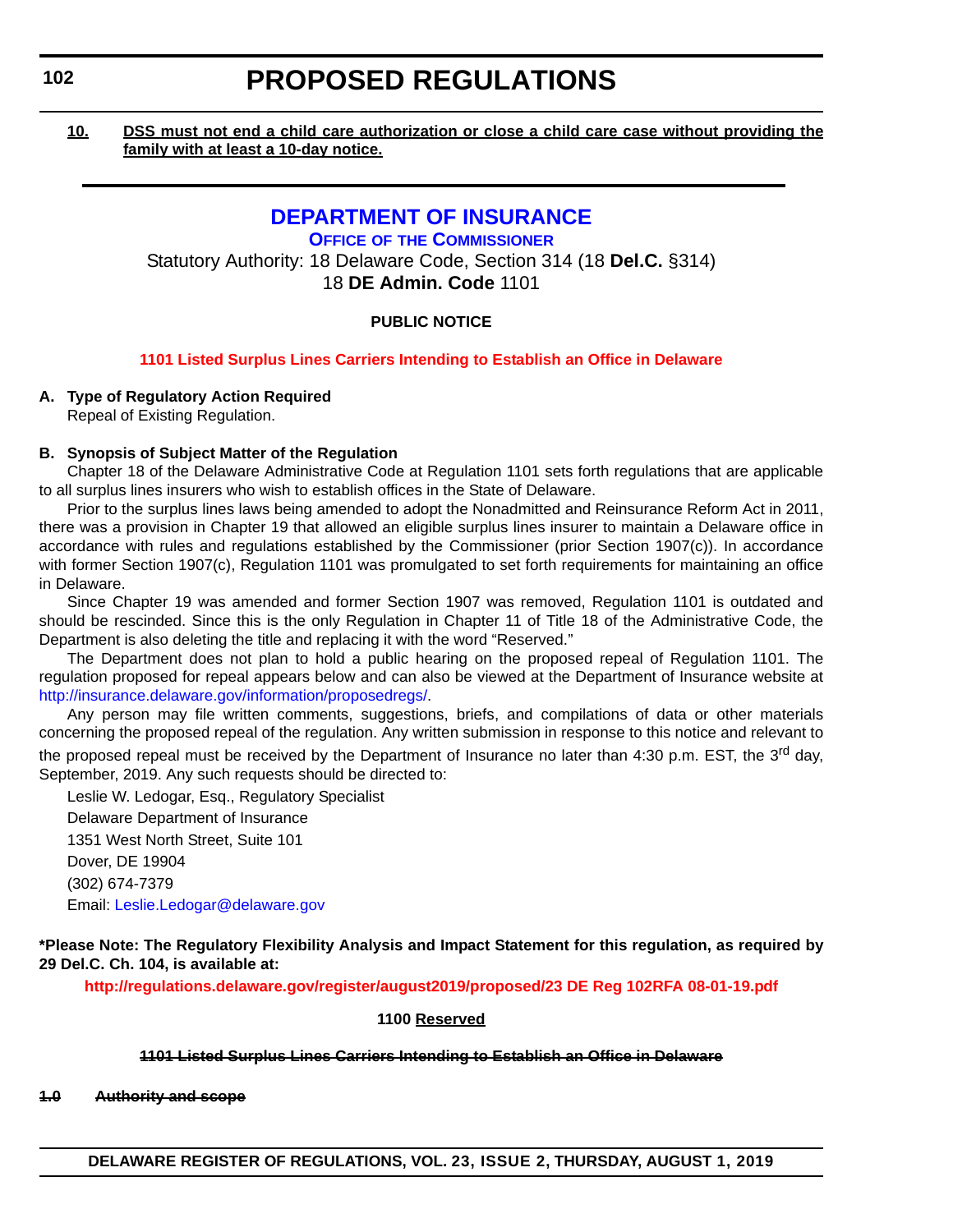Pursuant to 18 **Del.C.** §314, the following rules and regulations are hereby promulgated and adopted. They are applicable to all surplus lines insurers who wish to establish offices in this State.

#### **2.0 No surplus lines insurer may maintain an office in Delaware pursuant to 18 Del.C. §1907(c) until:**

- 2.1 The insurer is declared eligible to write surplus lines coverages in Delaware pursuant to 18 **Del.C.** §1907(b); and
- 2.2 The insurer has been authorized by the Commissioner to establish a Delaware office.
- 2.3 An eligible surplus lines insurer desiring to establish an office in Delaware shall apply to the Commissioner for authorization. In the application, the insurer shall:
	- 2.3.1 State the address of the Delaware office and the name and residence address of the person regularly in charge of that office.
	- 2.3.2 Specify whether the insurer's business at the Delaware office is to be managed by an independent agent or other person not directly employed by the insurer, and if so, the insurer shall state the name and address of the managing agent, and summarize the salient terms of the management agreement.
	- 2.3.3 Describe the surplus lines coverages proposed to be offered through the Delaware office, including kinds or types of coverage or risks, and the limits of liability to be assumed under each.
	- 2.3.4 State the ratio to be maintained between premium writings and the value of the trust funds established by the insurer for the benefit of its United States policyholders.
	- 2.3.5 Certify that the insurer will issue insurance coverage to the public only through duly licensed surplus lines brokers in accordance with the surplus lines laws and regulations of this State, and the applicable laws and regulations of other states where the insurer may lawfully do business on a surplus lines basis.
	- 2.3.6 Agree to maintain books and records at the Delaware office which accurately reflect all business affairs conducted at that office.
	- 2.3.7 Authorize the Commissioner to inspect the books, records, and affairs of the insurer as often as the Commissioner reasonably deems advisable in order to determine the nature and extent of business conducted by the insurer at its Delaware office.
- 2.4 Upon receipt of notice that the Commissioner does not object to the application, the insurer may establish a Delaware office. However, the insurer shall not operate the office for any purpose until it deposits not less than \$50,000.00 with the Commissioner (in registered bonds, or funds in other form satisfactory to the Commissioner) for the benefit of its policyholders and creditors.
- 2.5 Within sixty days after end of its fiscal year, every insurer maintaining a Delaware office pursuant to 18 **Del.C.** §1907(c) shall submit a report summarizing the nature and extent of business conducted during the past year by the Delaware office, and the nature and extent of business proposed to be conducted by that office during the ensuing year. In a separate section denominated "Changes," the report must specify any change or proposed change in method of operation which departs from the representations made in the application to establish the Delaware office.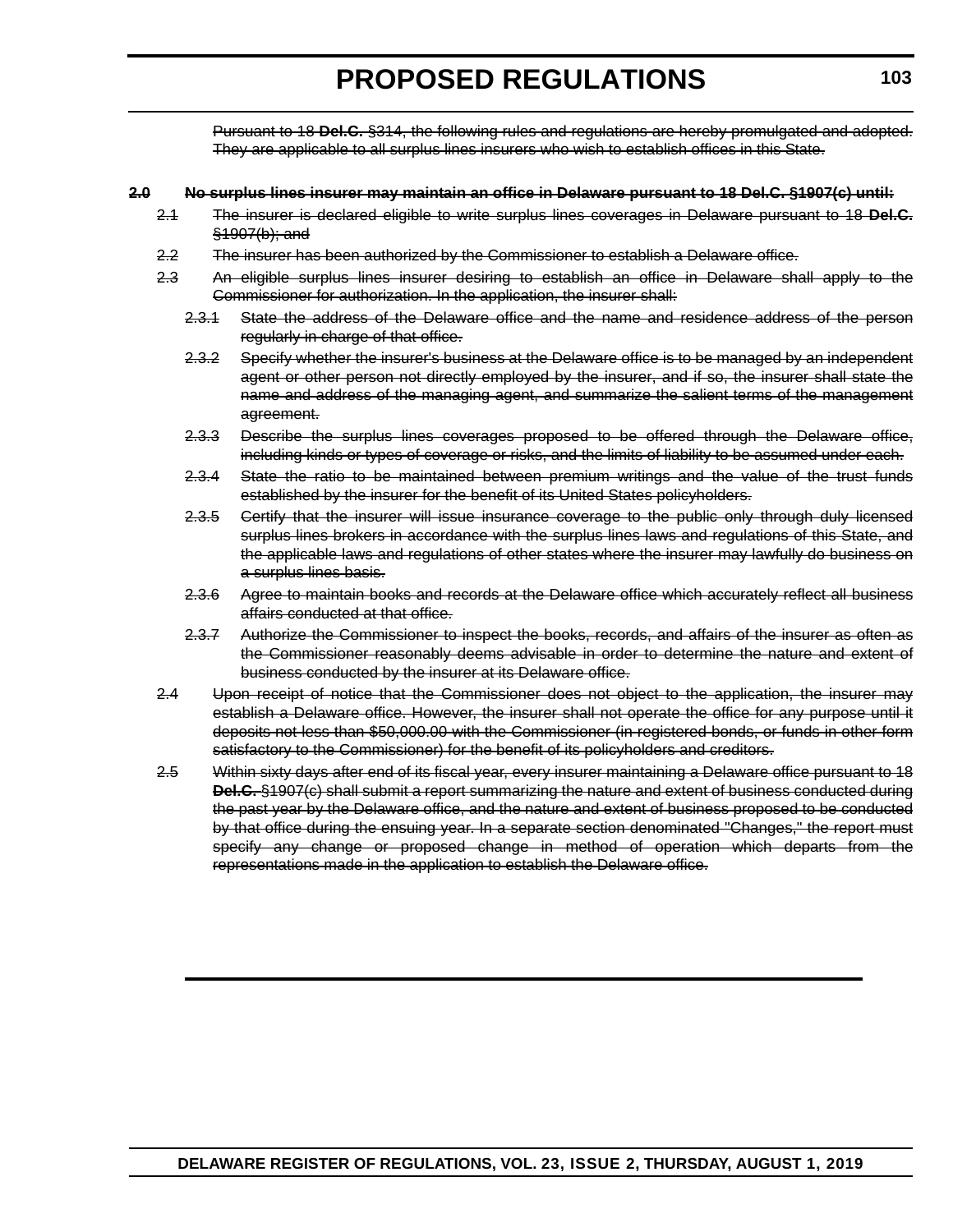<span id="page-27-0"></span>**104**

# **PROPOSED REGULATIONS**

### **[DEPARTMENT OF NATURAL RESOURCES AND ENVIRONMENTAL](https://dnrec.alpha.delaware.gov/)  CONTROL**

### **DIVISION OF WASTE [AND HAZARDOUS SUBSTANCES](https://dnrec.alpha.delaware.gov/waste-hazardous/)**

**[TANK MANAGEMENT SECTION](https://dnrec.alpha.delaware.gov/waste-hazardous/tanks/ )**

Statutory Authority: 7 Delaware Code, Sections 7406, 7407 and 7408 (7 **Del.C.** §§7406, 7407 &

7408)

7 **DE Admin. Code** 1351

#### **REGISTER NOTICE SAN #2016-10**

### **[1351 Underground Storage Tank Systems](#page-3-0)**

#### **1. TITLE OF THE REGULATIONS:**

Administrative Code Section 1351, Underground Storage Tank Systems

### **2. BRIEF SYNOPSIS OF THE SUBJECT, SUBSTANCE AND ISSUES:**

The proposed regulations reflect regulatory changes promulgated at the federal level as well as advances in UST system technologies. The State of Delaware regulations must be at least as stringent as the federal regulations under the requirements of 40 CFR 281, State Program Approval. The proposed regulatory requirements will clarify and improve installation, operation and maintenance, release detection and remedial requirements.

### **3. POSSIBLE TERMS OF THE AGENCY ACTION:**

There is no sunset date related to the proposed regulations.

#### **4. STATUTORY BASIS OR LEGAL AUTHORITY TO ACT:**

The statutory basis for these regulations is Title 7 Delaware Code Chapter 74, Section 7406, 7407, and 7408.

#### **5. OTHER REGULATIONS THAT MAY BE AFFECTED BY THE PROPOSAL:**

The Division of Air Quality is revising 7 **DE Admin. Code** 1124 Section 26 and Section 36 that regulate vapor recovery systems associated with gasoline dispensing facilities.

### **6. NOTICE OF PUBLIC COMMENT:**

Two workshops were held on April 16 on the proposed amendments to 7 **DE Admin. Code** 1351 Regulations for Underground Storage Tank Systems. All questions were answered at the workshops; however formal public comments were accepted at the workshops and on April 17, 2019. Upon considering the comments that were submitted, the Department has made no substantive changes to the proposed amendments, and has scheduled a public hearing set for August 27, 2019 beginning at 6:00 PM in the Pat Ellis conference room at the Division of Waste and Hazardous Substances office at 391 Lukens Drive in New Castle. Written comments may be submitted at the hearing and up to September 11, 2019. Individuals desiring to provide comment may submit written comments regarding the proposed changes via email to [Lisa.Vest@delaware.gov](mailto:Lisa.Vest@delaware.gov) or via the USPS to Lisa Vest, Hearing Officer, DNREC, 89 Kings Highway, Dover, DE 19901 (302) 739-9042.

### **7. PREPARED BY:**

Name/Phone: Eileen Butler, 302-395-2500 Email: [Eileen.Butler@delaware.gov](mailto:Eileen.Butler@delaware.gov)

### **\*Please Note:**

**(1) The Regulatory Flexibility Analysis and Impact Statement for this regulation, as required by 29 Del.C. Ch. 104, is available at:**

**<http://regulations.delaware.gov/register/august2019/proposed/23 DE Reg 104RFA 08-01-19.pdf>**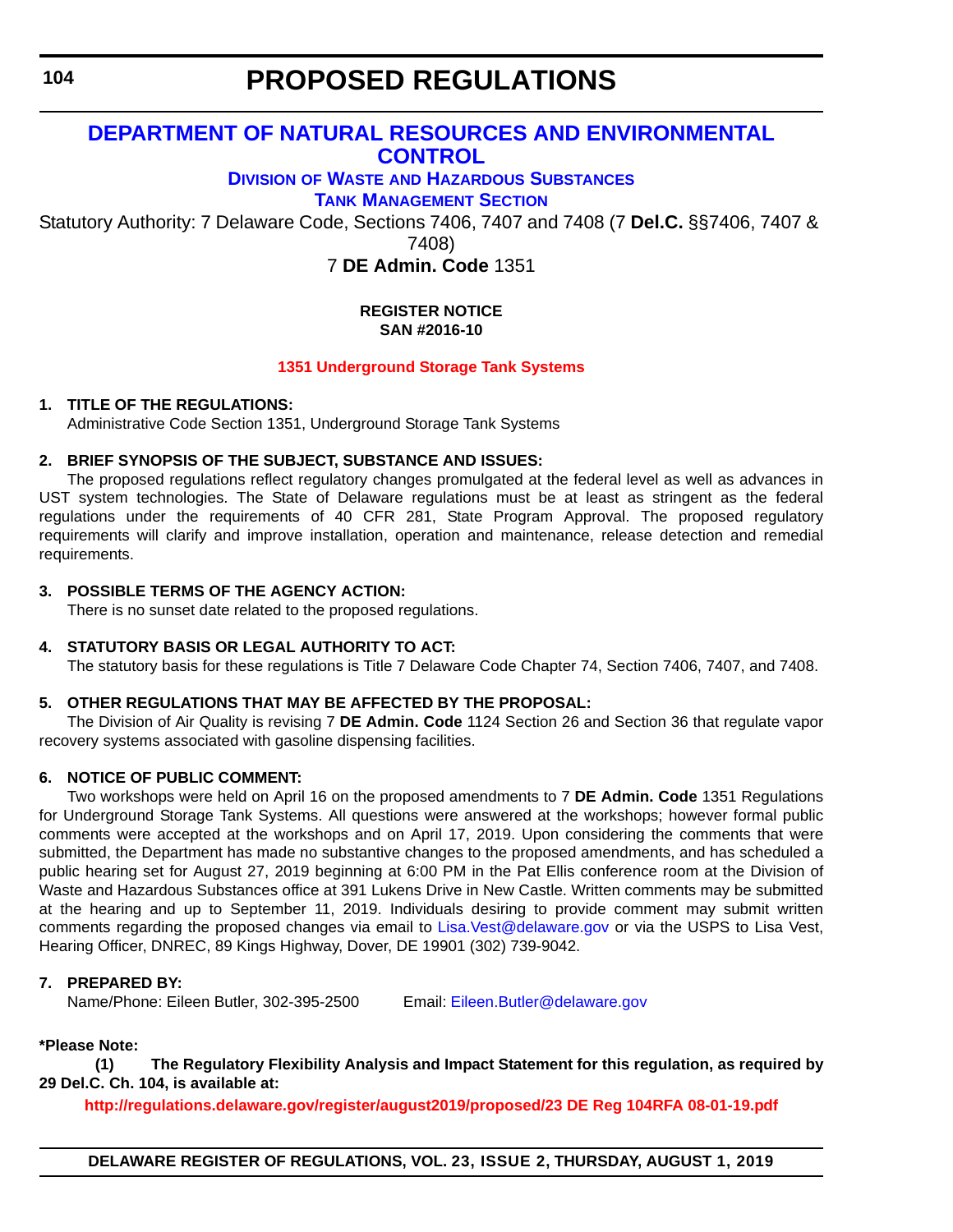<span id="page-28-0"></span>**(2) Due to the size of the proposed regulation, it is not being published here. A copy of the regulation is available at:**

#### **[1351 Underground Storage Tank Systems](http://regulations.delaware.gov/register/august2019/proposed/23 DE Reg 104 08-01-19.htm)**

### **[DEPARTMENT OF STATE](https://sos.delaware.gov/)**

**DIVISION [OF CORPORATIONS](https://corp.delaware.gov/)**

Statutory Authority: 29 Delaware Code, Sections 8703 and 8704 (29 **Del.C.** §§8703 & 8704)

#### **PUBLIC NOTICE**

#### **[102 Business Entity Name Standards and Procedures](#page-3-0)**

In compliance with the State's Administrative Procedures Act (Title 29, Chapter 101 of the Delaware Code) and under the authority of 29 **Del.C.** §§8703, 8704, the Delaware Department of State, Division of Corporations, proposes to introduce regulations governing business entity name standards and procedures.

In accordance with 29 **Del.C.** §10116, persons wishing to submit written comments, suggestions, briefs, and compilations of data or other written materials concerning the proposed regulations should direct them to the following address:

Kristopher Knight

Deputy Secretary of State

Department of State

820 N. French St., 4<sup>th</sup> Floor

Wilmington, DE 19801

Comments may also be directed via electronic mail to [dos\\_corpregs@state.de.us.](mailto:dos_corpregs@state.de.us) Any written submission in response to this notice and relevant to the proposed regulations must be received by the Department of State no later than 4:30 p.m. EST, Friday, September 6, 2019.

The action concerning determination of whether to adopt the proposed regulations will be based upon the results of Department analysis and the consideration of the written comments and any other written materials filed by the public.

#### **Background**

The State of Delaware is the premiere home to more than one million business entities globally that take advantage of Delaware's complete package of business organization services, including modern and flexible business organization laws, a highly-respected Judiciary and legal community, a business-friendly government, and a highly-professional, customer service oriented staff. Keeping with its cutting-edge and unique position in the business world, the Division reviewed and decided to update its policies and practices pertaining to business names in filings submitted to the Division for its acceptance, on behalf of business entities.

In order to establish uniform expectations for business entities with respect to filings with the Division of Corporations, the Department has proposed these regulations to communicate to the public and business entities how these issues will be administered in the Department of State.

#### **Summary of Proposal**

The purpose of this notice is to advise the public that the Department of State proposes to promulgate rules and regulations to publicly establish the standards and procedures with respect to business entity names and filings submitted to the Department of State, Division of Corporations. The regulations provide a public framework to ensure that business entities understand the standards regarding entity names and the procedures followed within the Division of Corporations for entity names. The proposed regulations are to be implemented consistently, so as to ensure fair and uniform treatment of filings submitted to the Division of Corporations on behalf of entities.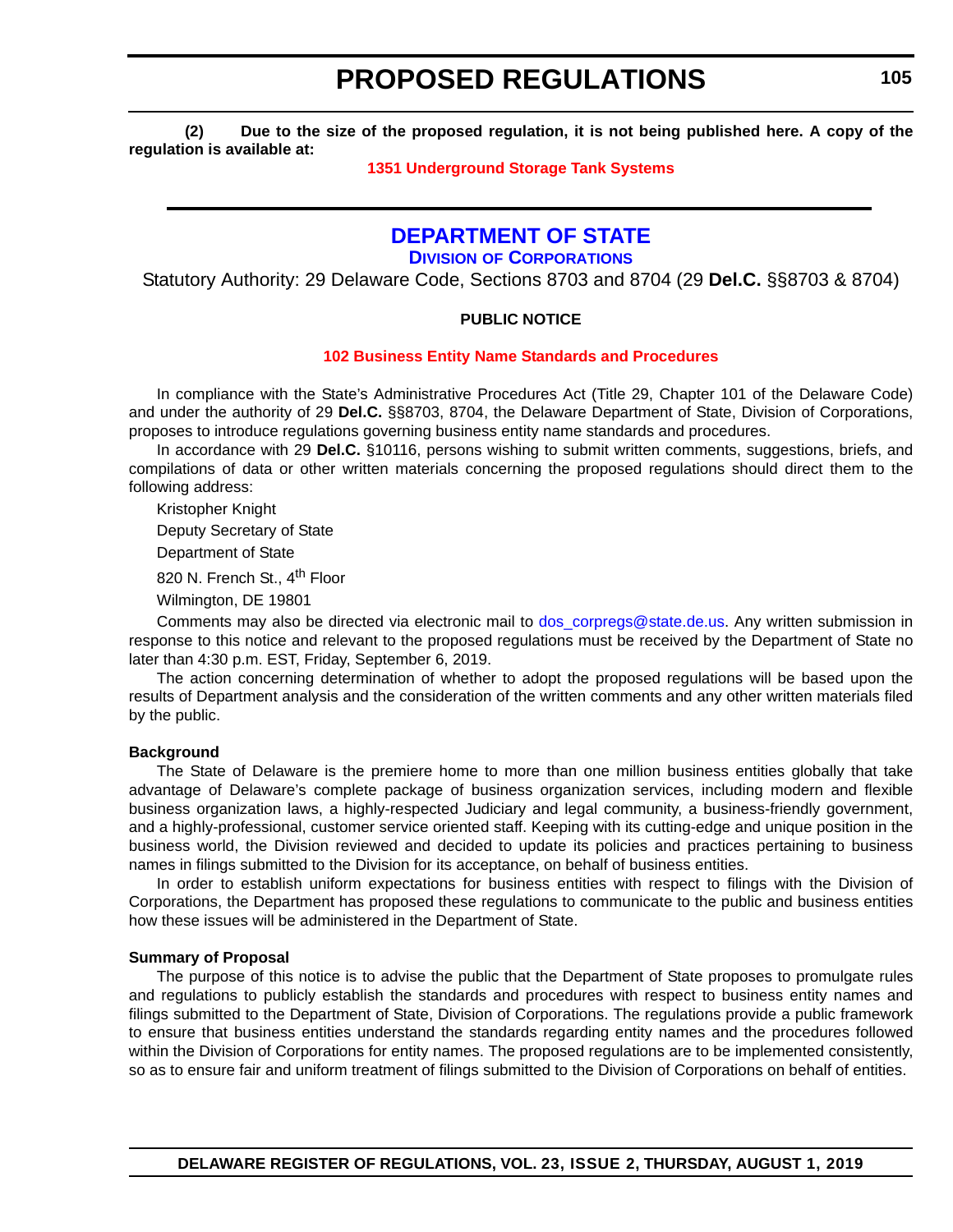**\*Please Note: The Regulatory Flexibility Analysis and Impact Statement for this regulation, as required by 29 Del.C. Ch. 104, is available at:**

**<http://regulations.delaware.gov/register/august2019/proposed/23 DE Reg 105RFA 08-01-19.pdf>**

#### **102 Business Entity Name Standards and Process**

#### **1.0 Enabling Legislation**

- 1.1 29 **Del.C.** §§8703, 8704 enable the Secretary of State and the Division of Corporations to establish regulations in relation to all powers, duties and functions vested pursuant to the regulation of business organizations registered in Delaware, including but not limited to Titles 6 and 8 of the Delaware Code.
- 1.2 The Division has the power to perform and shall be responsible for the performance of all the powers, duties and functions vested in the Secretary of State pursuant to Titles 6 and 8. 29 **Del.C.** §8704. Such vested powers, duties, and functions include regulating the administration and operation of the Division as well as filings submitted to and accepted by the Division, for the creation and regulation of business organizations in Delaware. 8 **Del.C.** Ch. 1; 6 **Del.C.** Chs. 15, 17 and 18. As such, the Division is authorized to promulgate regulations for the administration and operation of the Division as well as for the regulation of corporations and other business entities in this State.

#### **2.0 Purpose**

- 2.1 The purpose of this regulation is to update and clarify the standards in Delaware regarding the names of businesses, while, in a narrowly-tailored fashion, preventing the naming of a business likely to violate the law, mislead the public or to lead to a pattern and practice of abuse that might cause harm to the interests of the public or Delaware.
- 2.2 The Division expressly determines that it's Delaware Corporate Information System ("DCIS"), which is the State's computerized, online system for business organization filings, to be a non-public forum and not a platform for the exercise of legal rights. This regulation outlines the standards for entity names and the process of review, which carefully and narrowly tailors any alleged infringement on statutory requirements, public policies, or the rights of others, against the interests of the public and Delaware, including Delaware's interest in its reputation and brand in the global business world.

#### **3.0 Definitions**

The following words and terms, when used in this regulation, shall have the following meaning unless the context clearly indicates otherwise:

- "**Business Entity**" means any person, partnership (whether general (including a limited liability partnership) or limited (including a limited liability limited partnership), association, corporation, company, single or jointly with others, organized or to be organized under the Delaware Code and filing or will file the requirement documents with the Division of Corporations in the Department of State.
- "**Corporation**" means an entity that is organized or incorporated in accordance with the Delaware Code and as expressly set forth at Title 8 of the Delaware Code.
- "**Department**" means the Delaware Department of State.

"**Division**" means the Division of Corporations, Delaware Department of State.

- "**Limited Liability Company**" means an entity that is organized or created in accordance with the requirements of a "limited liability company" or a "series" as set forth in the Delaware and as expressly defined at 6 **Del.C.** §18-101, as amended.
- "**Limited Partnership**" means an entity that is organized or created in accordance with the requirements of a "limited liability partnership" as set forth in the Delaware Code and as expressly defined at 6 **Del.C.** §17-101, as amended.
- "**Partnership**" means an entity that is organized or created in accordance with the requirements of a "partnership" as set forth in the Delaware Code at 6 **Del.C.** §15-202, as amended.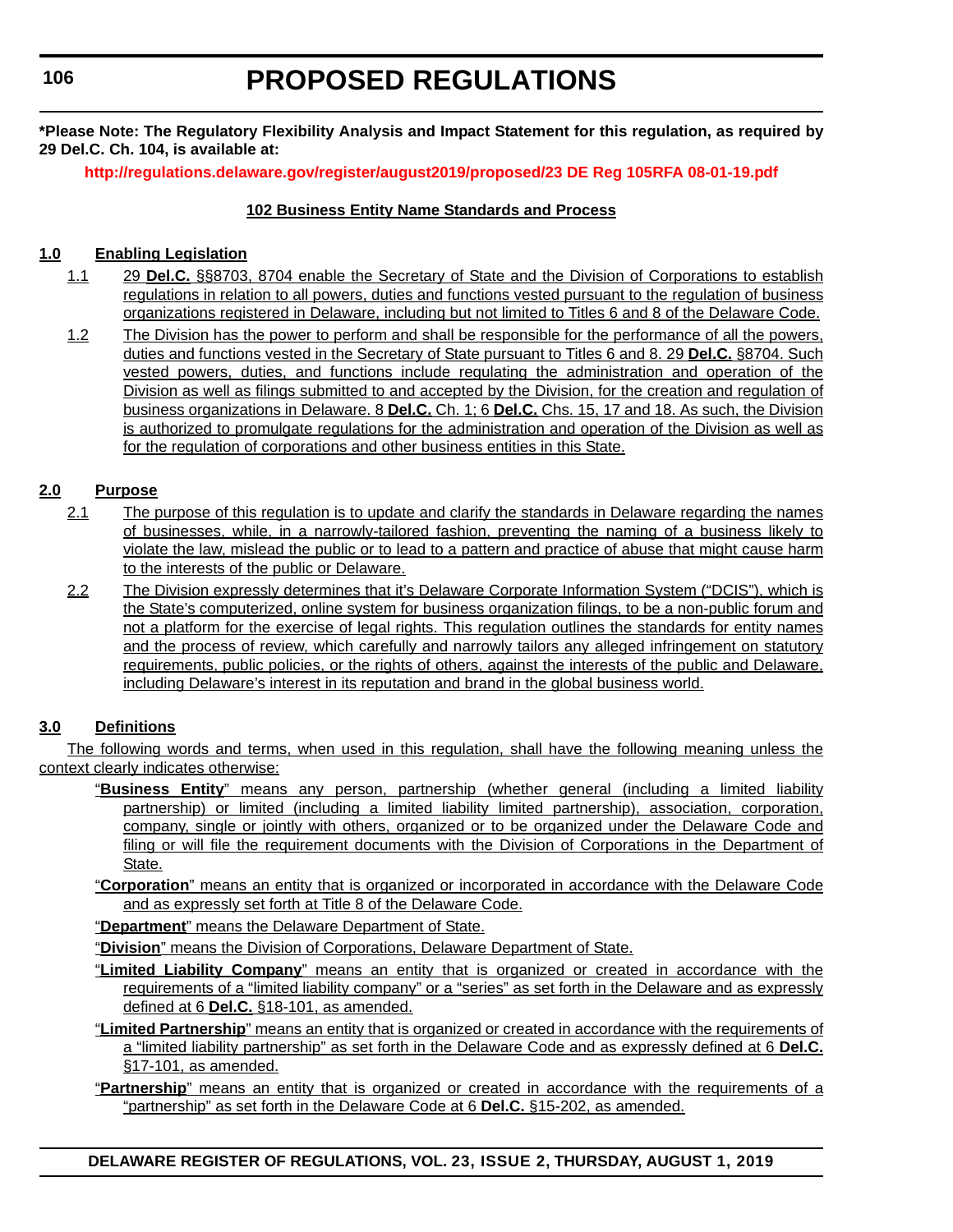<span id="page-30-0"></span>"**Secretary**" means the Secretary of the Delaware Department of State.

"**Trust**" means a statutory trust as set forth in the Delaware Code and as expressly defined in 12 **Del.C.** Ch. 38, as amended.

### **4.0 Standards**

- 4.1 After receipt of a request to reserve a business name or to accept a filing submitted on behalf of an existing Delaware (or out of state) business entity, the Division will review the proposed name of the business entity, subject to any right of refusal by the Division, to ensure it meets the following standards:
	- 4.1.1 Does not contain words that discriminate against, disparage, or denigrate any of the protected classes, as provided under Federal Law (including the U.S. Civil Rights Act of 1964, as amended), to include but not limited to race, color, religion, sex including pregnancy, sexual orientation, national origin, disability, age (40 years or older), marital status or genetic information;
	- 4.1.2 Does not contain words that could facilitate, incite or foster any criminal act or offense as prohibited under Delaware law, as amended, to include but not be limited to those set forth in Title 11 of the Delaware Code:
		- 4.1.2.1 Acts of terrorism, terroristic threatening or offensive touching (11 **Del.C.** Ch. 5);
		- 4.1.2.2 Endanger the life or physical safety of an individual or threatening public safety (11 **Del.C.** Ch. 5);
		- 4.1.2.3 Hate Crimes, Stalking, Cyberstalking, Bullying or Cyberbullying (11 **Del.C.** Ch. 5);
		- 4.1.2.4 Narcotic drug, opioid or controlled substances (16 **Del.C.** Ch. 47) (Example: "Opioids-R-Us");
		- 4.1.2.5 Fraud (6 **Del.C.** Subtitle II, 11 **Del.C.** Ch. 5);
		- 4.1.2.6 Deadly weapon or dangerous instrument (11 **Del.C.** Ch. 5); or
		- 4.1.2.7 Obscene or libelous language (11 **Del.C.** Ch. 5).
	- 4.1.3 Does not contain words that could cause potential public deception or confusion or difficulty in administration (Example: five-hundred-letter entity name);
	- 4.1.4 Does not contain words likely to mislead the public about the nature of the business entity (8 **Del.C.** §102; 6 **Del.C.** §18-102); or
	- 4.1.5 Does not contain words likely to lead to a pattern and practice of abuse that might cause harm to the interests of the public or Delaware (8 **Del.C.** §102; 6 **Del.C.** §18-102).

#### **5.0 Application**

This regulation shall not be interpreted or applied by the Division in any manner that conflicts with existing statutory provisions in the Delaware Code regulating the inclusion of the term "bank" or "trust" in a corporate (or other legal entity) name. 8 **Del.C.** §102(a); 8 **Del.C.** §395.

### **[DEPARTMENT OF TRANSPORTATION](https://www.deldot.gov/index.shtml ) DIVISION [OF TRANSPORTATION SOLUTIONS](https://deldot.gov/About/divisions/)** Statutory Authority: 21 Delaware Code, Section 4504 (21 **Del.C.** §4504) 2 **DE Admin. Code** 2405

#### **PUBLIC NOTICE**

#### **[2405 Oversize/Overweight Hauling Permit Policy and Procedures Manual](#page-3-0)**

Pursuant to the authority provided by 21 **Del.C.** §4504, the Delaware Department of Transportation (DelDOT), on behalf of the Delaware Transit Corporation, gives notice of the intent to revise Regulation 2405 to adopt permits and fees for governmentally owned/publicly operated Electrified Buses.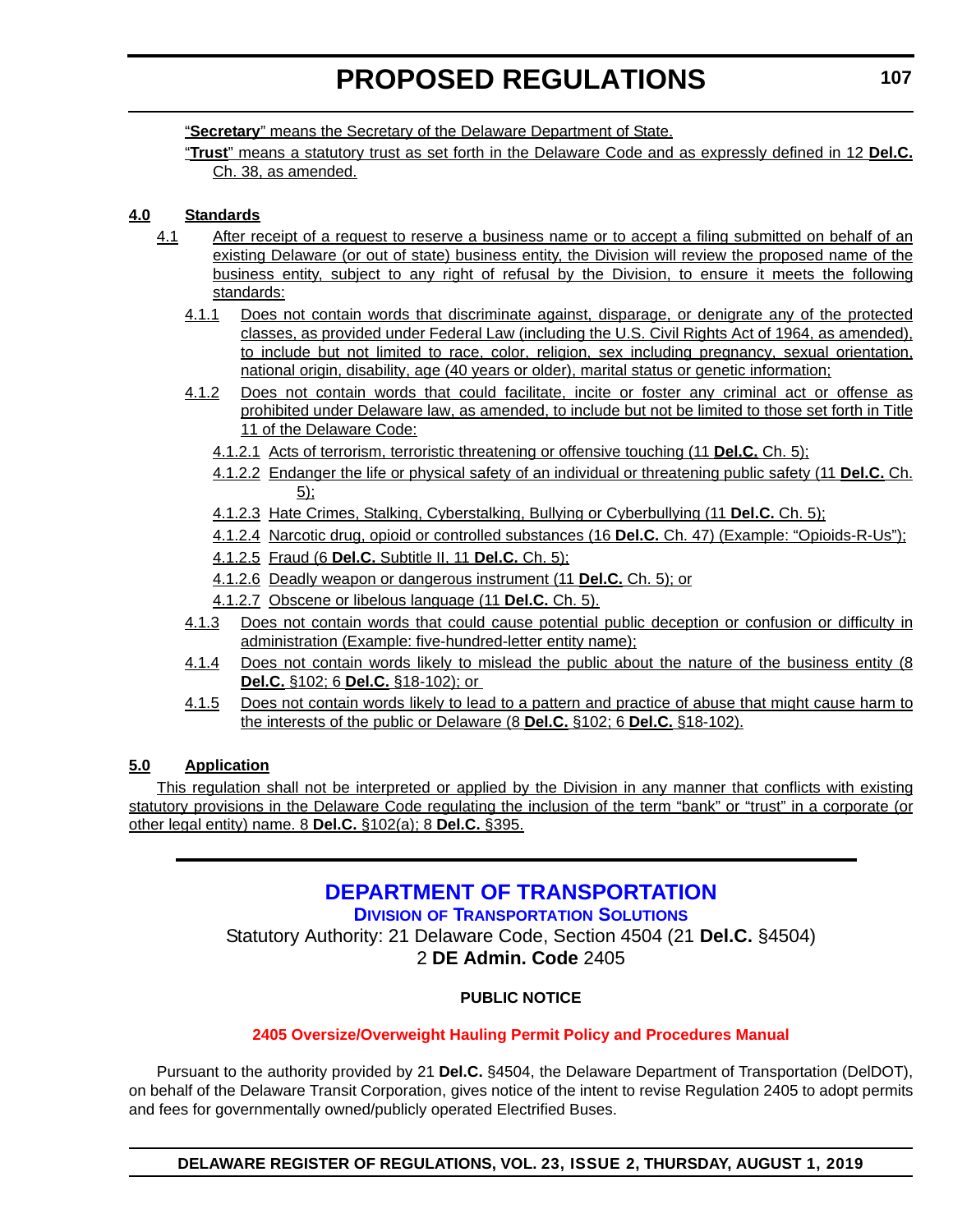**108**

# **PROPOSED REGULATIONS**

The Department, through its Division of Transportation Solutions, on behalf of the Delaware Transit Corporation, seeks to adopt these revisions to promote improved air quality by providing for a permit and associated fees for Zero Emission Buses.

#### **Public Comment Period**

DelDOT will take written comments on these proposed revisions to Regulation 2405 of Title 2, Delaware Administrative Code, from August 1, 2019 through September 3, 2019. The public may submit their comments to: Donald D. Weber, P.E.

Asst. Director for Traffic Operations and Management

[\(Don.Weber@Delaware.gov](mailto:Don.Weber@Delaware.gov)) or in writing to his attention,

Delaware Department of Transportation

Division of Transportation Solutions, Traffic Section

169 Brick Store Landing Road

Smyrna, DE 19977

#### **\*Please Note:**

**(1) The Regulatory Flexibility Analysis and Impact Statement for this regulation, as required by 29 Del.C. Ch. 104, is available at:**

**<http://regulations.delaware.gov/register/august2019/proposed/23 DE Reg 107RFA 08-01-19.pdf>**

**(2) Due to the size of the proposed regulation, it is not being published here. A copy of the regulation is available at:**

**[2405 Oversize/Overweight Hauling Permit Policy and Procedures Manual](http://regulations.delaware.gov/register/august2019/proposed/23 DE Reg 107 08-01-19.htm)**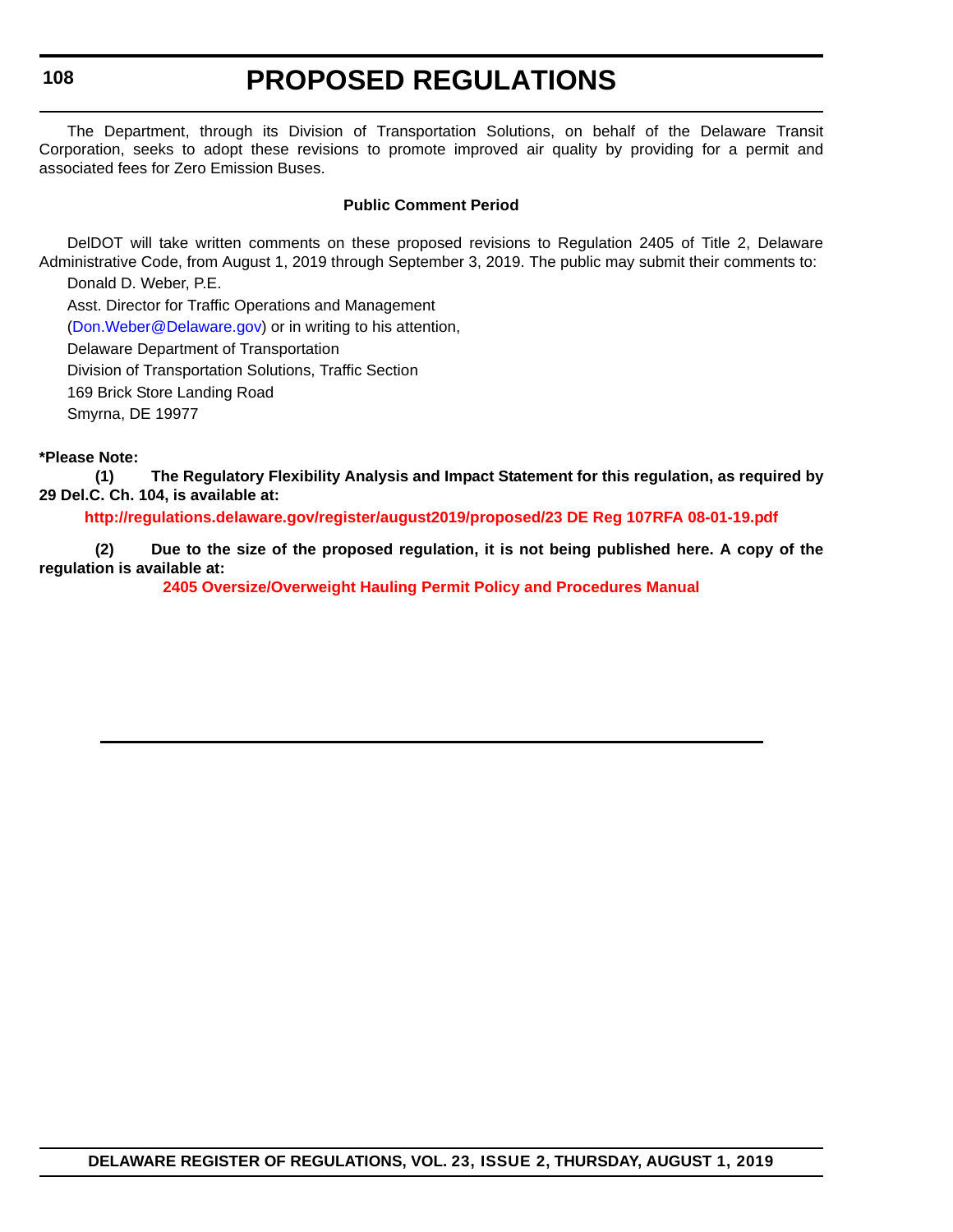#### **Symbol Key**

<span id="page-32-0"></span>Arial type indicates the text existing prior to the regulation being promulgated. Underlined text indicates new text added at the time of the proposed action. Language which is stricken through indicates text being deleted. **Bracketed Bold language]** indicates text added at the time the final order was issued. **Bracketed bold stricken through]** indicates language deleted at the time the final order was issued.

### **Final Regulations**

The opportunity for public comment shall be held open for a minimum of 30 days after the proposal is published in the *Register of Regulations*. At the conclusion of all hearings and after receipt within the time allowed of all written materials, upon all the testimonial and written evidence and information submitted, together with summaries of the evidence and information by subordinates, the agency shall determine whether a regulation should be adopted, amended or repealed and shall issue its conclusion in an order which shall include: (1) A brief summary of the evidence and information submitted; (2) A brief summary of its findings of fact with respect to the evidence and information, except where a rule of procedure is being adopted or amended; (3) A decision to adopt, amend or repeal a regulation or to take no action and the decision shall be supported by its findings on the evidence and information received; (4) The exact text and citation of such regulation adopted, amended or repealed; (5) The effective date of the order; (6) Any other findings or conclusions required by the law under which the agency has authority to act; and (7) The signature of at least a quorum of the agency members.

The effective date of an order which adopts, amends or repeals a regulation shall be not less than 10 days from the date the order adopting, amending or repealing a regulation has been published in its final form in the *Register of Regulations*, unless such adoption, amendment or repeal qualifies as an emergency under §10119.

### **[DEPARTMENT OF EDUCATION](https://www.doe.k12.de.us/)**

**OFFICE OF [THE SECRETARY](https://www.doe.k12.de.us/Page/11)** Statutory Authority: 14 Delaware Code, Section 1603 (14 **Del.C.** §1603) 14 **DE Admin. Code** 609

#### **REGULATORY IMPLEMENTING ORDER**

#### **[609 District and School Based Intervention Services](#page-3-0)**

#### **I. SUMMARY OF THE EVIDENCE AND INFORMATION SUBMITTED**

Pursuant to Title 14 **Del.C.** §1603, the Secretary of Education intends to reauthorize 14 **DE Admin. Code** 609 District and School Based Intervention Services. The Department has reviewed the regulation in order to comply with 29 **Del C.** §10407 which requires regulations to be reviewed on a recurring basis every four years and concluded that the regulation should be reauthorized without any changes.

Notice of the proposed regulation was published in the *News Journal* and *Delaware State News* on June 1, 2019, in the form hereto attached as *Exhibit "A"*. No comments were received.

#### **II. FINDINGS OF FACTS**

The Secretary finds that it is appropriate to reauthorize 14 **DE Admin. Code** 609 District and School Based Intervention Services in order to comply with 29 **Del.C.** §10407 which requires regulations to be reviewed on a recurring basis every four years and concluded that the regulation should be reauthorized without any changes.

#### **III. DECISION TO AMEND THE REGULATION**

For the foregoing reasons, the Secretary concludes that it is appropriate to reauthorize 14 **DE Admin. Code** 609 District and School Based Intervention Services. Therefore, pursuant to 14 **Del.C.** §122, 14 **DE Admin. Code** 609 District and School Based Intervention Services attached hereto as *Exhibit "B"* is hereby reauthorized.

#### **DELAWARE REGISTER OF REGULATIONS, VOL. 23, ISSUE 2, THURSDAY, AUGUST 1, 2019**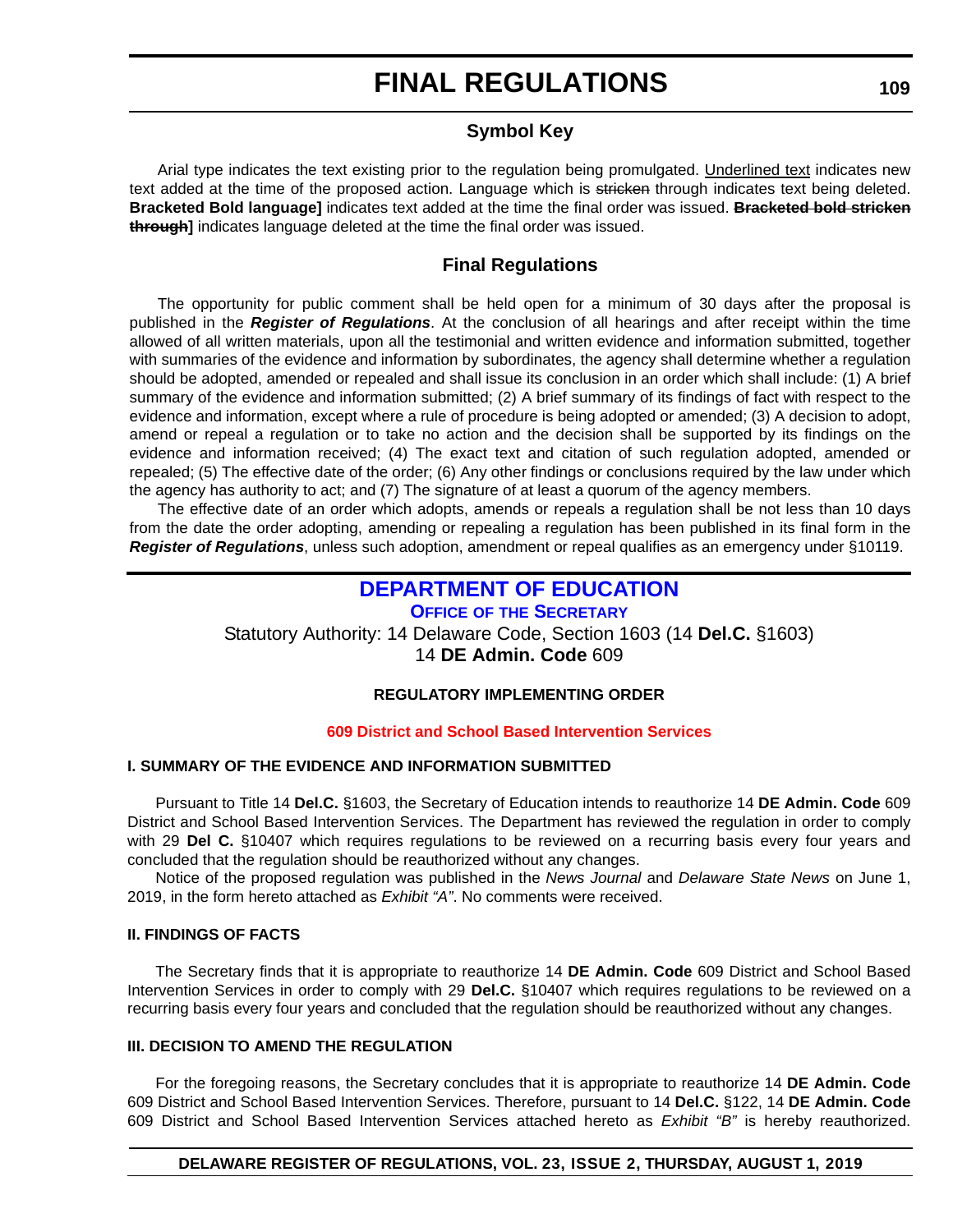#### **110**

# **FINAL REGULATIONS**

Pursuant to the provision of 14 **Del.C.** §122(e), 14 **DE Admin. Code** 609 District and School Based Intervention Services hereby reauthorized shall be in effect for a period of five years from the effective date of this order as set forth in Section V. below.

#### **IV. TEXT AND CITATION**

The text of 14 **DE Admin. Code** 609 District and School Based Intervention Services reauthorized hereby shall be in the form attached hereto as *Exhibit "B"*, and said regulation shall be cited as 14 **DE Admin. Code** 609 District and School Based Intervention Services in the *Administrative Code of Regulations* for the Department of Education.

#### **V. EFFECTIVE DATE OF ORDER**

The actions hereinabove referred to were taken by the Secretary pursuant to 14 **Del.C.** §122 on July 12, 2019. The effective date of this Order shall be ten (10) days from the date this Order is published in the Delaware *Register of Regulations.*

**IT IS SO ORDERED** the 12<sup>th</sup> day of July 2019.

#### **Department of Education**

Susan S. Bunting, Ed.D., Secretary of Education

Approved this 12<sup>th</sup> day of July 2019

#### **609 District and School Based Intervention Services**

#### **1.0 Provision of Services**

Each school district shall provide services for students whose behavior disrupts the classroom setting and creates distractions that impede the learning process, but who are not eligible for placement in an alternative program pursuant to 14 **DE Admin. Code** 611. School districts may offer such services based on the identified needs of the district and its individual schools, subject to the requirements of this regulation.

#### **2.0 Application for Funding**

- 2.1 Any school district requesting an incentive or supplemental grant to provide intervention services shall apply for such funds using the LEA Consolidated Application process provided by the Department of **Education**
- 2.2 Any incentive or supplemental grant approved as part of the LEA Consolidated Application process shall be in the amount appropriated for that purpose by law.

#### **3.0 Student Population to be Served**

Services funded under this regulation may be provided to any student in grades K to 12, subject to the terms of the district's approved LEA Consolidated Application. Notwithstanding any of the provisions to the contrary, IDEA-identified students with disabilities shall be served pursuant to the provisions in 14 **DE Admin. Code** 925 and students with disabilities identified under Section 504 of the Rehabilitation Act shall be served in conformity with 34 C.F.R. Part 104.

#### **4.0 School Based Intervention Programs**

4.1 If a district, through its LEA Consolidated Application, provides a School Based Intervention Program as part of the services provided to disruptive students, such Program shall meet the following requirements:

**DELAWARE REGISTER OF REGULATIONS, VOL. 23, ISSUE 2, THURSDAY, AUGUST 1, 2019**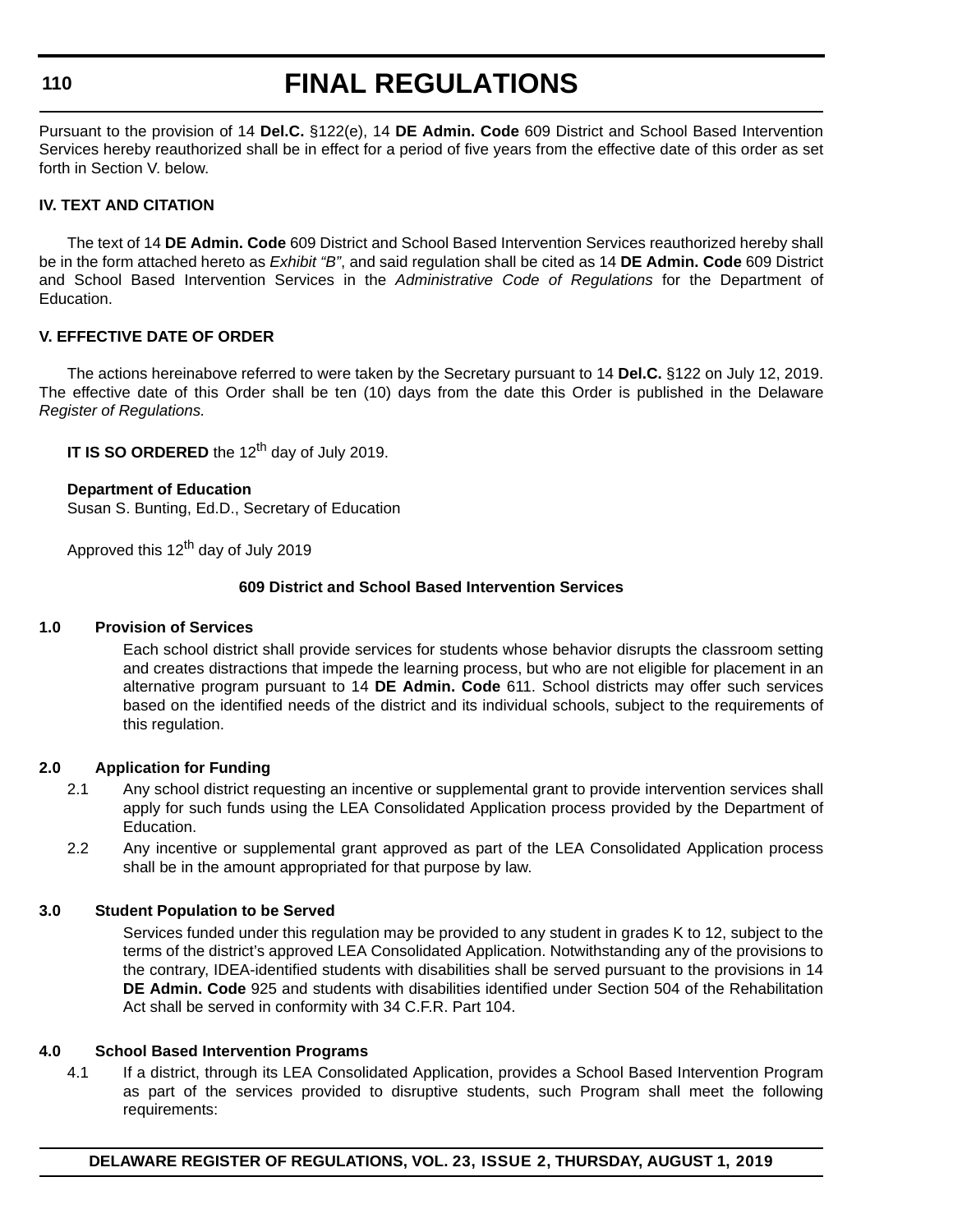- <span id="page-34-0"></span>4.2 A School Based Intervention Program shall include both short term and long term intervention strategies. Such strategies may include character education, short or long term counseling to improve behavior which impacts educational performance, and methods to identify the need to refer students for additional services either within the district or to other agencies. The Program shall also include support services to provide a smooth transition for students who are returning to their regular school from a Consortium Discipline Alternative Program or from a Department of Services to Children, Youth and their Families (DSCYF) setting.
- 4.3 The decision to place a student in the School Based Intervention Program shall be made by the student's Intervention Team. The Intervention Team shall include the building principal or assistant principal, school nurse, counselor, social worker (if the student receives social work services), and a teacher familiar with the student. Other individuals, including parents, guardians or Relative Caregivers, may be invited as appropriate.
- 4.4 When placing an IDEA-identified student with a disability in a School Based Intervention Program, the Intervention Team and a student's IEP team may be the same as long as the membership of the Intervention Team also meets the requirements of 14 **DE Admin. Code** 925. When placing a student with a disability identified under Section 504 of the Rehabilitation Act, the Intervention Team may be the same as a multidisciplinary team authorized to make placement decisions as long the Intervention Team also meets the requirements of 34 C.F.R. 104.35

#### **5.0 Evaluation of Services**

Any local school district receiving a grant pursuant to this regulation shall submit an annual evaluation report on the effectiveness of its District and School Based Intervention Services. Such report shall be submitted as part of the LEA Consolidated Application process and shall conform to content and format standards.

#### **OFFICE OF [THE SECRETARY](https://www.doe.k12.de.us/Page/11)**

Statutory Authority: 14 Delaware Code, Section 122 (14 **Del.C.** §122) 14 **DE Admin. Code** 705

#### **REGULATORY IMPLEMENTING ORDER**

#### **[705 Leave for Training Camp or Special Duty in the National Guard or the Military Reserves of the United](#page-3-0)  States**

#### **I. SUMMARY OF THE EVIDENCE AND INFORMATION SUBMITTED**

Pursuant to 14 **Del.C.** §122, the Secretary of Education intends to reauthorize 14 **DE Admin. Code** 705 Leave for Training Camp or Special Duty in the National Guard or the Military Reserves of the United States. The Department has reviewed the regulation in order to comply with 29 **Del.C.** §10407 which requires regulations to be reviewed on a recurring basis every four years and concluded that the regulation should be reauthorized without any changes.

Notice of the proposed regulation was published in the *News Journal* and *Delaware State News* on June 1, 2019, in the form hereto attached as *Exhibit "A"*. No comments were received.

#### **II. FINDINGS OF FACTS**

The Secretary finds that it is appropriate to reauthorize 14 **DE Admin. Code** 705 Leave for Training Camp or Special Duty in the National Guard or the Military Reserves of the United States in order to comply with 29 **Del.C.** §10407 which requires regulations to be reviewed on a recurring basis every four years and concluded that the regulation should be reauthorized without any changes.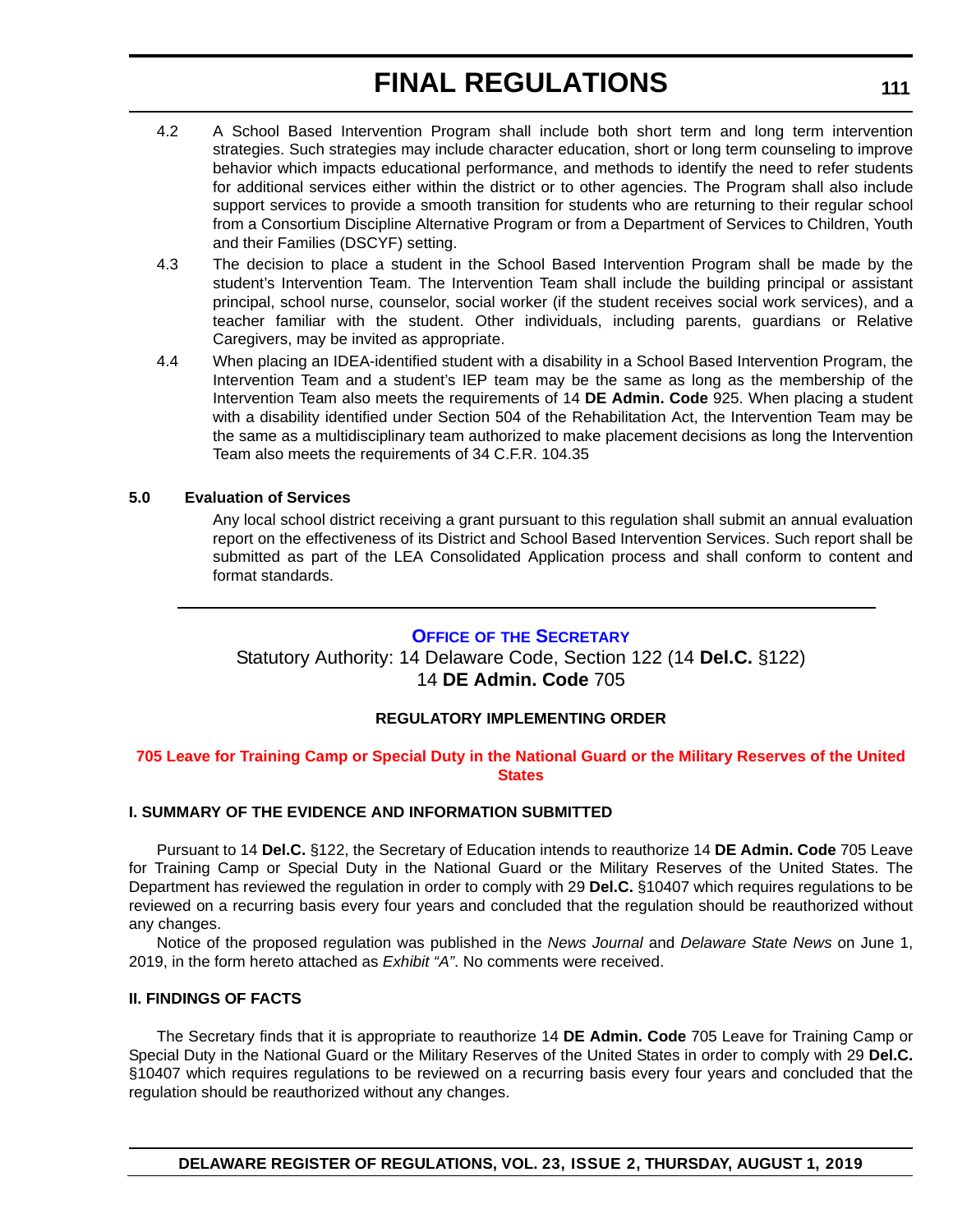### **112**

# **FINAL REGULATIONS**

#### **III. DECISION TO AMEND THE REGULATION**

For the foregoing reasons, the Secretary concludes that it is appropriate to reauthorize 14 **DE Admin. Code** 705 Leave for Training Camp or Special Duty in the National Guard or the Military Reserves of the United States. Therefore, pursuant to 14 **Del.C.** §122, 14 **DE Admin. Code** 705 Leave for Training Camp or Special Duty in the National Guard or the Military Reserves of the United States attached hereto as *Exhibit "B"* is hereby reauthorized. Pursuant to the provision of 14 **Del.C.** §122(e), 14 **DE Admin. Code** 705 Leave for Training Camp or Special Duty in the National Guard or the Military Reserves of the United States hereby reauthorized shall be in effect for a period of five years from the effective date of this order as set forth in Section V. below.

#### **IV. TEXT AND CITATION**

The text of 14 **DE Admin. Code** 705 Leave for Training Camp or Special Duty in the National Guard or the Military Reserves of the United States reauthorized hereby shall be in the form attached hereto as *Exhibit "B"*, and said regulation shall be cited as 14 **DE Admin. Code** 705 Leave for Training Camp or Special Duty in the National Guard or the Military Reserves of the United States in the *Administrative Code of Regulations* for the Department of Education.

#### **V. EFFECTIVE DATE OF ORDER**

The actions hereinabove referred to were taken by the Secretary pursuant to 14 **Del.C.** §122 on July 12, 2019. The effective date of this Order shall be ten (10) days from the date this Order is published in the Delaware *Register of Regulations.*

**IT IS SO ORDERED** the 12<sup>th</sup> day of July 2019.

#### **Department of Education**

Susan S. Bunting, Ed.D., Secretary of Education

Approved this  $12<sup>th</sup>$  day of July 2019

#### **705 Leave for Training Camp or Special Duty in the National Guard or the Military Reserves of the United States**

#### **1.0 Leave for Training or Special Duty**

- 1.1 Any permanent and full time employee shall be excused from work with pay to attend training camp or special duty on orders as a member of the military reserves of the United States or the National Guard, not to exceed fifteen (15) days or the equivalent hours as required by the **Delaware Code**, on a prorated basis in any calendar year.
	- 1.1.1 Such training or special duty leave shall not be deducted from their annual leave or in any other way result in loss of privileges or compensation to said employee.
	- 1.1.2 Any permanent or full time employee shall file a request for military leave with their employer at least two weeks prior to their leave, along with a copy of their official orders.

(Non regulatory Note: See 29 **Del.C.** §5105 Leave of Absence for Military Service, Pension Right; Terms of Successor Appointees and 14 **Del.C.** §1327 Leave of Absence for Person in Military Service)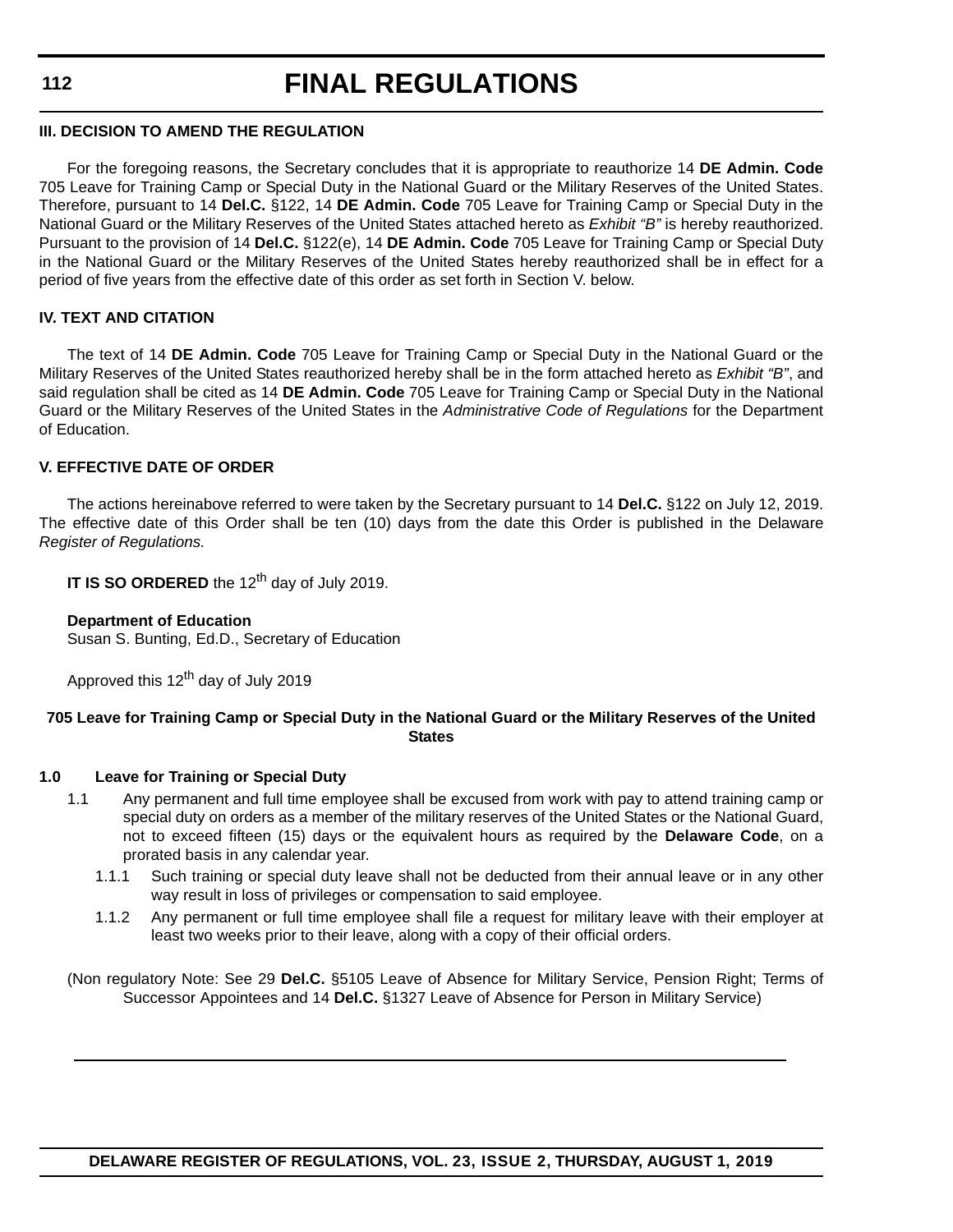#### <span id="page-36-0"></span>**OFFICE OF [THE SECRETARY](https://www.doe.k12.de.us/Page/11)** Statutory Authority: 14 Delaware Code, Section 122 (14 **Del.C.** §122) 14 **DE Admin. Code** 1001

#### **REGULATORY IMPLEMENTING ORDER**

#### **[1001 Participation in Extra Curricular Activities](#page-3-0)**

#### **I. SUMMARY OF THE EVIDENCE AND INFORMATION SUBMITTED**

Pursuant to 14 **Del.C.** §122, the Secretary of Education intends to reauthorize 14 **DE Admin. Code** 1001 Participation in Extra Curricular Activities. The Department has reviewed the regulation in order to comply with 29 **Del.C.** §10407 which requires regulations to be reviewed on a recurring basis every four years and concluded that the regulation should be reauthorized without any changes.

Notice of the proposed regulation was published in the *News Journal* and *Delaware State News* on June 1, 2019, in the form hereto attached as *Exhibit "A"*. No comments were received.

#### **II. FINDINGS OF FACTS**

The Secretary finds that it is appropriate to reauthorize 14 **DE Admin. Code** 1001 Participation in Extra Curricular Activities in order to comply with 29 **Del.C.** §10407 which requires regulations to be reviewed on a recurring basis every four years and concluded that the regulation should be reauthorized without any changes.

#### **III. DECISION TO AMEND THE REGULATION**

For the foregoing reasons, the Secretary concludes that it is appropriate to reauthorize 14 **DE Admin. Code** 1001 Participation in Extra Curricular Activities. Therefore, pursuant to 14 **Del.C.** §122, 14 **DE Admin. Code** 1001 Participation in Extra Curricular Activities attached hereto as *Exhibit "B"* is hereby reauthorized. Pursuant to the provision of 14 **Del.C.** §122(e), 14 **DE Admin. Code** 1001 Participation in Extra Curricular Activities hereby reauthorized shall be in effect for a period of five years from the effective date of this order as set forth in Section V. below.

#### **IV. TEXT AND CITATION**

The text of 14 **DE Admin. Code** 1001 Participation in Extra Curricular Activities reauthorized hereby shall be in the form attached hereto as *Exhibit "B"*, and said regulation shall be cited as 14 **DE Admin. Code** 1001 Participation in Extra Curricular Activities in the *Administrative Code of Regulations* for the Department of Education.

#### **V. EFFECTIVE DATE OF ORDER**

The actions hereinabove referred to were taken by the Secretary pursuant to 14 **Del.C.** §122 on July 12, 2019. The effective date of this Order shall be ten (10) days from the date this Order is published in the Delaware *Register of Regulations.*

**IT IS SO ORDERED** the 12<sup>th</sup> day of July 2019.

#### **Department of Education**

Susan S. Bunting, Ed.D., Secretary of Education

Approved this  $12<sup>th</sup>$  day of July 2019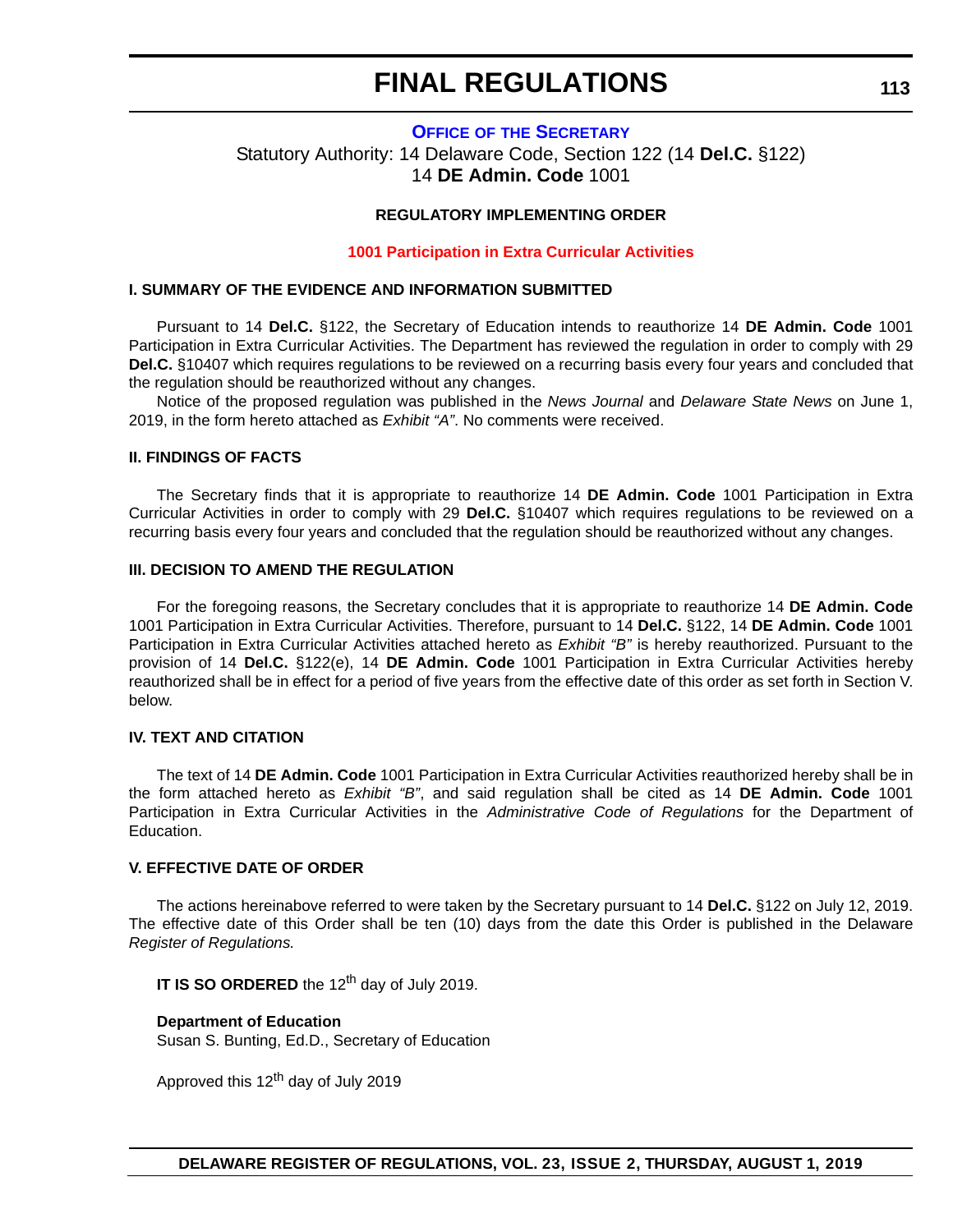#### **1001 Participation in Extra Curricular Activities**

#### <span id="page-37-0"></span>**1.0 Academic Eligibility Criteria**

Local school districts and charter schools shall establish their own academic eligibility criteria for participation in all extra curricular activities except for interscholastic athletics. The academic eligibility criteria for interscholastic athletics is established in 14 **DE Admin. Code** 1009.2.6 DIAA Senior High School Interscholastic Athletics, and in 14 **DE Admin. Code** 1008.2.6 DIAA Junior High and Middle School Interscholastic Athletics.

Comment: In establishing and implementing academic eligibility criteria applicable to students with disabilities, districts are reminded that some flexibility may be contemplated by Federal guidelines. See 34 CFR Sec. 104.4.

#### **OFFICE OF [THE SECRETARY](https://www.doe.k12.de.us/Page/11)**

Statutory Authority: 14 Delaware Code, Sections 122(b) and 303(a) (14 **Del.C.** §§122(b) and

303(a))

14 **DE Admin. Code** 1007

#### **REGULATORY IMPLEMENTING ORDER**

#### **[1007 DIAA Sportsmanship](#page-3-0)**

#### **I. SUMMARY OF THE EVIDENCE AND INFORMATION SUBMITTED**

Pursuant to 14 **Del.C.** Sections 122(b) and 303(a), the Secretary of Education seeks the approval of the State Board of Education to amend 14 **DE Admin. Code** 1007 DIAA Sportsmanship. The Delaware Interscholastic Athletic Association ("DIAA"), working in consultation and cooperation with the Department of Education, developed the amendments to 14 **DE Admin. Code** 1007. Subsection 1.2.1.1 is being amended to add constables who are appointed in accordance with 10 **Del.C.** Ch. 27.

Notice of the proposed regulation was published in *The News Journal* and *Delaware State News* on June 1, 2019 in the form attached hereto as Exhibit "A." In addition, notice of the proposed regulation was published in the *Register of Regulations* on June 1, 2019 in the form attached hereto as Exhibit "B." Persons wishing to present their views concerning the amendments were invited to do so in writing by July 5, 2019. The Department did not receive any written submittals concerning the amendments.

On July 11, 2019, the DIAA Board of Directors voted to propose 14 **DE Admin. Code** 1007 DIAA Sportsmanship, in the form that was published, for adoption by the Department subject to the State Board of Education's approval.

#### **II. FINDINGS OF FACTS**

The Department finds that the proposed regulation is necessary to implement the provisions of 14 **Del.C.** Ch. 3. Accordingly, the Department finds that it is appropriate to amend 14 **DE Admin. Code** 1007 DIAA Sportsmanship.

#### **III. DECISION TO AMEND THE REGULATION**

For the foregoing reasons, the Department concludes that it is appropriate to amend 14 **DE Admin. Code** 1007 DIAA Sportsmanship subject to the State Board of Education's approval. Therefore, pursuant to 14 **Del.C.** §§122(b) and 303(a), 14 **DE Admin. Code** 1007 DIAA Sportsmanship attached hereto as Exhibit "B" is hereby amended.

#### **IV. TEXT AND CITATION**

#### **DELAWARE REGISTER OF REGULATIONS, VOL. 23, ISSUE 2, THURSDAY, AUGUST 1, 2019**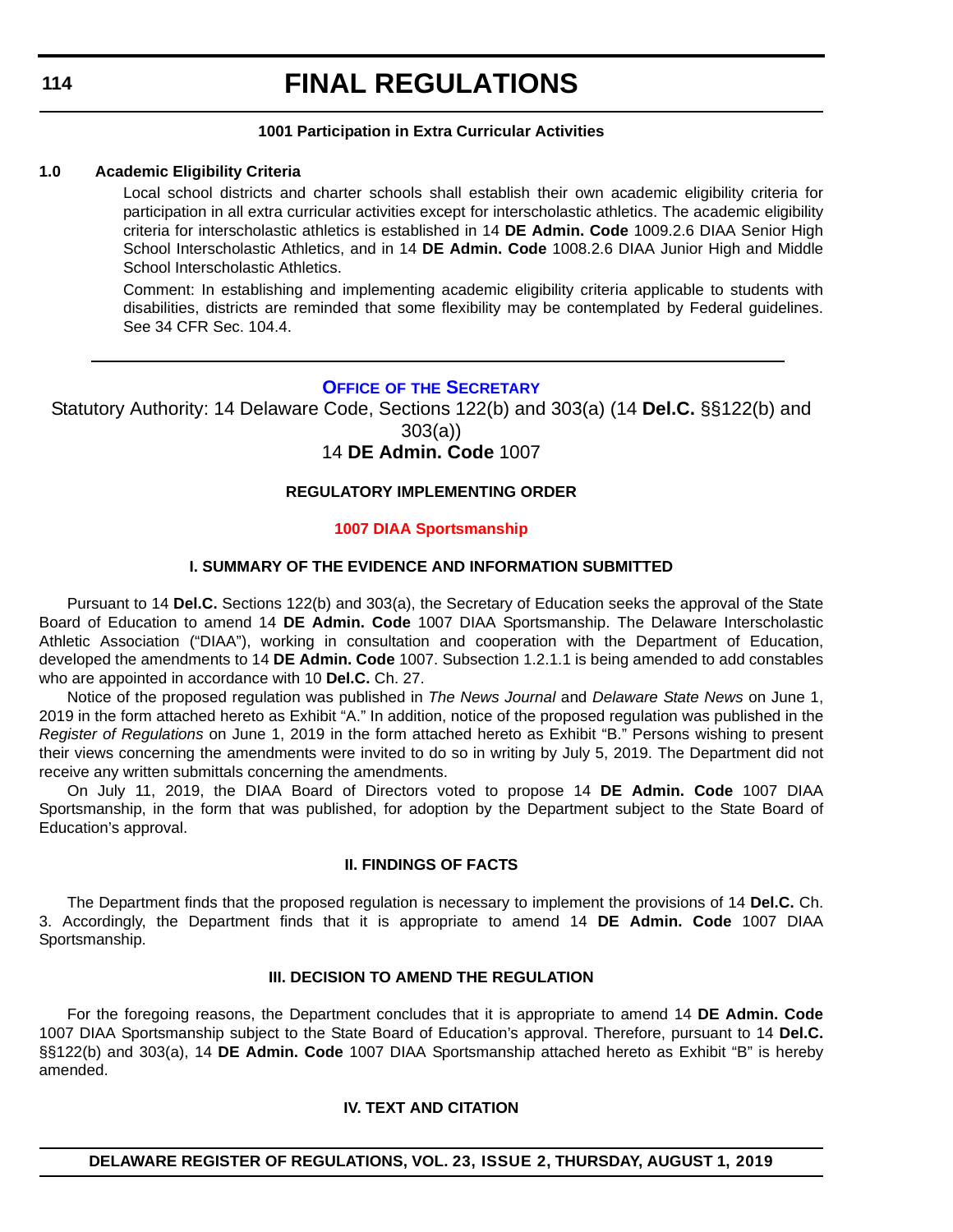The text of 14 **DE Admin. Code** 1007 DIAA Sportsmanship adopted hereby shall be in the form attached hereto as Exhibit "B," and said regulation shall be cited as 14 **DE Admin. Code** 1007 DIAA Sportsmanship in the Administrative Code of Regulations for the Department of Education.

#### **V. EFFECTIVE DATE OF ORDER**

The actions hereinabove referred to were taken by the Department pursuant to 14 **Del.C.** §§122(b) and 303(a) on July 18, 2019. The effective date of this Order shall be ten (10) days from the date this Order is published in the *Register of Regulations*.

**IT IS SO ORDERED** the 18<sup>th</sup> day of July, 2019.

#### **Department of Education**

Susan S. Bunting, Ed.D., Secretary of Education

Approved this  $18^{th}$  day of July, 2019.

**State Board of Education** Whitney Sweeney, President Vincent Lofink Audrey J. Noble, Ph.D., Vice President Provey Powell, Jr. Nina Lou Bunting Nina Lou Bunting Walles Allen Louis Mali W. Rushdan, II Candice Fifer

#### **1007 DIAA Sportsmanship**

#### **1.0 Definitions and Sportsmanship**

1.1 Definitions

The following words and terms, when used in this regulation, shall have the following meaning unless the context clearly indicates otherwise:

**"Board"** means the Delaware Interscholastic Athletic Association Board of Directors established pursuant to 14 **Del.C.** Chapter 3.

"**DIAA**" means the Delaware Interscholastic Athletic Association.

"**Executive Director**" means the Executive Director of the Delaware Interscholastic Athletic Association.

"**Member School**" means a full or associate member school of the Delaware Interscholastic Athletic Association.

**"Principal"** or **"Headmaster"** means the chief or head individual in charge of a school who is traditionally referred to or generally known as the principal or headmaster, including Head of School, Administrator, Executive Director, or Charter Head.

"**School Days**" shall mean actual school attendance days during the regular academic school year including a partial day that children are in attendance at school for instructional purposes as adopted by the district or governing body of the school not to include weekends, holidays, summer school, etc.

#### 1.2 Sportsmanship

- 1.2.1 Member Schools are required to conduct all of their athletic affairs with other schools in a spirit of good sportsmanship. Acts which are prima facie evidence of a failure to abide by this rule are those which are noted below and others of a similar nature which transgress the usually accepted code for good sportsmanship.
	- 1.2.1.1 Failure to provide for proper control of spectators at a contest. When the number of spectators is expected to be large in relation to the seating capacity of the facility, uniformed state State, county, or local police or constables appointed in accordance with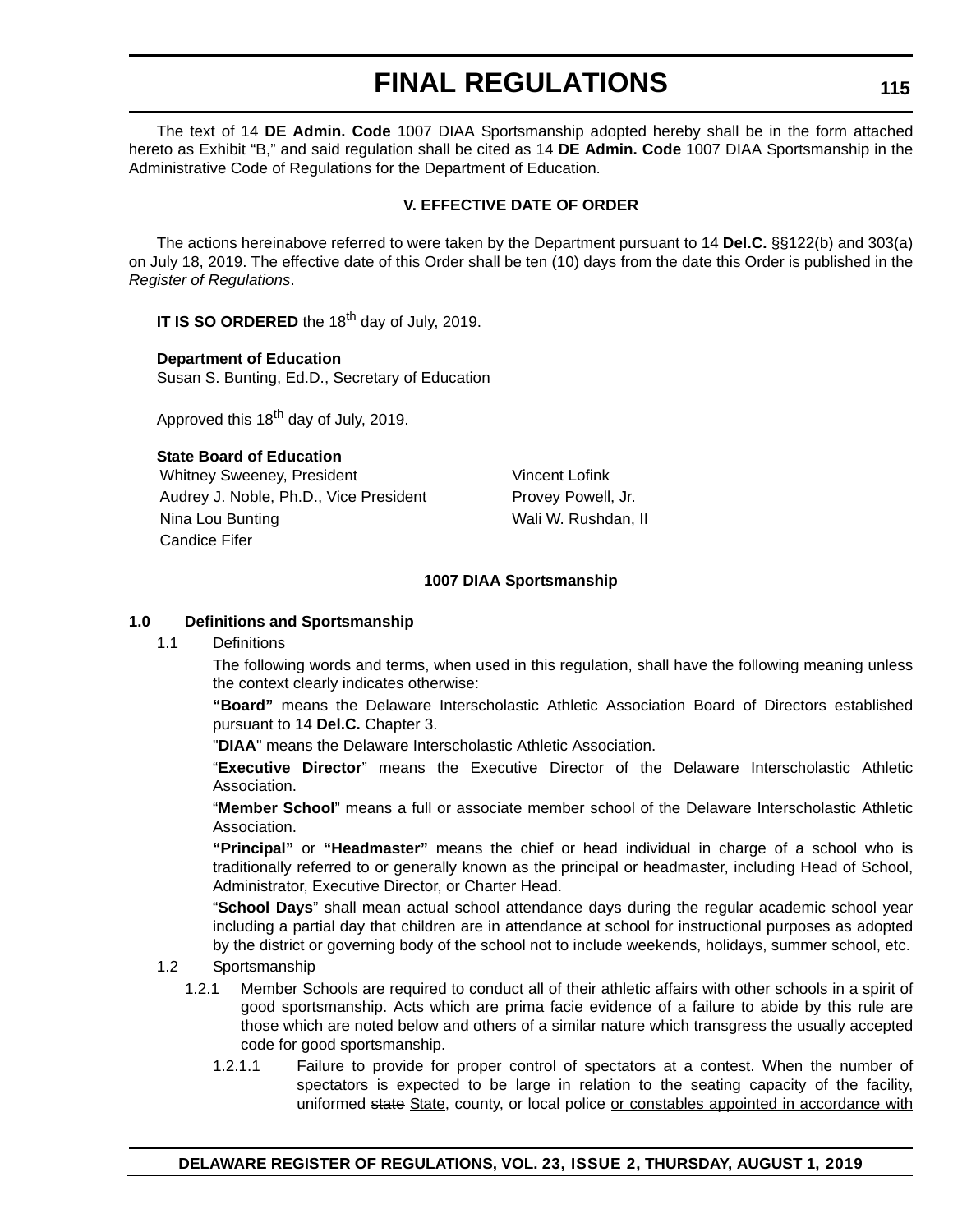10 **Del.C.** Ch. 27 shall be provided for crowd control. The host school is expected to take reasonable and proper steps to assure crowd control under any foreseeable conditions.

- 1.2.1.2 Failure of a team or competitor to stay in a contest until its normal end when failure to do so is related to dissatisfaction with the officiating of the contest, unless the physical safety of the team or competitor would have been endangered by continuing the contest.
- 1.2.1.3 Harassment of game officials by a coach. Going onto the playing surface to interrupt a contest in protest of a decision by an official; conduct by a coach, team member, or any individual in the official party which invokes a penalty against the team; continued and visible actions by a coach which indicate to the team and to the spectators that the coach believes the game is being improperly officiated; public demonstrations with game officials which indicate to others extreme dissatisfaction with the officiating; and such related actions when exhibited in aggravated form are evidence of poor sportsmanship.
- 1.2.1.4 Failure of a school to use every means at its disposal to impress upon its faculty, student body, team members, coaching staff, and spectators the importance of good sportsmanship before, during, and after athletic contests. The host school is encouraged to read a brief statement concerning sportsmanship prior to the start of each athletic contest.
- 1.2.1.5 Failure of an administrator, athletic director, coach, athlete, official, or spectator to comply with the directions stipulated in the following Code of Interscholastic Athletics:
	- 1.2.1.5.1 The School Administrator and Athletic Director shall:
		- 1.2.1.5.1.1 Encourage and promote friendly relations and good sportsmanship throughout the school by requiring courtesy and proper decorum at all times, by familiarizing students and others in the community with the ideals of good sportsmanship, and by publicizing these concepts and attitudes so that all members of the school community understand and appreciate their meaning.
		- 1.2.1.5.1.2 Review the Sportsmanship Rule with all athletic staff.
		- 1.2.1.5.1.3 Insist upon strict compliance with all DIAA rules and regulations.
		- 1.2.1.5.1.4 Insist upon adequate safety provisions for both participants and spectators in all activities.
		- 1.2.1.5.1.5 Encourage all to judge the success of the interscholastic athletic program based on the attitude of the participants and spectators rather than on the number of games won or lost.
		- 1.2.1.5.1.6 Insist that all participants adhere to the highest standards of good sportsmanship as a means of ensuring desirable spectator attitudes.
		- 1.2.1.5.1.7 Provide sanitary and attractive facilities for the dressing and housing of visiting teams and officials.
		- 1.2.1.5.1.8 Develop and implement policies for their interscholastic athletic programs to discourage acts of bullying, hazing, and taunting.
	- 1.2.1.5.2 Coaches: The function of coaches is to educate students through participation in interscholastic athletics. An interscholastic program shall be designed to enhance academic achievement and shall never interfere with opportunities for academic success. Each student shall be treated with the utmost respect and his welfare should be considered in decisions by the coach at all times. Therefore, coaches shall:
		- 1.2.1.5.2.1 Demonstrate high ideals, good habits, and desirable attitudes in their personal and professional behavior and demand the same of their players. Coaches must uphold the dignity and honor of the profession of educator-coach. Their interaction with all students, officials, school staffs, athletic directors, administrators, the state association, the media and the general public (fans) shall be of the highest ethical and moral standard.
		- 1.2.1.5.2.2 Recognize that the purpose of competition is to promote the physical, mental, social, and emotional well being of the individual players and that the most important

#### **DELAWARE REGISTER OF REGULATIONS, VOL. 23, ISSUE 2, THURSDAY, AUGUST 1, 2019**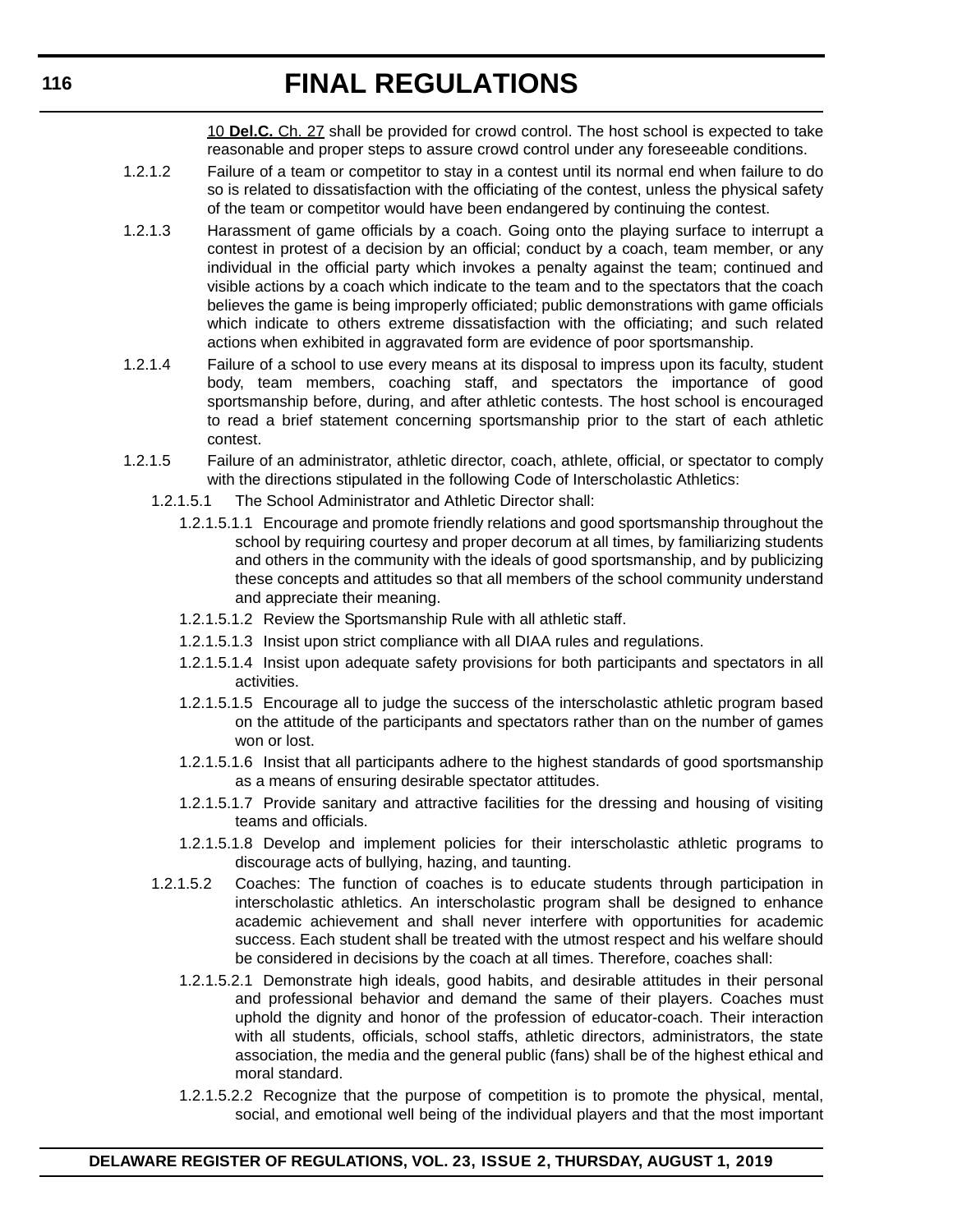values of competition are derived from playing the game fairly. Coaches must recognize the tremendous influence they have on their student-athletes and must never place the value of winning above the value of instilling the highest ideals of character. Coaches must never exert pressure on faculty members to give students special consideration.

- 1.2.1.5.2.3 Be a modest winner and a gracious loser. Sportsmanship shall be a key component of their coaching.
- 1.2.1.5.2.4 Maintain self control at all times and accept adverse decisions without public display of emotion or dissatisfaction with the officials. Register disagreement through proper channels. Coaches shall exert their influence to enhance sportsmanship by spectators.
- 1.2.1.5.2.5 Employ accepted educational methods in coaching and give players an opportunity to develop and use initiative, leadership, and judgment.
- 1.2.1.5.2.6 Pay close attention to the physical well-being of players, refusing to jeopardize the health of an individual for the sake of improving their team's chances to win. Coaches must be properly informed of all required national, state and local safety policies and procedures.
- 1.2.1.5.2.7 Teach athletes that it is better to lose fairly than to win unfairly.
- 1.2.1.5.2.8 Establish policies which discourage the unlawful use of drugs, medications, and non-prescribed drugs. Coaches shall set an example to athletes by not using these products in their presence. Do not allow gambling, profanity, abusive language, and similar violations of the true sportsman's or sportswoman's code.
- 1.2.1.5.2.9 Refuse to disparage an opponent, an official, or others associated with interscholastic athletics and discourage gossip and rumors about them. Actively set an example of respect and support for contest officials and opponents. Coaches must be highly ethical in all forums, chat rooms and all forms of social media and communication regarding the sport and participants.
- 1.2.1.5.2.10 Properly supervise the athletes under their immediate care.
- 1.2.1.5.2.11 Enforce school policies regarding bullying, hazing, and taunting and never tolerate any of these actions by team members or others.
- 1.2.1.5.2.12 Know the playing rules and procedures of their sport and teach them to team members. Coaches shall insist upon strict compliance with all DIAA rules and regulations and never seek an advantage by circumvention of the spirit or letter of the rules.
- 1.2.1.5.2.13 Never illegally recruit athletes.
- 1.2.1.5.3 Participants (athletes and cheerleaders) shall:
	- 1.2.1.5.3.1 Be responsible for the perpetuation of interscholastic athletics. Strive to enhance the image of athletics not only as a member of a team but also as a member of their school and community.
	- 1.2.1.5.3.2 Be courteous to the visiting team. The opponent wants to excel as much as the home team. Respect their efforts.
	- 1.2.1.5.3.3 Play hard to the limit of personal ability regardless of discouragement. The true athlete does not give up, quarrel, cheat, bet, or grandstand.
	- 1.2.1.5.3.4 Be modest when successful and be gracious in defeat. A true sportsman or sportswoman does not offer excuses for failure.
	- 1.2.1.5.3.5 Understand and observe the playing rules of the game and the standards of eligibility.
	- 1.2.1.5.3.6 Respect the integrity and judgment of the officials and accept their decisions without complaint.
	- 1.2.1.5.3.7 Respect the facilities of the host school and do not violate the trust entailed in being a guest.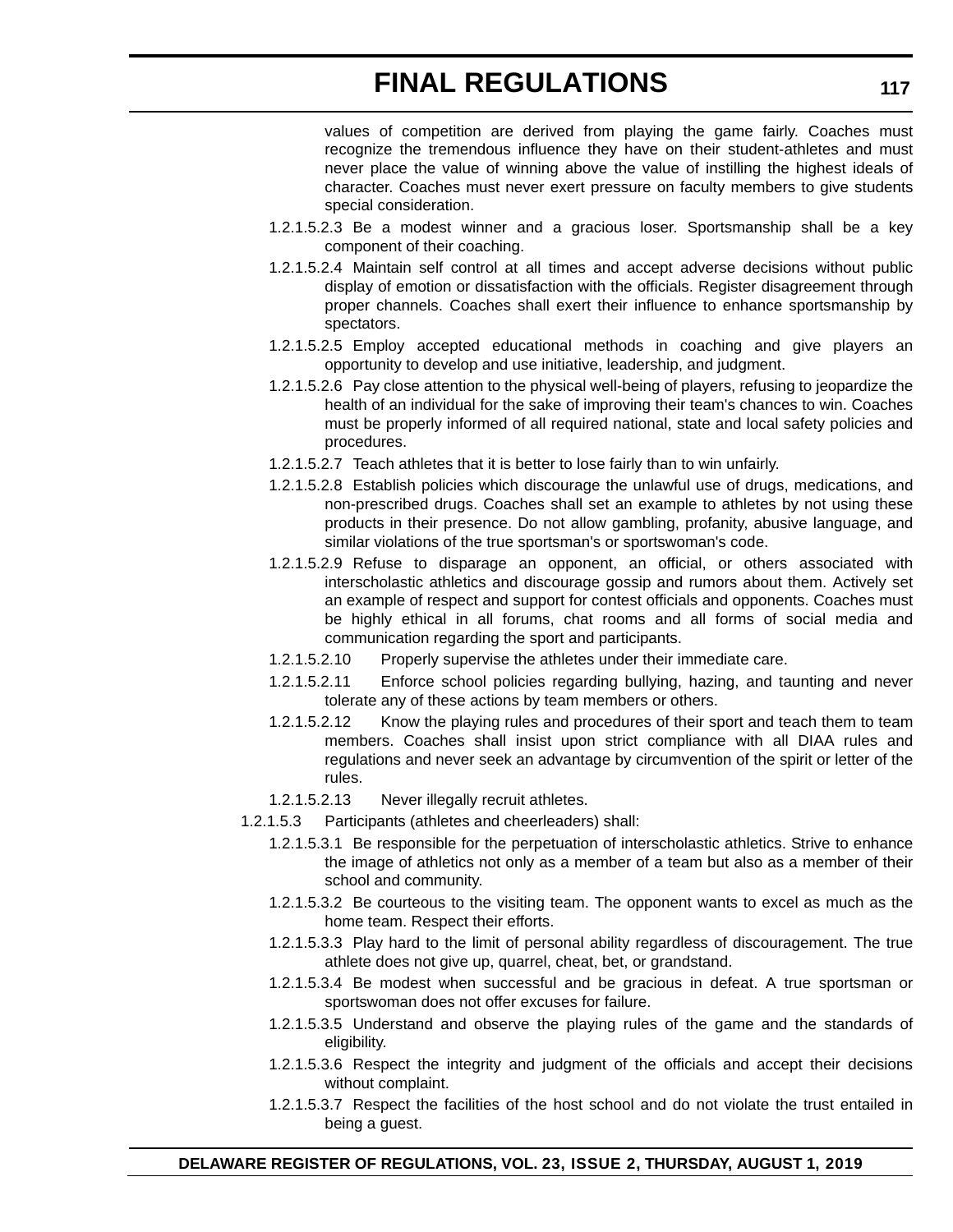- 1.2.1.5.3.8 Refrain from participating in or encouraging the acts of bullying, hazing, and taunting.
- 1.2.1.5.3.9 Respect others including fellow students, athletes, opponents, coaches, officials in all areas including public forums and social media. Display highly ethical conduct in all forums, chat rooms and all forms of social media and communication.
- 1.2.1.5.4 Officials: Officials at an interscholastic athletic event are participants in the educational development of high school students. As such, they must exercise a high level of self-discipline, independence and responsibility. Therefore, officials shall:
	- 1.2.1.5.4.1 Know the rules and interpretations and mechanics of their sport and be thoroughly trained to administer them. Be prepared and qualified both mentally and physically for the contest they are officiating, dress neatly and appropriately, and comport themselves in a manner consistent with the high standards of the profession.
	- 1.2.1.5.4.2 Maintain self control in all situations and with all persons.
	- 1.2.1.5.4.3 When enforcing the rules, do not make gestures or comments that will embarrass the players or coaches. Be mindful that their conduct influences the respect and conduct of students, coaches and the public. Remember the field, court, pool or mat is a classroom.
	- 1.2.1.5.4.4 Be impartial and fair, yet firm, in all decisions. A good official will not attempt to compensate later for an unpopular decision.
	- 1.2.1.5.4.5 Refrain from commenting upon or discussing a team, player, or game situation with those not immediately concerned. This shall include all forms of public communication and social media. The official must be highly ethical in all forums, chat rooms and all forms of social media and communication regarding the sport and participants.
	- 1.2.1.5.4.6 Conduct the game so as to enlist the cooperation of the players, coaches, and spectators in promoting good sportsmanship. Set a professional example by being punctual and under control at all times. Uphold the honor and dignity of the profession in all interaction with student-athletes, coaches, athletic directors, school administrators, colleagues and the public.
	- 1.2.1.5.4.7 Refrain from participating in or encouraging the acts of bullying, hazing, and taunting. Do not tolerate nor let go unpenalized any of these actions.
	- 1.2.1.5.4.8 Be educated in all national, state and local safety procedures that are required of them. Work with event management and the state association to eliminate unsafe conditions or situations.
- 1.2.1.5.5 Spectators shall:
	- 1.2.1.5.5.1 Realize that they represent the school just as definitely as does a member of the team, and that they have an obligation to be a true sportsman or sportswoman and to encourage through their behavior the practice of good sportsmanship by others.
	- 1.2.1.5.5.2 Recognize that good sportsmanship is more important than victory by approving and applauding good team play, individual skill, and outstanding examples of sportsmanship and fair play exhibited by either team. The following are some examples of poor sportsmanship which shall not be tolerated:
		- 1.2.1.5.5.2.1 Profanity, vulgarity, obscene gestures, abusive language, or derogatory remarks.
		- 1.2.1.5.5.2.2 Throwing objects.
		- 1.2.1.5.5.2.3 Going onto the playing surface and interrupting a contest.
		- 1.2.1.5.5.2.4 Use of alcohol or other controlled substances.
	- 1.2.1.5.5.3 Respect the judgment and integrity of the officials, recognizing that their decisions are based upon game conditions as they observe them.
	- 1.2.1.5.5.4 Treat visiting teams and officials as guests extending to them every courtesy.

#### **DELAWARE REGISTER OF REGULATIONS, VOL. 23, ISSUE 2, THURSDAY, AUGUST 1, 2019**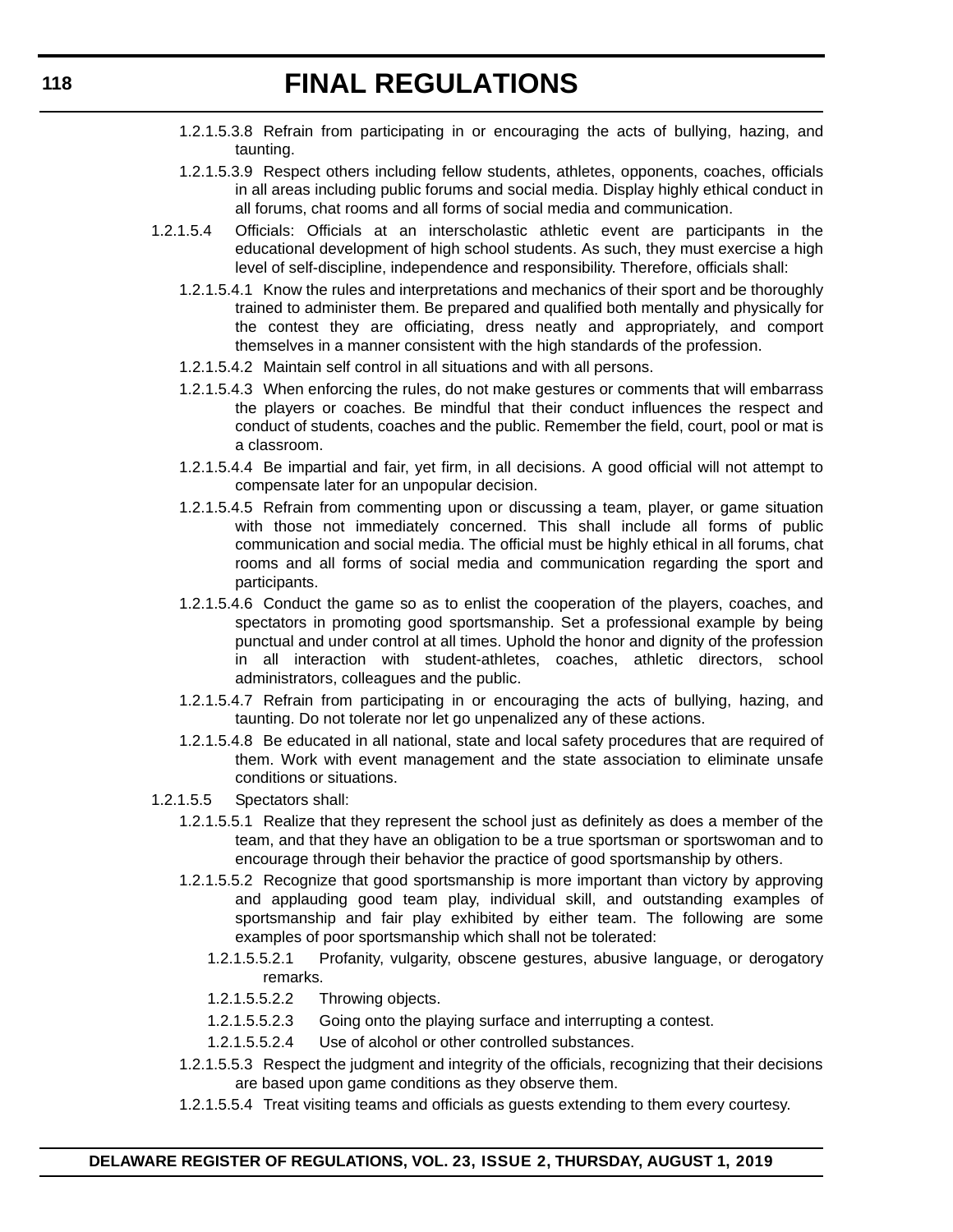- 1.2.1.5.5.5 Be modest in victory and gracious in defeat.
- 1.2.1.5.5.6 Refrain from participating in or encouraging the acts of bullying, hazing, and taunting.

#### **2.0 Processing Violations**

#### 2.1 Procedures

- 2.1.1 The Executive Director is specifically authorized to pursue any matter which, on the surface, has indications of being a sportsmanship violation.
- 2.1.2 Within twenty calendar days of the incident, an alleged sportsmanship violation must be reported in writing to the Executive Director by the administrative head of a Member School or by the Executive Board of an officials' association.
	- 2.1.2.1 However, investigations involving contest ejections or altercations involving students or coaches may require an expedited procedure and must be reported to the Executive Director within 24 hours. The Executive Director is authorized to expedite the procedure in order to assure a ruling prior to the next contest played at that level of competition including post season play.
- 2.1.3 The Executive Director shall transmit a copy of the report to the Principal or Headmaster or official designee of the school(s) involved.
- 2.1.4 Each Principal or Headmaster concerned shall investigate and provide such information or answers to the report as are appropriate.
- 2.1.5 The Executive Director shall provide Member Schools and officials' associations with a specially designed form to facilitate the proper reporting of sportsmanship related incidents.
- 2.1.6 Upon receipt of all reports, the Executive Director shall review the documents and inform the school(s) involved of his disposition of the matter. The Executive Director may, in turn, refer the matter to the Sportsmanship Committee to investigate and adjudicate what appears to be a violation of the Sportsmanship Rule.
- 2.1.7 The Sportsmanship Committee shall review such available evidence as it deems necessary to reach a conclusion. Actions such as requesting reports and conducting interviews should not be interpreted as casting aspersions on a school adhering to DIAA regulations, but as an effort to keep all parties properly informed. Penalties up to and including suspensions of Member Schools may be imposed by the Sportsmanship Committee.
- 2.1.8 A copy of the Sportsmanship Committee's action shall be filed with the Executive Director and the administrative head of the school(s) involved.
- 2.2 Policies
	- 2.2.1 The basis for the following policy statement is that a Member School shall not be represented by individuals whose conduct reflects discredit upon the school. Insofar as unsportsmanlike actions by participants and spectators are concerned, the Sportsmanship Committee shall refer to the items previously identified in the Code of Interscholastic Athletics as well as the following guidelines:
		- 2.2.1.1 The school whose administrator or athletic director behaves in a manner likely to have an adverse influence on the attitudes of the players or spectators may be provided with a choice of:
			- 2.2.1.1.1 Reprimanding its administrator or athletic director and providing written documentation to the Executive Director, or
			- 2.2.1.1.2 Suspending its administrator or athletic director from representing the school in athletic events for a specified period of time not to exceed 180 School Days, or
		- 2.2.1.1.3 Having the entire school disciplined by DIAA.
		- 2.2.1.2 An athlete shall not strike an official, opponent, coach, or spectator or display gross misconduct before, during, or after an athletic event. The athlete, depending on the seriousness of the act, may be declared ineligible by the Principal, Headmaster, Executive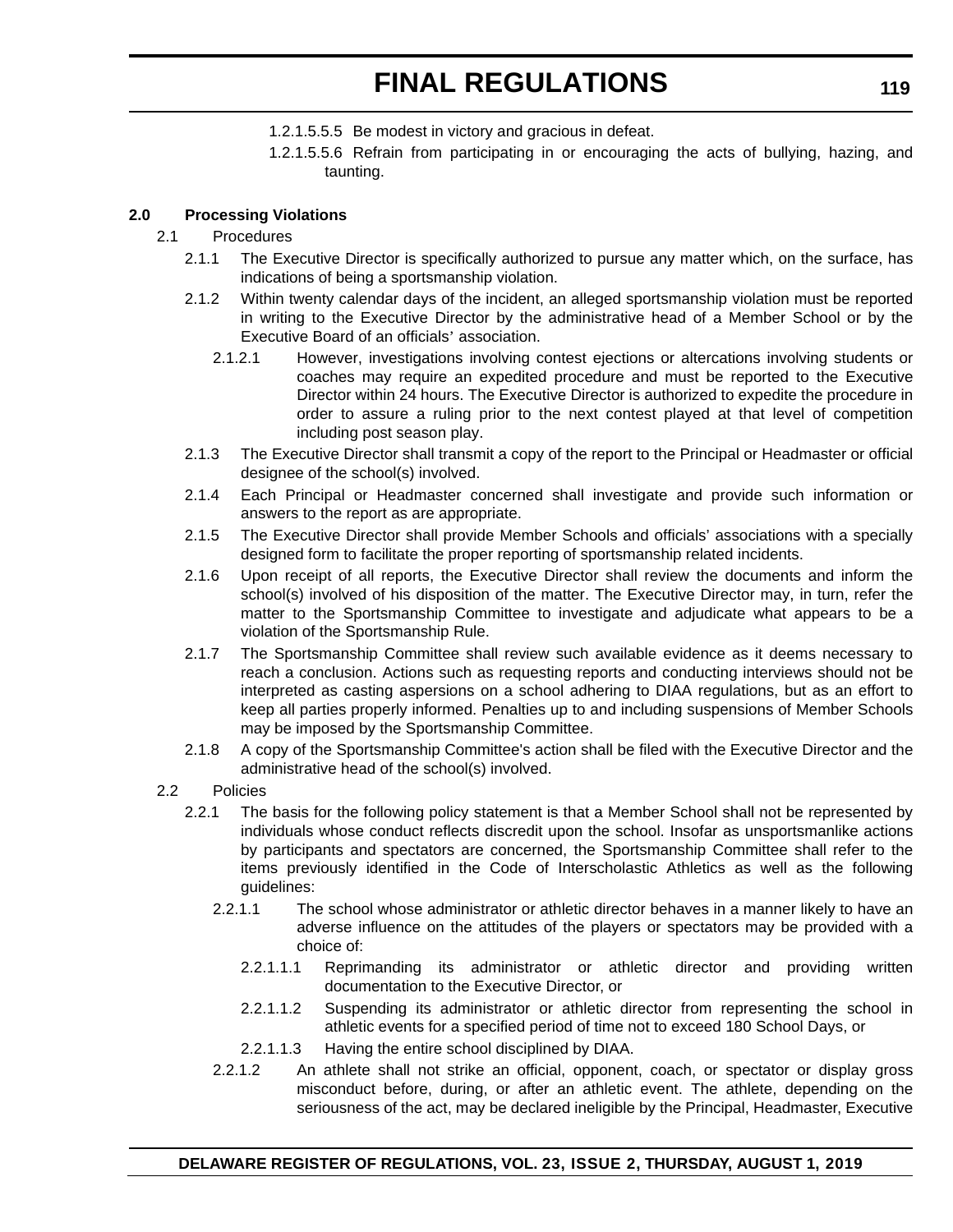Director, or Sportsmanship Committee for a specified period of time not to exceed 180 School Days.

- 2.2.1.3 In the case of spectators physically assaulting an official, coach, or player, the school may be given the option of either taking punitive action against the offender or accepting discipline from DIAA.
- 2.2.1.4 Member Schools that do not fully cooperate in promoting the spirit of the Sportsmanship Rule may be disciplined by DIAA.
- 2.2.1.5 The school whose coach behaves in a manner likely to have an adverse influence on the attitudes of the players or spectators may be provided with a choice of:
	- 2.2.1.5.1 Reprimanding its coach and providing written documentation to the Executive Director, or
	- 2.2.1.5.2 Suspending its coach from representing the school in athletic events for a specified period of time not to exceed 180 School Days, or
	- 2.2.1.5.3 Having the entire school disciplined by DIAA.
- 2.2.1.6 An administrator, athletic director, or coach may be considered as having committed an unsportsmanlike act if:
	- 2.2.1.6.1 He or she makes disparaging remarks about the officials during or after a game either on the field of play, from the bench, or through any public news media, or
	- 2.2.1.6.2 He or she argues with the official or indicates with gestures or other physical actions his or her dislike for a decision, or
	- 2.2.1.6.3 He or she detains the official on the field of play following a game to request a ruling or explanation of some phase of the game, or
	- 2.2.1.6.4 He or she makes disparaging or unprofessional remarks about another school's personnel.
- 2.2.1.7 All actions by a Member School resulting from an investigation relative to the above policies shall be subject to approval by the Executive Director or the Sportsmanship Committee.
- 2.3 Penalties
	- 2.3.1 Unless otherwise limited, the Executive Director and Sportsmanship Committee may impose penalties on a Member School, a particular team of a Member School, a particular athlete, coach, or administrator of a Member School, an official, or a spectator, as deemed necessary based on the particular circumstances. The following are examples of possible penalties and represent degrees of discipline in enforcing the Sportsmanship Rule:
		- 2.3.1.1 Reprimand: a reprimand is official written notice that an unethical or unsportsmanlike action has occurred and that such an occurrence must not be repeated. A reprimand is a matter of record.
		- 2.3.1.2 Probation: probation is a more severe penalty and may be expressed in one of the following ways:
			- 2.3.1.2.1 Conditional probation wherein the offending individual or Member School may participate in regular season contests, sanctioned events, and conference and state championships provided he, she, or the school files with the DIAA office a plan indicating the measures that shall be taken to alleviate the problem which caused him or her or the school to be placed on probation; or
			- 2.3.1.2.2 Restrictive probation wherein a Member School or a particular team of a Member School may engage in its regular season schedule but may not enter any sanctioned events, participate in any playoff toward a conference or state championship, or be awarded a conference or state championship.
		- 2.3.1.3 Suspension: a suspension means that the offending individual or Member School shall not attend or participate in any DIAA sanctioned interscholastic competition and may also include tryouts.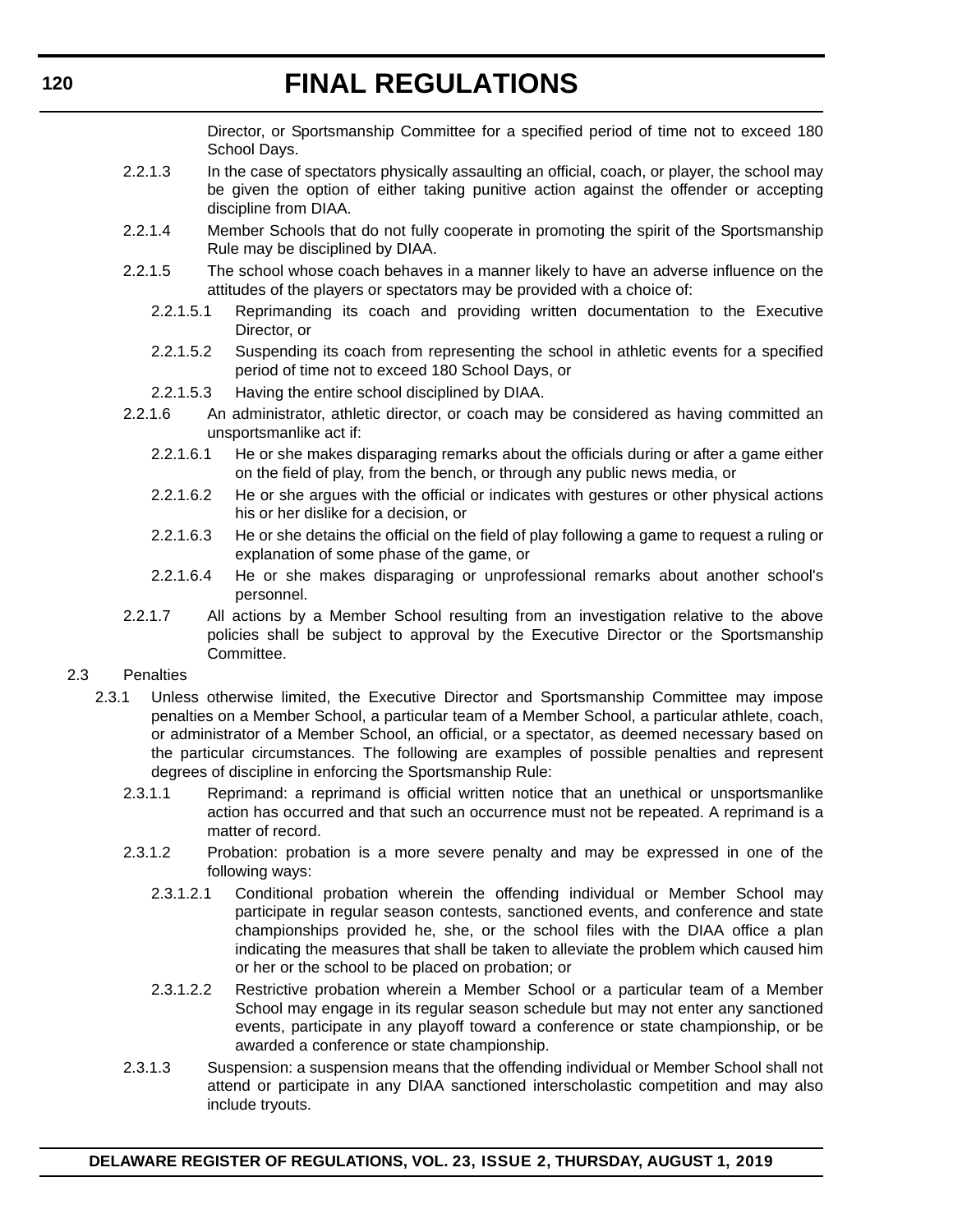#### 2.3.2 Game Ejection

- 2.3.2.1 A player or coach disqualified before, during, or after a contest for an unsportsmanlike act shall be suspended from the next complete (a winner is determined or a tie is declared) contest at that level of competition and all other complete or suspended contests in the interim at any level of competition in addition to any other penalties which DIAA may impose.
	- 2.3.2.1.1 A player who leaves the team bench area and enters the playing field, court, or mat during a fight or other physical confrontation shall be ejected from the contest. Additional penalties may be imposed if a player leaving the bench area becomes involved in the altercation.
- 2.3.2.2 A disqualified player or coach shall not be physically present at any contest in that sport during the suspension.
	- 2.3.2.2.1 The coach or player shall not be present at any game-related activities immediately before the contest, during the intermission, or immediately after the contest. The coach or player must be "out of sight and sound" of the game and game-related activities regardless of whether the coach or player is physically on school premises.
	- 2.3.2.2.2 If the offending coach or player is present at a game or game-related activity during the suspension in any capacity, including but not limited to: manager, statistician, site worker, spectator, etc., the coach or player shall be suspended for one additional game at that level of competition.
- 2.3.2.3 If a coach or athlete is disqualified from the final contest of the season, the suspension shall carry over to the next year in that sport.
	- 2.3.2.3.1 Coaches who do not fulfill their penalty in the same sport shall be disqualified for the appropriate length of time in their subsequent coaching assignment.
	- 2.3.2.3.2 Athletes who do not fulfill their penalty in the same sport or who do not retain eligibility shall be disqualified for the appropriate length of time in their next sport.
		- 2.3.2.3.2.1 Seniors shall fulfill their penalty in another sport during the same season or another sport during a subsequent season.
		- 2.3.2.3.2.2 When a senior is disqualified from the last game of his or her high school career, the Member School shall take appropriate administrative action to discipline the offending student, which may include withdrawing the student from a post-season allstar game. The Member School shall report the action taken to the Sportsmanship Committee.
- 2.3.2.4 A player or coach ejected for a second time during the same season shall be subjected to a two game suspension and shall meet, in a timely fashion, with the Sportsmanship Committee accompanied by the Principal or his or her designee and, in the case of an athlete, by the coach.
- 2.3.2.5 Appeal of a contest suspension resulting from a game ejection
	- 2.3.2.5.1 A coach or player may appeal a contest suspension resulting from a game ejection to the DIAA Executive Director. Contest suspensions that may be appealed include suspensions from game ejections under the individual sport playing rules, other DIAA policies, or a suspension under subsections 2.3.1.1 or 2.3.1.1.1. The Executive Director may decide the appeal or, in his or her discretion, refer it to the Sportsmanship Committee or a subcommittee that may include the Board's Chairperson, the Sportsmanship Committee's Chairperson, the committee chairperson of the applicable recognized sports committee, the State rules interpreter for the applicable sport, a representative of the applicable officials' association, and any other individuals the Executive Director deems necessary.
	- 2.3.2.5.2 If the Executive Director is unable to make a decision before the next contest, the suspension remains in effect. The Executive Director's, Sportsmanship Committee's,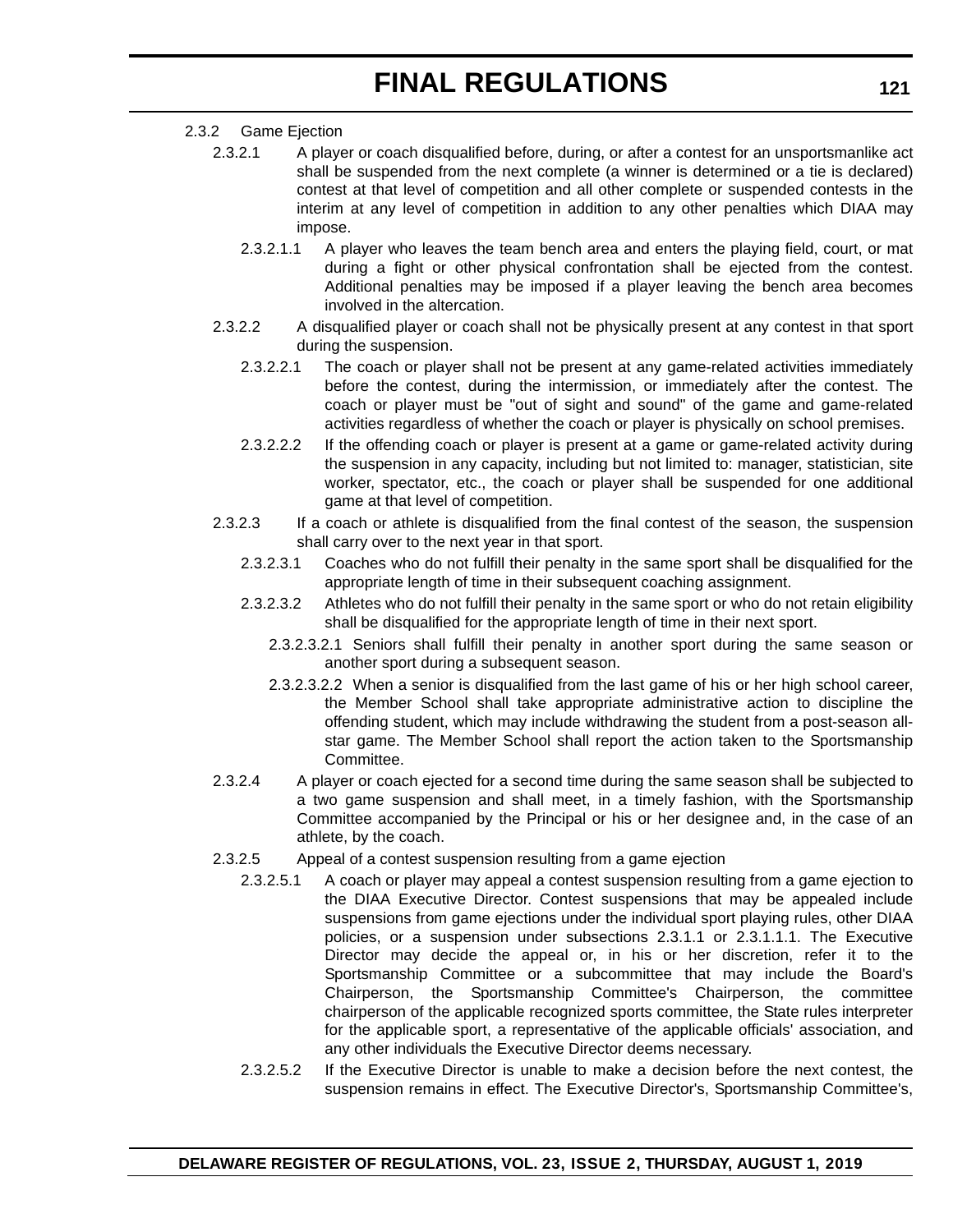or subcommittee's decision to uphold or rescind the suspension resulting from a game ejection may not be appealed to the Board.

#### <span id="page-45-0"></span>2.4 Appeals

2.4.1 Decisions of the Executive Director or Sportsmanship Committee with the exception of those to uphold or rescind the suspension resulting from a game ejection may be appealed to the DIAA Board of Directors in accordance with the procedure found in 14 **DE Admin. Code** 1006.10. In accordance with subsection 1006.10.1.1.3.1, the notice of appeal shall be served by certified mail within ten calendar days after the appellant's receipt of the written notice that official action has been taken by the Executive Director or Sportsmanship Committee. An appeal shall not stay the decision of the Executive Director, the Sportsmanship Committee, or any other subordinate.

#### **OFFICE OF [THE SECRETARY](https://www.doe.k12.de.us/Page/11)**

Statutory Authority: 14 Delaware Code, Section 122(b) and 303(a) (14 **Del.C.** §§122(b) & 303(a)) 14 **DE Admin. Code** 1008

#### **REGULATORY IMPLEMENTING ORDER**

#### **[1008 DIAA Junior High and Middle School Interscholastic Athletics](#page-3-0)**

#### **I. SUMMARY OF THE EVIDENCE AND INFORMATION SUBMITTED**

Pursuant to 14 **Del.C.** Sections 122(b) and 303(a), the Secretary of Education seeks the approval of the State Board of Education to amend 14 **DE Admin. Code** 1008 DIAA Junior High and Middle School Interscholastic Athletics. The Delaware Interscholastic Athletic Association ("DIAA"), working in consultation and cooperation with the Department of Education, developed the amendments to 14 **DE Admin. Code** 1008. The amendments included adding the definitions of two terms in subsection 1.1; revising the practice and competition dates for the fall, winter, and spring sports seasons in subsection 4.1; adding subsection 5.3, which concerns the process for sanctioning out of season athletic camps and clinics; revising subsection 6.1, which concerns sponsoring out of season athletic camps and clinics; striking open gyms and conditioning programs in Section 6.0; and revising subsection 7.6, which concerns coaching out of season.

Notice of the proposed regulation was published in the *Register of Regulations* on April 1, 2019. Persons wishing to present their views concerning the amendments were invited to do so in writing by May 3, 2019. The Department received written submittals concerning the proposed changes to subsections 1.1, 5.3, 6.0, and 7.6. The Department did not receive any written submittals concerning the amendments to subsection 4.1 (*i.e.*, revising the practice and competition dates for the fall, winter, and spring sports seasons).

On July 11, 2019, the DIAA Board of Directors voted to withdraw the proposed changes to subsections 1.1, 5.3, 6.0, and 7.6 and to propose subsection 4.1 of 14 **DE Admin. Code** 1008 DIAA Junior High and Middle School Interscholastic Athletics, in the form that was published, for adoption by the Department subject to the State Board of Education's approval.

#### **II. FINDINGS OF FACTS**

The Department finds that the proposed regulation is necessary to implement the provisions of 14 **Del.C.** Ch. 3. Accordingly, the Department finds that it is appropriate to amend subsection 4.1 of 14 **DE Admin. Code** 1008 DIAA Junior High and Middle School Interscholastic Athletics.

#### **III. DECISION TO AMEND THE REGULATION**

For the foregoing reasons, the Department concludes that it is appropriate to amend subsection 4.1 of 14 **DE Admin. Code** 1008 DIAA Junior High and Middle School Interscholastic Athletics subject to the State Board of Education's approval. Therefore, pursuant to 14 **Del.C.** §§122(b) and 303(a), subsection 4.1 of 14 **DE Admin.**

#### **DELAWARE REGISTER OF REGULATIONS, VOL. 23, ISSUE 2, THURSDAY, AUGUST 1, 2019**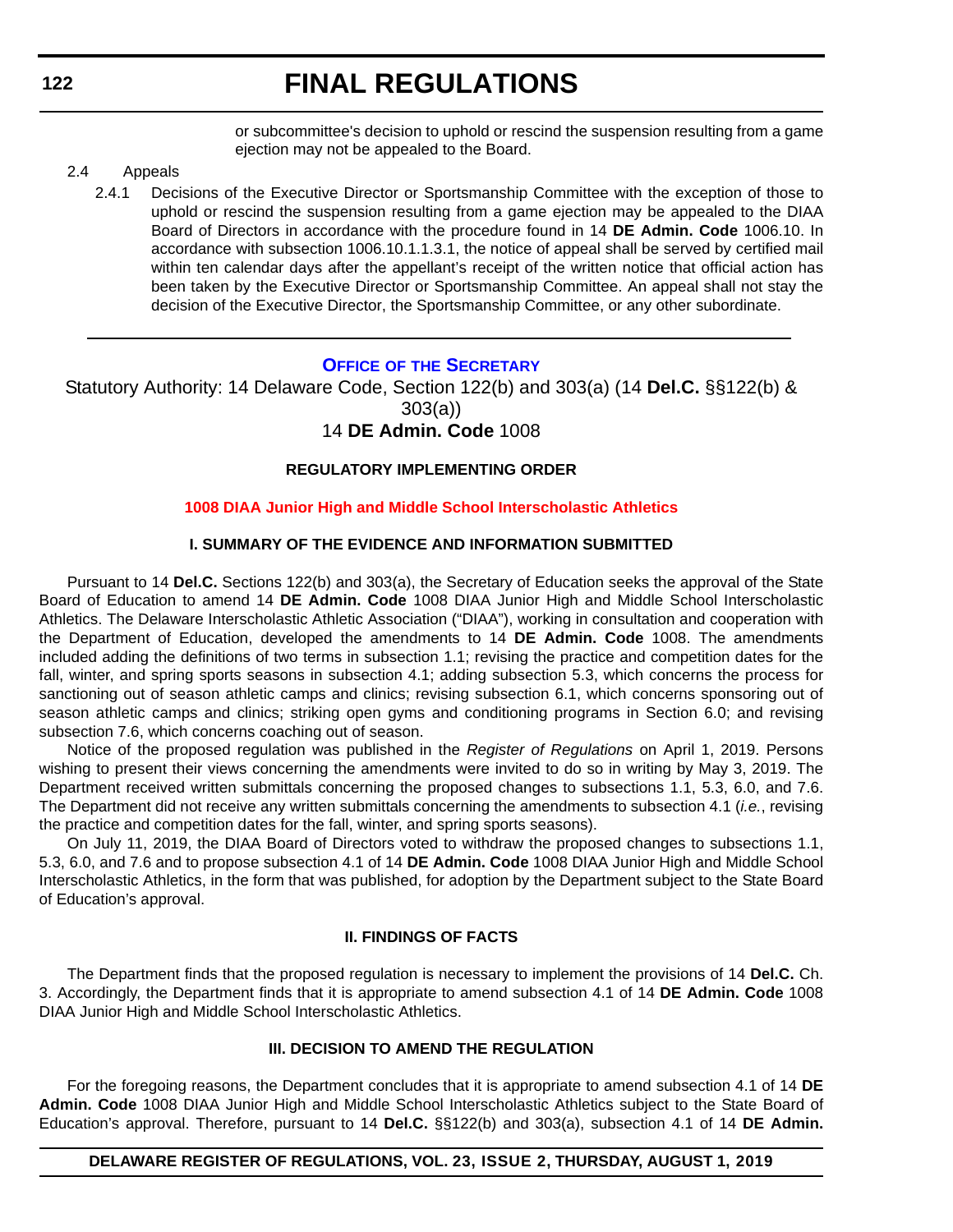<span id="page-46-0"></span>**Code** 1008 DIAA Junior High and Middle School Interscholastic Athletics attached hereto as Exhibit "A" is hereby amended.

#### **IV. TEXT AND CITATION**

The text of subsection 4.1 of 14 **DE Admin. Code** 1008 DIAA Junior High and Middle School Interscholastic Athletics adopted hereby shall be in the form attached hereto as Exhibit "A," and said regulation shall be cited as 14 **DE Admin. Code** 1008 DIAA Junior High and Middle School Interscholastic Athletics in the Administrative Code of Regulations for the Department of Education.

#### **V. EFFECTIVE DATE OF ORDER**

The actions hereinabove referred to were taken by the Department pursuant to 14 **Del.C.** §§122(b) and 303(a) on July 18, 2019. The effective date of this Order shall be ten (10) days from the date this Order is published in the *Register of Regulations*.

**IT IS SO ORDERED** the 18<sup>th</sup> day of July, 2019.

**Department of Education** Susan S. Bunting, Ed.D., Secretary of Education

Approved this  $18<sup>h</sup>$  day of July, 2019.

#### **State Board of Education**

Whitney Sweeney, President Vincent Lofink Audrey J. Noble, Ph.D., Vice President Provey Powell, Jr. Nina Lou Bunting Nina Lou Bunting Walles Allen Louis Mali W. Rushdan, II Candice Fifer

**\*Please Note: Due to the size of the final regulation, it is not being published here. A copy of the regulation is available at:**

**[1008 DIAA Junior High and Middle School Interscholastic Athletics](http://regulations.delaware.gov/register/august2019/final/23 DE Reg 122 08-01-19.htm)**

#### **OFFICE OF [THE SECRETARY](https://www.doe.k12.de.us/Page/11)**

Statutory Authority: 14 Delaware Code, Section 122(b) and 303(a) (14 **Del.C.** §§122(b) & 303(a)) 14 **DE Admin. Code** 1009

#### **REGULATORY IMPLEMENTING ORDER**

#### **[1009 DIAA High School Interscholastic Athletics](#page-3-0)**

#### **I. SUMMARY OF THE EVIDENCE AND INFORMATION SUBMITTED**

Pursuant to 14 **Del.C.** Sections 122(b) and 303(a), the Secretary of Education seeks the approval of the State Board of Education to amend 14 **DE Admin. Code** 1009 DIAA High School Interscholastic Athletics. The Delaware Interscholastic Athletic Association ("DIAA"), working in consultation and cooperation with the Department of Education, developed the amendments to 14 **DE Admin. Code** 1009. The amendments included adding the definitions of two terms in subsection 1.1; revising the practice and competition dates for the fall, winter, and spring sports seasons in subsection 4.1; adding subsection 5.3, which concerns the process for sanctioning out of season athletic camps and clinics; revising subsection 6.1, which concerns sponsoring out of season athletic camps and

#### **DELAWARE REGISTER OF REGULATIONS, VOL. 23, ISSUE 2, THURSDAY, AUGUST 1, 2019**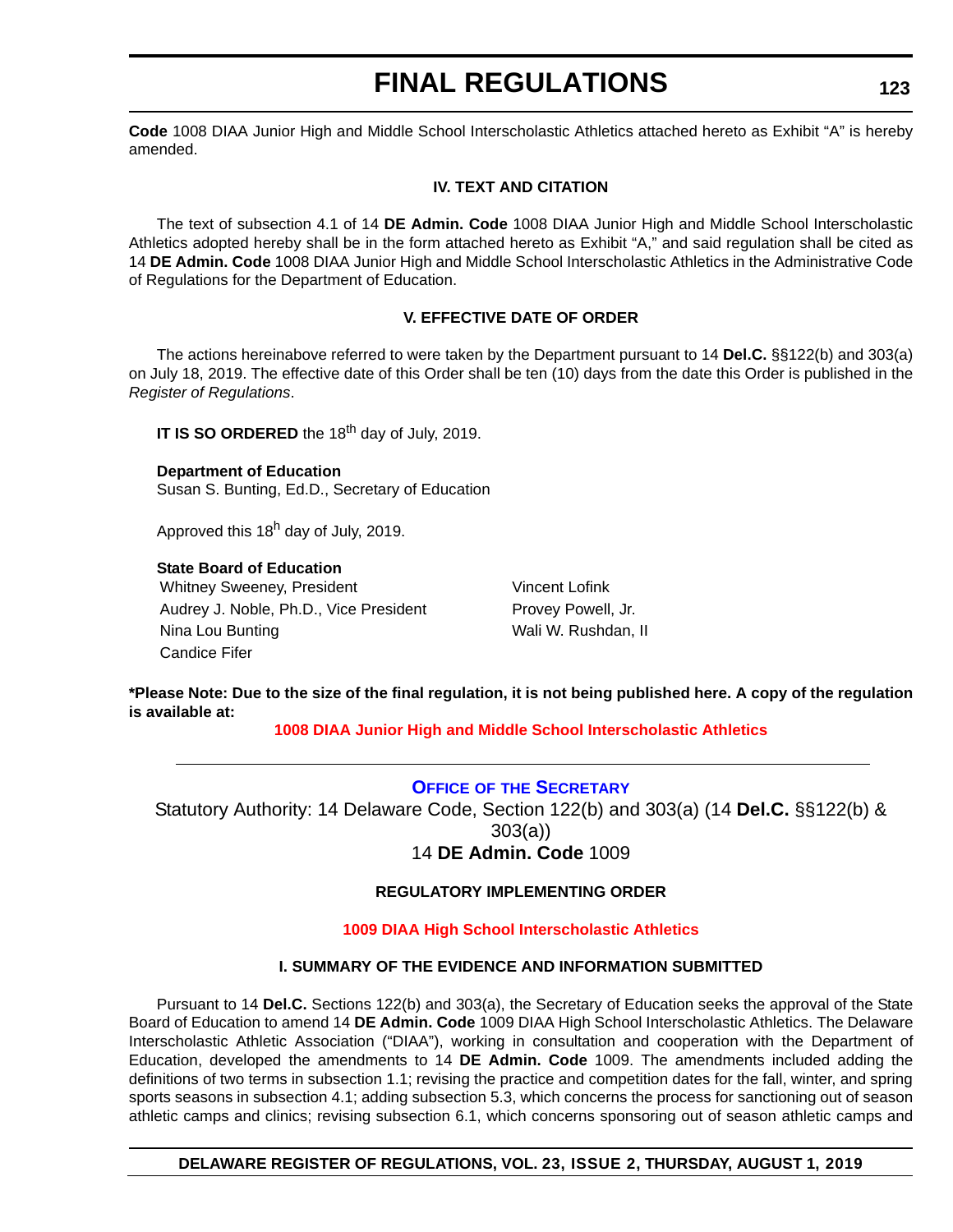clinics; striking open gyms and conditioning programs in Section 6.0; and revising subsection 7.6, which concerns coaching out of season.

Notice of the proposed regulation was published in the *Register of Regulations* on April 1, 2019. Persons wishing to present their views concerning the amendments were invited to do so in writing by May 3, 2019. The Department received written submittals concerning the proposed changes to subsections 1.1, 5.3, 6.0, and 7.6. The Department did not receive any written submittals concerning the amendments to subsection 4.1 (*i.e.*, revising the practice and competition dates for the fall, winter, and spring sports seasons).

On July 11, 2019, the DIAA Board of Directors voted to withdraw the proposed changes to subsections 1.1, 5.3, 6.0, and 7.6 and to propose subsection 4.1 of 14 **DE Admin. Code** 1009 DIAA High School Interscholastic Athletics, in the form that was published, for adoption by the Department subject to the State Board of Education's approval.

#### **II. FINDINGS OF FACTS**

The Department finds that the proposed regulation is necessary to implement the provisions of 14 **Del.C.** Ch. 3. Accordingly, the Department finds that it is appropriate to amend subsection 4.1 of 14 **DE Admin. Code** 1009 DIAA High School Interscholastic Athletics.

#### **III. DECISION TO AMEND THE REGULATION**

For the foregoing reasons, the Department concludes that it is appropriate to amend subsection 4.1 of 14 **DE Admin. Code** 1009 DIAA High School Interscholastic Athletics subject to the State Board of Education's approval. Therefore, pursuant to 14 **Del.C.** §§122(b) and 303(a), subsection 4.1 of 14 **DE Admin. Code** 1009 DIAA High School Interscholastic Athletics attached hereto as Exhibit "A" is hereby amended.

#### **IV. TEXT AND CITATION**

The text of subsection 4.1 of 14 **DE Admin. Code** 1009 DIAA High School Interscholastic Athletics adopted hereby shall be in the form attached hereto as Exhibit "A," and said regulation shall be cited as 14 **DE Admin. Code** 1009 DIAA High School Interscholastic Athletics in the Administrative Code of Regulations for the Department of Education.

#### **V. EFFECTIVE DATE OF ORDER**

The actions hereinabove referred to were taken by the Department pursuant to 14 **Del.C.** §§122(b) and 303(a) on July 18, 2019. The effective date of this Order shall be ten (10) days from the date this Order is published in the *Register of Regulations*.

**IT IS SO ORDERED** the 18<sup>th</sup> day of July 2019.

**Department of Education** Susan S. Bunting, Ed.D., Secretary of Education

Approved this  $18<sup>h</sup>$  day of July, 2019.

#### **State Board of Education**

Whitney Sweeney, President Vincent Lofink Audrey J. Noble, Ph.D., Vice President Provey Powell, Jr. Nina Lou Bunting Nina Lou Bunting Wall W. Rushdan, II Candice Fifer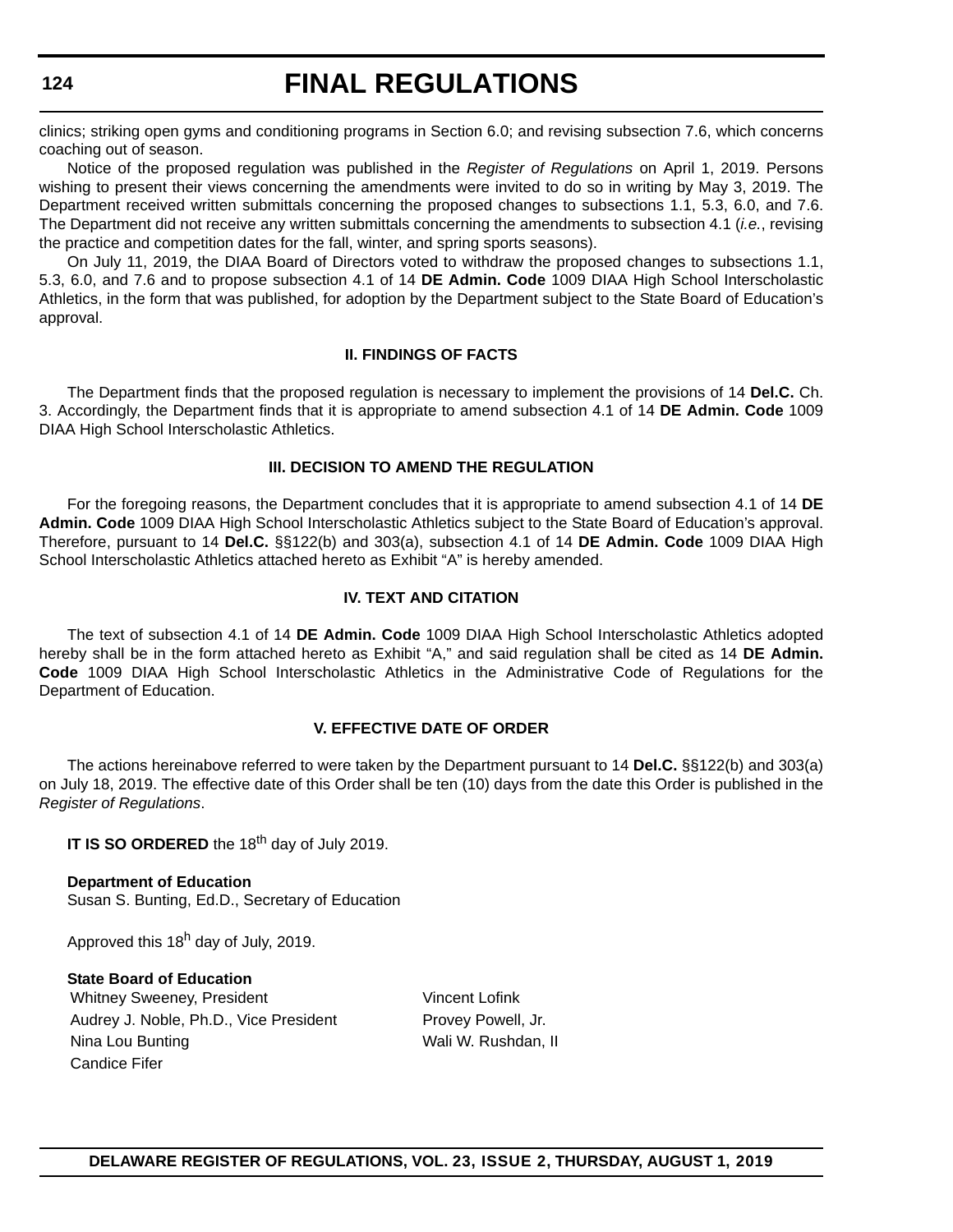<span id="page-48-0"></span>**\*Please Note: Due to the size of the final regulation, it is not being published here. A copy of the regulation is available at:**

#### **[1009 DIAA High School Interscholastic Athletics](http://regulations.delaware.gov/register/august2019/final/23 DE Reg 123 08-01-19.htm)**

### **[DEPARTMENT OF HEALTH AND SOCIAL SERVICES](https://www.dhss.delaware.gov/dhss/index.html)**

**DIVISION [OF HEALTH CARE QUALITY](https://www.dhss.delaware.gov/dhss/dltcrp/)**

Statutory Authority: 16 Delaware Code, Section 122(3)y. and z. (16 **Del.C.** §122(3)y. & z.) 16 **DE Admin. Code** 3335

#### **ORDER**

#### **[3335 Office-Based Surgery](#page-3-0)**

#### **Nature of The Proceedings**

Delaware Health and Social Services ("DHSS") initiated proceedings to adopt the State of Delaware Regulations Governing Office-Based Surgery. The DHSS proceedings to adopt regulations were initiated pursuant to 29 Delaware Code Chapter 101 and authority as prescribed by 16 Delaware Code, Section 122 (3)y. & z.

On June 1, 2019 (Volume 22, Issue 12), DHSS published in the Delaware *Register of Regulations* its notice of proposed regulations, pursuant to 29 **Del.C.** §10115. It requested that written materials and suggestions from the public concerning the proposed regulations be delivered to DHSS by July 1, 2019, after which time the DHSS would review information, factual evidence and public comment to the said proposed regulations.

Written comments were received during the public comment period and evaluated. The results of that evaluation are summarized in the accompanying "Summary of Evidence."

#### **Summary**

Effective August 1, 2019, DHSS/Division of Health Care Quality (DHCQ) is publishing the final regulations governing Office-Based Surgery.

#### **Background**

Previous legislation gave the DHSS the authority to promulgate regulations and require accreditation for "facilities that perform invasive medical procedures". The terminology and definition of an "invasive medical procedure" was frequently misinterpreted and caused a great deal of confusion amongst the medical community. More recent legislation revised the language to be consistent with nationally recognized terminology; therefore, the term "office-based surgery" replaced "invasive medical procedure". In addition, this legislation clarified the definition to ensure that all facilities that perform office-based surgery do so in a safe and sanitary environment.

Subsequently, the DHCQ published the amendments to the regulations governing Office-Based Surgery and held them out for public comment per Delaware law. The amendments updated the regulatory language to be consistent with nationally recognized terminology; clarify definitions associated with office-based surgery; and update general and accreditation organization requirements.

#### **Statutory Authority**

16 **Del.C.** §122(3)y. & z.

#### **Purpose**

The purpose of this proposed amendment is to update the language to be consistent with nationally recognized terminology. In addition, the regulations clarify definitions and requirements for facilities that perform office-based surgery.

#### **Fiscal Impact**

Not applicable.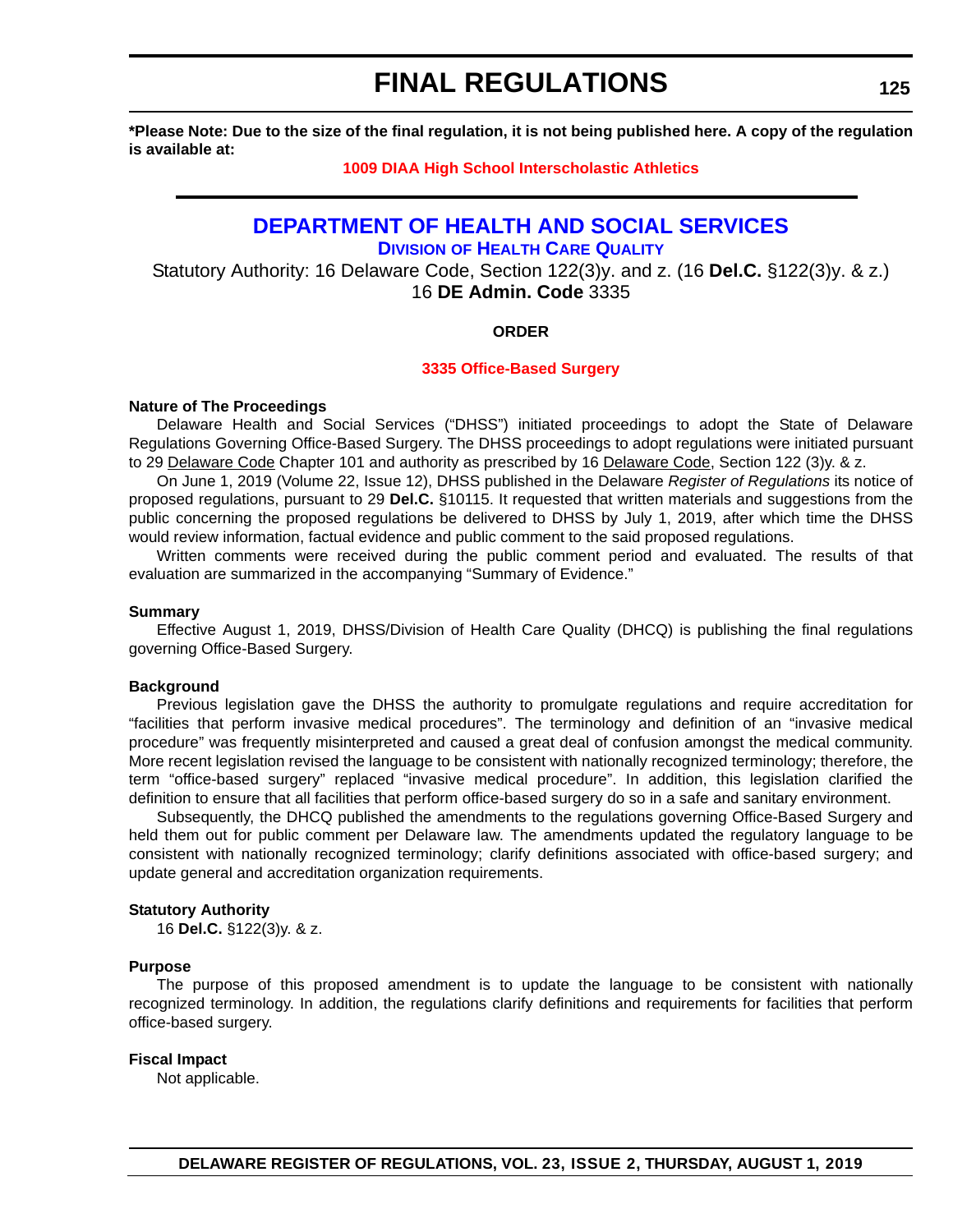#### **SUMMARY OF EVIDENCE**

In accordance with Delaware Law, public notices regarding proposed Department of Health and Social Services (DHSS) Regulations Governing Office-Based Surgery were published in the Delaware *Register of Regulations*. Written comments were received on the proposed regulations during the public comment period (June 1, 2019 through July 1, 2019).

Public comments and the DHSS (Department) responses are as follows:

#### **Alan Matarasso, MD, FACS, President, American Society of Plastic Surgeons**

**Comment:** I am writing on behalf of the American Society of Plastic Surgeons (ASPS) in support of the proposed amendments to 16 **DE Admin. Code** 3335, which would update Delaware's office-based surgery rules. ASPS is the largest association of plastic surgeons in the world, representing more than 7,000 members and 94 percent of all board-certified plastic surgeons in the United States – including 17 board-certified plastic surgeons in Delaware. Our mission is to advance quality care for plastic surgery patients and promote public policy that protects patient safety.

Many ASPS member surgeons provide office-based surgery (OBS), and we therefore appreciate the division's commitment to improve existing policy in order to further protect patients. ASPS's commitment to patient safety is carried out in the Society's accreditation by law, which requires all board-certified plastic surgeons who perform surgery under certain levels of anesthesia in an office facility that is:

- Accredited by a national or state recognized accrediting agency/organization such as the American Association for Accreditation of Ambulatory Surgery Facilities, the Accreditation Association for Ambulatory Health Care or the Joint Commission on the Accreditation of Health Care Organizations;
- Certified to participate in the Medicare program under Title XVIII; or
- Licensed by the state in which the facility is located

We believe that facility accreditation provides the necessary oversight and standards to ensure that patients receive the safest surgical care. For the reasons outlined above, we strongly support the proposed changes to 16 **DE Admin. Code** 3335 as they reflect an improvement in policy that will increase patient safety in Delaware.

*Response:* Thank you for your comments.

#### **Findings of Fact:**

There were no changes made to the regulations based on the comments received and detailed in the "Summary of Evidence". The Department finds that the proposed regulations, as set forth in the attached copy should be adopted in the best interest of the general public of the State of Delaware.

THEREFORE, IT IS ORDERED, that the proposed State of Delaware Regulations Governing Office-Based Surgery is adopted and shall become effective August 11, 2019, after publication of the final regulation in the Delaware *Register of Regulations*.

7/15/19 Lisa Bond, Director, DMS, for Date **Kara Odom Walker, MD, MPH, MSHS, Secretary, DHSS** 

**\*Please note that no changes were made to the regulation as originally proposed and published in the June 2019 issue of the** *Register* **at page 990 (22 DE Reg. 990). Therefore, the final regulation is not being republished. A copy of the final regulation is available at:**

**[3335 Office-Based Surgery](http://regulations.delaware.gov/register/august2019/final/23 DE Reg 125 08-01-19.htm)**

```
126
```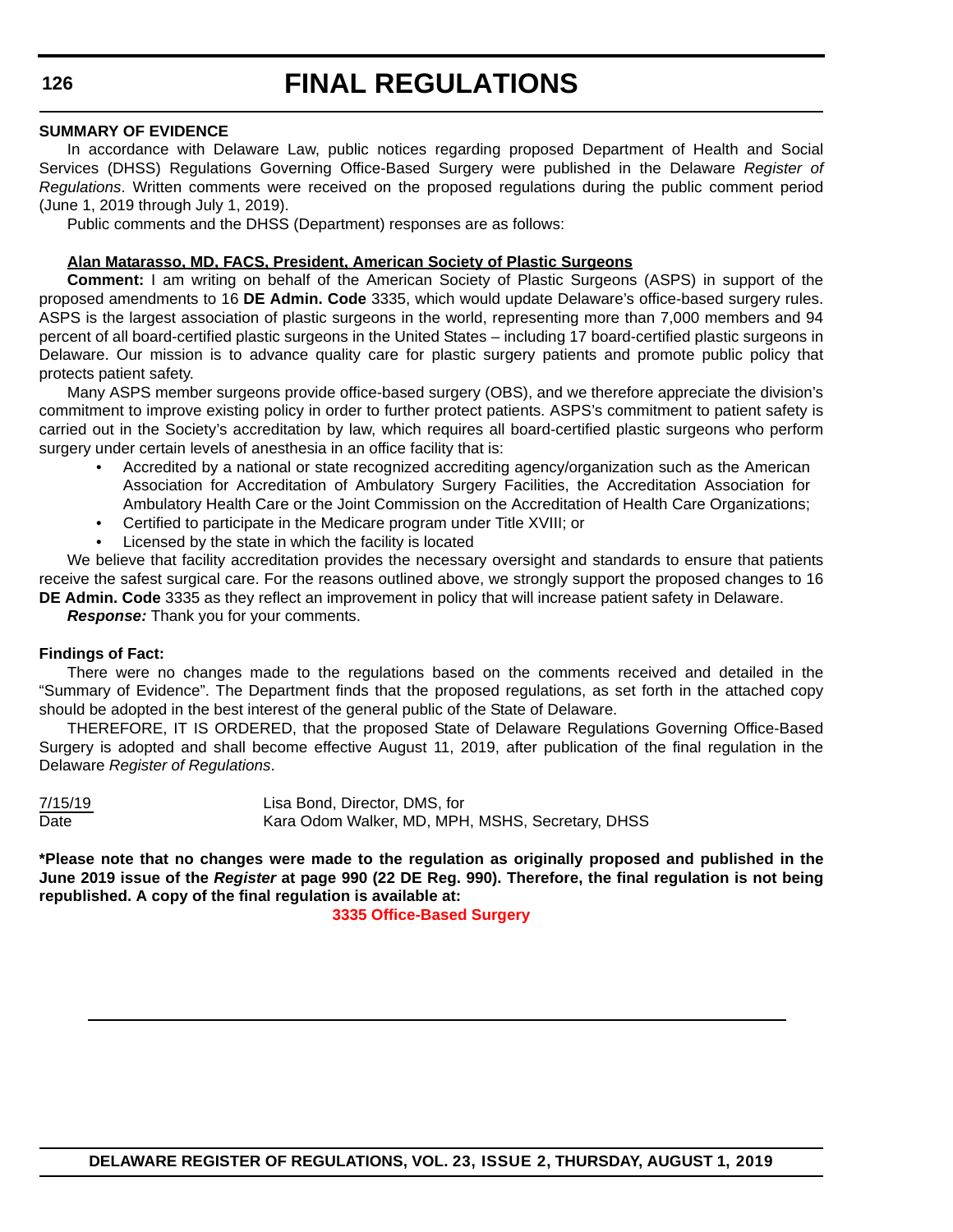#### <span id="page-50-0"></span>**DIVISION OF MEDICAID [AND MEDICAL ASSISTANCE](https://www.dhss.delaware.gov/dhss/dmma/)** Statutory Authority: 31 Delaware Code, Section 512 (31 **Del.C.** §512) 16 **DE Admin. Code** 17000

#### **ORDER**

#### **[Delaware Social Services Manual \(DSSM\) Section 17000](#page-3-0)**

#### **NATURE OF THE PROCEEDINGS:**

Delaware Health and Social Services ("Department") / Division of Medicaid and Medical Assistance initiated proceedings to amend the Delaware Social Services Manual (DSSM) regarding section 17000, specifically, to update the table of contents. The Department's proceedings to amend its regulations were initiated pursuant to 29 Delaware Code Section 10114 and its authority as prescribed by 31 Delaware Code Section 512.

The following regulatory action is exempt from the Administrative Procedures Act in accordance with 29 Delaware Code, Ch. 101, §10113(b)(4), which exempts from the procedural requirements of the Administrative Procedures Act (APA) regulations for existing regulations to make non-substantive changes in existing regulations to alter style or form or to correct technical errors.

#### **SUMMARY OF PROPOSAL**

#### **Purpose**

The purpose of the amendment is to ensure consistency within the sections of the DSSM.

Effective for services provided on and after October 11, 2019 Delaware Health and Social Services/Division of Medicaid and Medical Assistance (DHSS/DMMA) proposes to amend Delaware Social Services Manual (DSSM) regarding section 17000, specifically, to remove the table of contents.

#### **Background**

Portals and websites provide the government with the opportunity to share details about operations, policy and practices. Information posted should be easy to access, clear and consistently formatted.

The Delaware Social Services Manual (DSSM) is part of Title 16 of the Delaware Administrative Code which is the official version of the regulation of the State of Delaware.

These are regulations used in determining eligibility for cash assistance, food benefits, medical assistance, and child subsidies. These are programs administered by the Division of Social Services (DSS) and the Division of Medicaid and Medical Assistance (DMMA).

#### **Statutory Authority**

31 **Del.C.** §512

#### **Citation**

29 **Del.C.** Ch. 101 §10113, Adoption of Regulations; Exemptions

#### **Fiscal Impact Statement**

There is no anticipated fiscal impact to the agency.

#### **FINDINGS OF FACT:**

The Department finds that the proposed changes as set forth in the August 2019 *Register of Regulations* should be adopted.

THEREFORE, IT IS ORDERED, that the proposed regulation to amend the Delaware Social Services Manual (DSSM) regarding section 17000, specifically, to remove the table of contents, is adopted and shall be final effective August 12, 2019.

6/25/19

Date of Signature **Kara Odom Walker, MD, MPH, MSHS, Secretary,** Kara Odom Walker, MD, MPH, MSHS, Secretary, **DHSS**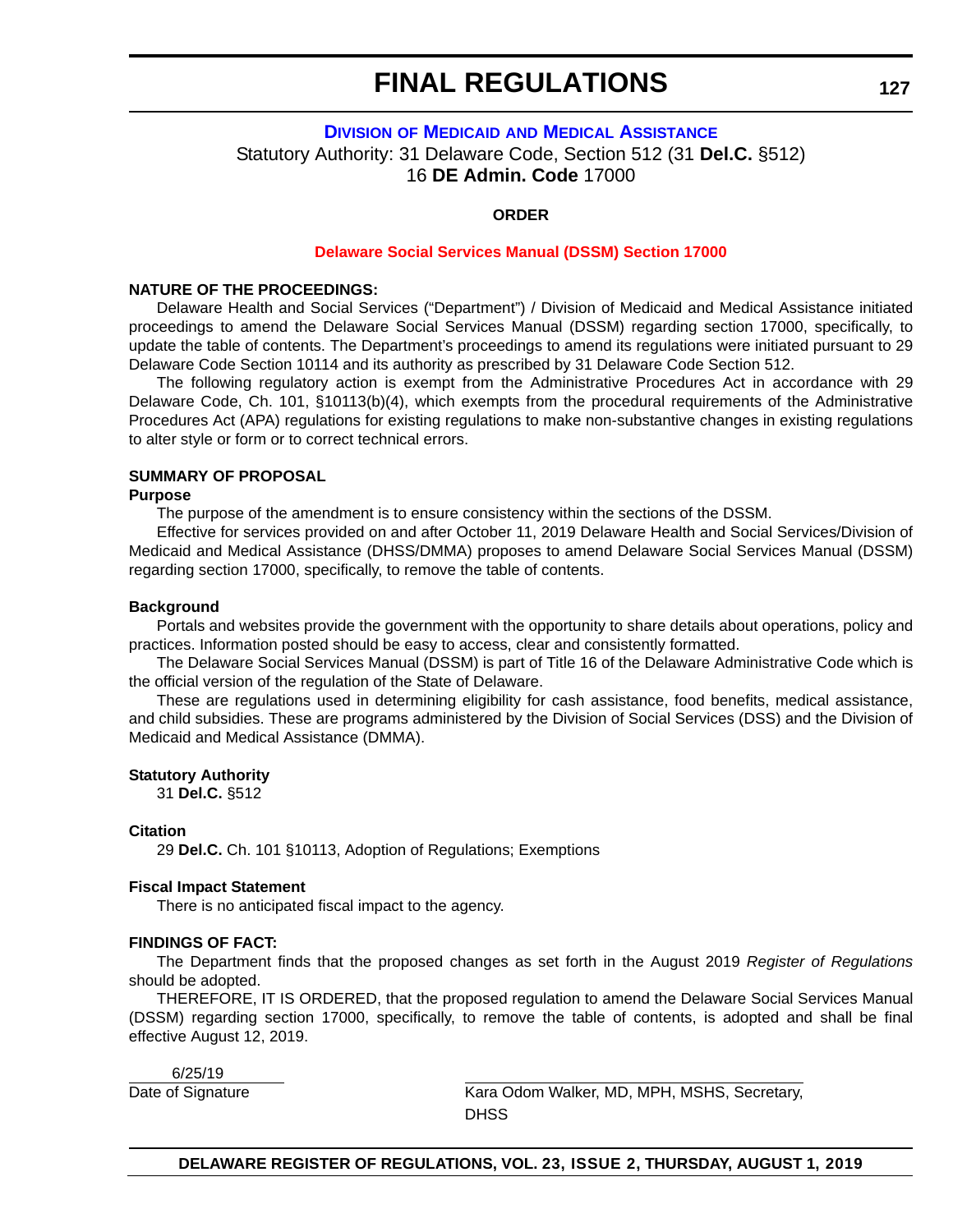#### **17000 SSI Related Programs**

**17000 Family and Community Medical Assistance - SSI Related Programs** The following section describes the eligibility groups that are categorically related to the SSI program. 17100 SSI Beneficiaries 17110 Individuals Who Would Be SSI Beneficiaries Except for July, 1972 Increase in OASDI Benefits 17120 Recipients of Mandatory State Supplementary Payments 17130 1619 (b) Eligibles 17130.1 Eligibility Determination 17140 "Pickle Amendment" – Loss of SSI Benefits Due to COLA Increases 17140.1 Eligibility Determination 17140.2 Computation of COLA Disregard 17140.2.1 Computation of COLA Disregard for Pickles 17150 Widows/Widowers (Age 60-64) 17150.1 Eligibility Determination 17155 Widows/Widowers with Disabilities (Age 50-59) 17155.1 Eligibility Determination 17160 Adult Children with Disabilities 17160.1 Eligibility Determination 17170 Section 4913 Children with Disabilities 17200 Disabled Children - Program Renamed (See 25000 Section) 17300 Qualified Medicare Beneficiaries 17300.1 Application Process 17300.2 Medicare Entitlement 17300.3 Financial Eligibility 17300.3.1 COLA Disregard 17300.3.2 Income 17300.3.2.1 Excluded Income 17300.3.2.2 What is Not Income 17300.3.2.3 Gross Income 17300.3.2.4 Earned Income 17300.3.2.5 Unearned Income 17300.3.2.6 Income Computation 17300.4 Effective Date of Coverage 17300.4.1 Retroactive Coverage Precluded 17300.5 Benefits 17300.6 Redetermination of Eligibility 17300.7 Identification of Beneficiaries 17300.8 Payments to Providers 17400 Specified Low Income Medicare Beneficiaries 17400.1 Income Limits 17400.1 SLMB Income Limits 17400.1.1 COLA Disregard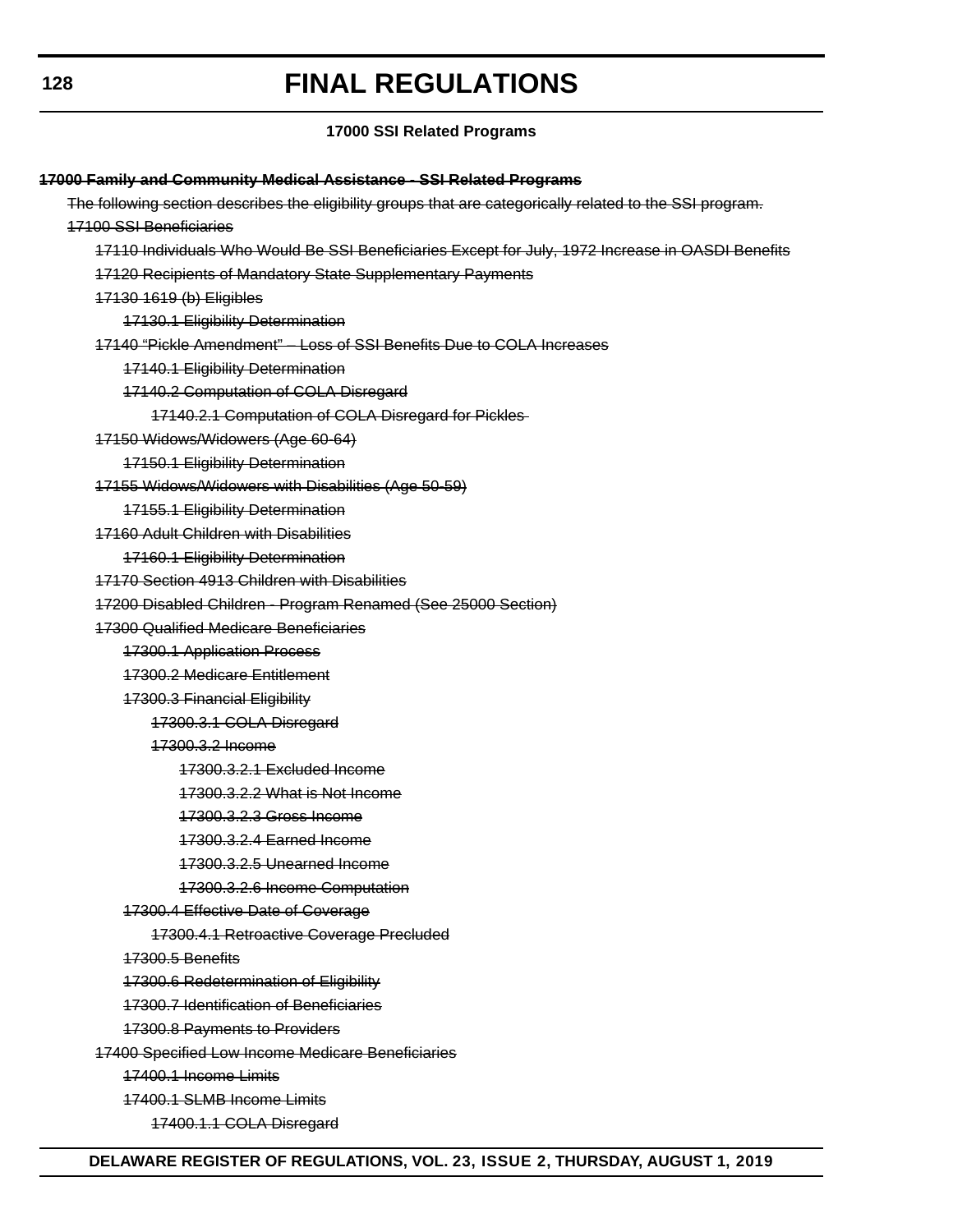<span id="page-52-0"></span>17400.2 Retroactive Coverage

17400.3 Redetermination of Eligibility

17500 Qualifying Individuals

17510 Qualifying Individuals 1

17520 Qualifying Individuals 2

17530 COLA Disregard

17540 Retroactive Coverage

17550 Capped Allocation

17560 Redetermination of Eligibility

17700 Qualified and Disabled Working Individuals (QDWI)

17700 Income Limits

17700.1 Application Process

17700.2 Medicare Beneficiary

17700.3 Financial Eligibility

17700.3.1 Income

17700.4 Effective Date of Coverage

17700.4.1 Retroactive Coverage

17700.5 Redetermination of Eligibility

No Retroactive eligibility

17800 Medical Assistance During Transition to Medicare

17801 Status Eligibility

17802 Financial Eligibility

17803 Determination Eligibility

17804 Income Standard

17805 Payment Level

### **[DEPARTMENT OF INSURANCE](https://insurance.delaware.gov/) OFFICE OF [THE COMMISSIONER](https://insurance.delaware.gov/bio/)**

Statutory Authority: 18 Delaware Code, Sections 311, 701 and 4802 and 29 Delaware Code, Section 10113 (18 **Del.C.** §§311, 701 & 4802 & 29 **Del.C.** §10113) 18 **DE Admin. Code** 2001

#### **ORDER**

#### **[2001 Insurance Premium Finance Companies](#page-4-0)**

Regulation 2001, entitled Insurance Premium Finance Companies, sets forth the requirements for applying for and maintaining a Delaware license as an Insurance Premium Finance Company. Subsections 1.1 and 1.2 state that annual license fees are \$300. In the July 3, 2017 amendments to the Department of Insurance's Fee schedule promulgated at 18 **Del.C.** §701, and the corresponding amendment to 18 **Del.C.** §4802, the licensing fee was raised from \$300 to \$500.

To ensure that the regulation need not be updated to conform to future fee increases, if any, the Department is replacing the fee amount with a cross-reference to 18 **Del.C.** §§701 and 4802. The Department is also taking the opportunity to update the regulation to confirm with current Delaware Administrative Code style conventions and to update Department contact information.

**DELAWARE REGISTER OF REGULATIONS, VOL. 23, ISSUE 2, THURSDAY, AUGUST 1, 2019**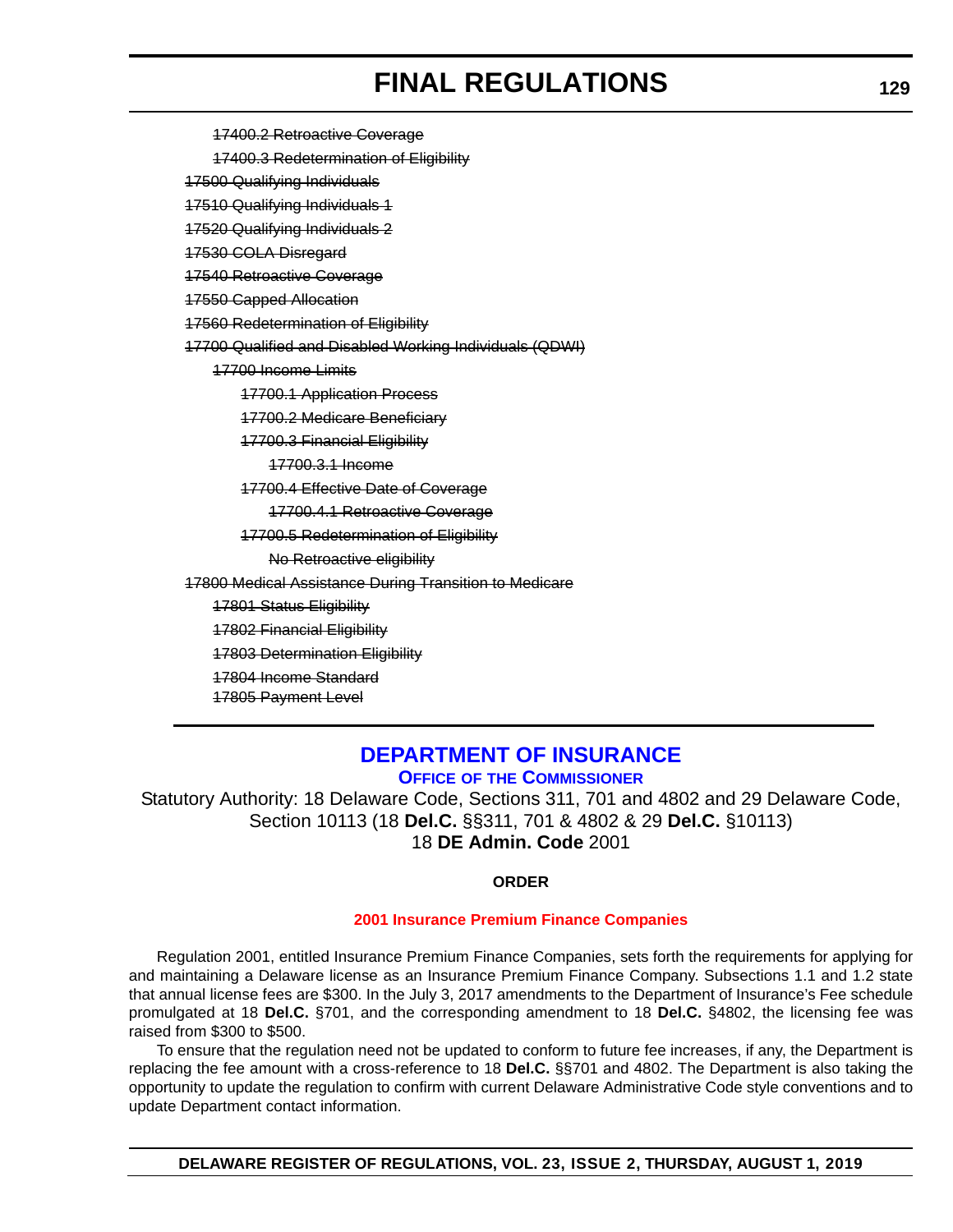#### <span id="page-53-0"></span>**130**

### **FINAL REGULATIONS**

These amendments are exempt from the requirement of public notice and comment because they include "amendments to existing regulations to make them consistent with changes in basic law but which do not otherwise alter the substance of the regulations" pursuant to 29 **Del.C.** §10113(b)(5), "nonsubstantive changes in existing regulations to alter style or form or to correct technical errors" pursuant to 29 **Del.C.** §10113(b)(4), and "descriptions of agency organization, operations and procedures for obtaining information" pursuant to 29 **Del.C.** §10113(b)(1).

This order shall be effective 10 days after publication in the *Register of Regulations*.

IT IS SO ORDERED.

This 2<sup>nd</sup> day of July, 2019 Trinidad Navarro

Commissioner, Delaware Department of Insurance

**\*Please Note: Due to the size of the final regulation, it is not being published here. A copy of the regulation is available at:**

**[2001 Insurance Premium Finance Companies](http://regulations.delaware.gov/register/august2019/final/23 DE Reg 129 08-01-19.htm)**

### **[DEPARTMENT OF STATE](https://sos.delaware.gov/) DIVISION [OF PROFESSIONAL REGULATION](https://dpr.delaware.gov/) [1900 BOARD](https://dpr.delaware.gov/boards/nursing/) OF NURSING** Statutory Authority: 24 Delaware Code, Section 1906(a)(1) (24 **Del.C.** §1906(a)(1)) 24 **DE Admin. Code** 1900

#### **ORDER**

#### **[1900 Board of Nursing](#page-4-0)**

The Delaware Board of Nursing pursuant to 24 **Del.C.** §1906(a)(1), proposed to revise its regulations. The proposed changes update the regulations pertaining to use of simulation in nursing schools, including setting forth what percentage of clinical experience in nursing school may be through simulation and the requirements related to the use of simulation. In addition, the proposed change to Regulation 8.14.9.2 clarifies the requirements an advanced practice registered nurse must meet to renew prescriptive authority.

#### **SUMMARY OF THE EVIDENCE AND INFORMATION SUBMITTED**

Following publication in the Delaware *Register of Regulations* on May 1, 2019 a public hearing was held on June 12, 2019. Written comment periods were held open for thirty days, and an additional fifteen days following the public hearing. At the hearing, the Board accepted as evidence and marked as the Board's Exhibits 1 and 2 documentation of publication of the notice of the public hearing in the *News Journal* and the *Delaware State News*. At the time of the deliberations, the Board considered the following documents:

**Board Exhibit 1** – Affidavit of publication of the public hearing notice in the *News Journal*;

**Board Exhibit 2** – Affidavit of publication of the public hearing notice in the *Delaware State News*;

There was no verbal testimony given at the public hearing on June 12, 2019, and no written comments were received by the Board during the initial thirty day public comment period or the second fifteen day public comment period.

#### **FINDINGS OF FACT AND CONCLUSIONS**

1. The public was given notice and an opportunity to provide the Board with comments in writing and by testimony at the public hearing on the proposed amendments to the Board's regulations.

2. There were no public comments provided to the Board during the initial 30 day written public comment period, or the public hearing.

**DELAWARE REGISTER OF REGULATIONS, VOL. 23, ISSUE 2, THURSDAY, AUGUST 1, 2019**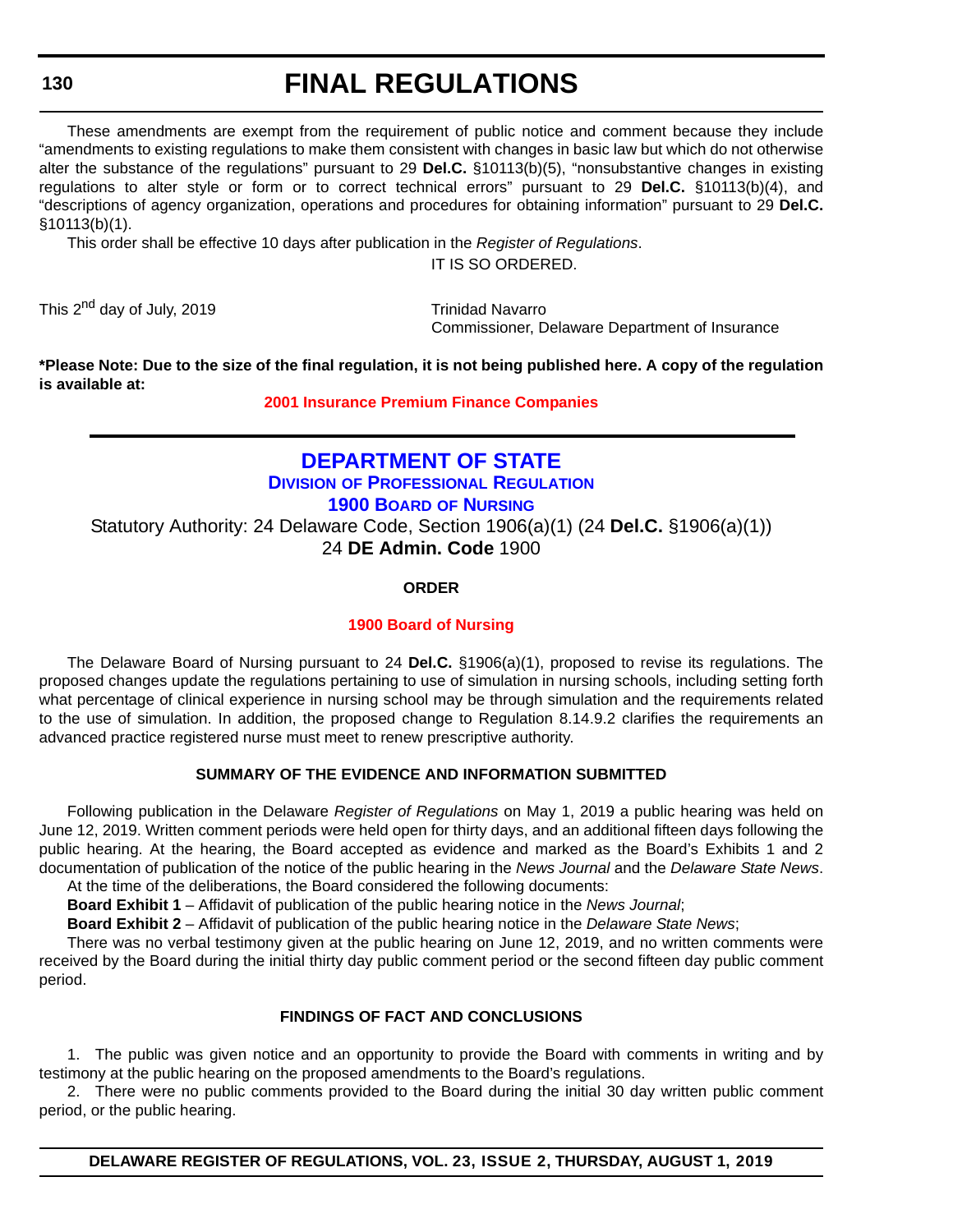3. Pursuant to 24 **Del. C.** §1906(a)(1), the Board has statutory authority to promulgate rules and regulations clarifying specific statutory sections of its statute.

4. The proposed amendments seek to update the regulations pertaining to use of simulation in nursing schools, including setting forth what percentage of clinical experience in nursing school may be through simulation and the requirements related to the use of simulation. In addition, the proposed change to Regulation 8.14.9.2 clarifies the requirements an advanced practice registered nurse must meet to renew prescriptive authority.

6. The public was given notice and an opportunity to provide the Board with comments in writing and by testimony at the public hearing on the proposed changes to the Board's rules and regulations.

7. Having received no public comment, the Board finds no reason to amend the regulations as proposed.

#### **DECISION AND ORDER CONCERNING THE REGULATIONS**

Having found that the proposed changes to the regulations are necessary as outlined herein, the Board finds that the regulations shall be adopted as final in the form as proposed. The exact text of the regulations, as amended, are attached to this order as Exhibit A. These changes will become effective ten days following publication of this order in the Delaware *Register of Regulations.*

**IT IS SO ORDERED** this 10<sup>th</sup> day of July, 2019 by the Delaware Board of Nursing.

Megan Williams, DNP, FNP-C, RN, President Ron Castaldo, RN, APRN Nancy Bastholm, RN Precious Benson, Public Member (absent) Krystal Little, RN (absent) Carol Abdill, RN Danielle Gomez, RN Victoria Udealer, RN Member (absent) Kenyette Walters, LPN Marlo Silverio, RN (absent) Sandra Glenn-Vernon, RN (absent) Prameela Kaza, Public Member William Hare, Public Member

**\*Please note that no changes were made to the regulation as originally proposed and published in the May 2019 issue of the** *Register* **at page 935 (22 DE Reg. 935). Therefore, the final regulation is not being republished. A copy of the final regulation is available at:**

**[1900 Board of Nursing](http://regulations.delaware.gov/register/august2019/final/23 DE Reg 130 08-01-19.htm)**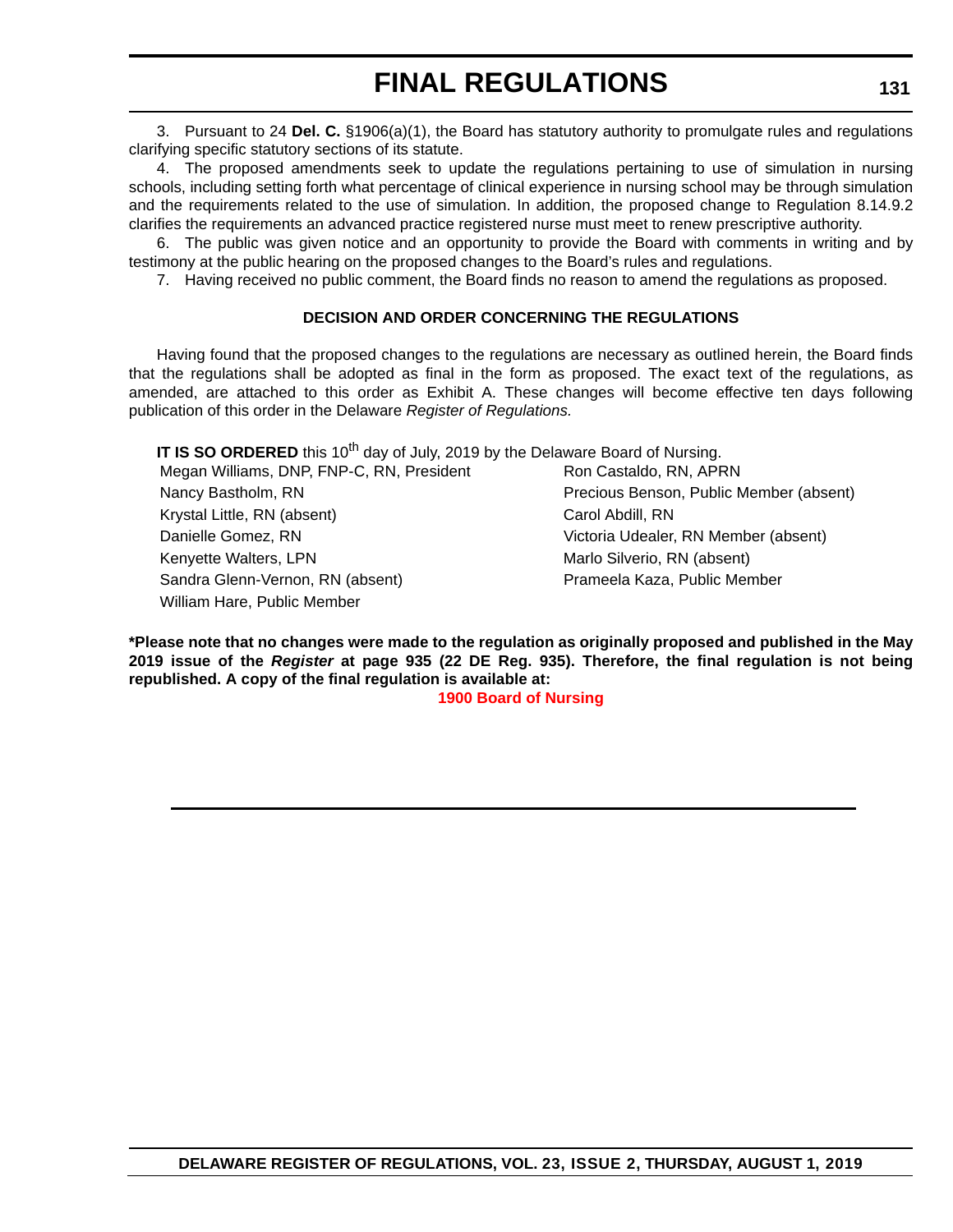### **[DELAWARE RIVER BASIN COMMISSION](https://www.state.nj.us/drbc/) [PUBLIC NOTICE](#page-4-0)**

<span id="page-55-0"></span>The Delaware River Basin Commission will hold a public hearing on **Wednesday, August 14, 2019** beginning at **1:30 p.m.** at the Commission's office building, 25 Cosey Road, West Trenton, New Jersey 08628. A business meeting will be held the following month on **Wednesday, September 11, 2019** beginning at **10:30 a.m.** at The Conference Center at Mercer, Mercer County Community College, 1200 Old Trenton Road, West Windsor, New Jersey 08550. The hearing and meeting are open to the public. For more information, visit the DRBC web site at www.drbc.gov or contact Pamela M. Bush, Commission Secretary and Assistant General Counsel, at 609-883 9500 extension 203 and [pamela.bush@drbc.gov.](mailto:pamela.bush@drbc.gov)

### **[DEPARTMENT OF EDUCATION](https://www.doe.k12.de.us/) [PUBLIC NOTICE](#page-4-0)**

The State Board of Education will hold its monthly meeting on Thursday, August 15, 2019 at 5:00pm in Sussex Tech High School (17099 County Seat Highway, Georgetown, DE).

### **[DEPARTMENT OF HEALTH AND SOCIAL SERVICES](https://www.dhss.delaware.gov/dhss/index.html) DIVISION OF MEDICAID [AND MEDICAL ASSISTANCE](https://www.dhss.delaware.gov/dhss/dmma/) [PUBLIC NOTICE](#page-4-0)**

#### **Documentation of State Residency**

In compliance with the State's Administrative Procedures Act (APA - Title 29, Chapter 101 of the Delaware Code), 42 CFR §447.205, and under the authority of Title 31 of the Delaware Code, Chapter 5, Section 512, Delaware Health and Social Services (DHSS) / Division of Medicaid and Medical Assistance (DMMA) is proposing to amend the Division of Social Services Manual (DSSM) regarding state residency documentation requirements, specifically, to align policy with current practice.

Any person who wishes to make written suggestions, compilations of data, testimony, briefs or other written materials concerning the proposed new regulations must submit same to, Planning, Policy and Quality Unit, Division of Medicaid and Medical Assistance, 1901 North DuPont Highway, P.O. Box 906, New Castle, Delaware 19720-0906, by email to [Nicole.M.Cunningham@delaware.gov,](mailto:Nicole.M.Cunningham@delaware.gov) or by fax to 302-255-4413 by 4:30 p.m. on September 3, 2019. Please identify in the subject line: Documentation of State Residency.

The action concerning the determination of whether to adopt the proposed regulation will be based upon the results of Department and Division staff analysis and the consideration of the comments and written materials filed by other interested persons.

#### **DIVISION [OF PUBLIC HEALTH](https://www.dhss.delaware.gov/dhss/dph/index.html) [PUBLIC NOTICE](#page-4-0) 4465 Delaware Radiation Control Regulations**

Pursuant to 16 **Del.C.** §7406, the Authority on Radiation Protection (ARP), with the Office of Radiation Control, Health Systems Protection Section, Division of Public Health, Department of Health and Social Services, is proposing revisions to the regulations governing Radiation Control. On August 1, 2019, the Division of Public Health plans to publish as "proposed" revisions to the Radiation Control regulations. The revisions include an amendment to the definition of "Licensed Practitioner" and modified sections in Part F, Sections 5.13.13 and 5.14.1 to ensure that the definition of a Licensed Practitioner for purposes of the radiation control regulations would not in any way restrict the authority of an APRN with respect to radiologic procedures.

Copies of the proposed regulations are available for review in the August 1, 2019 edition of the Delaware *Register of Regulations*, accessible online at: <http://regulations.delaware.gov> or by calling the Division of Public Health at (302) 744-4951.

**DELAWARE REGISTER OF REGULATIONS, VOL. 23, ISSUE 2, THURSDAY, AUGUST 1, 2019**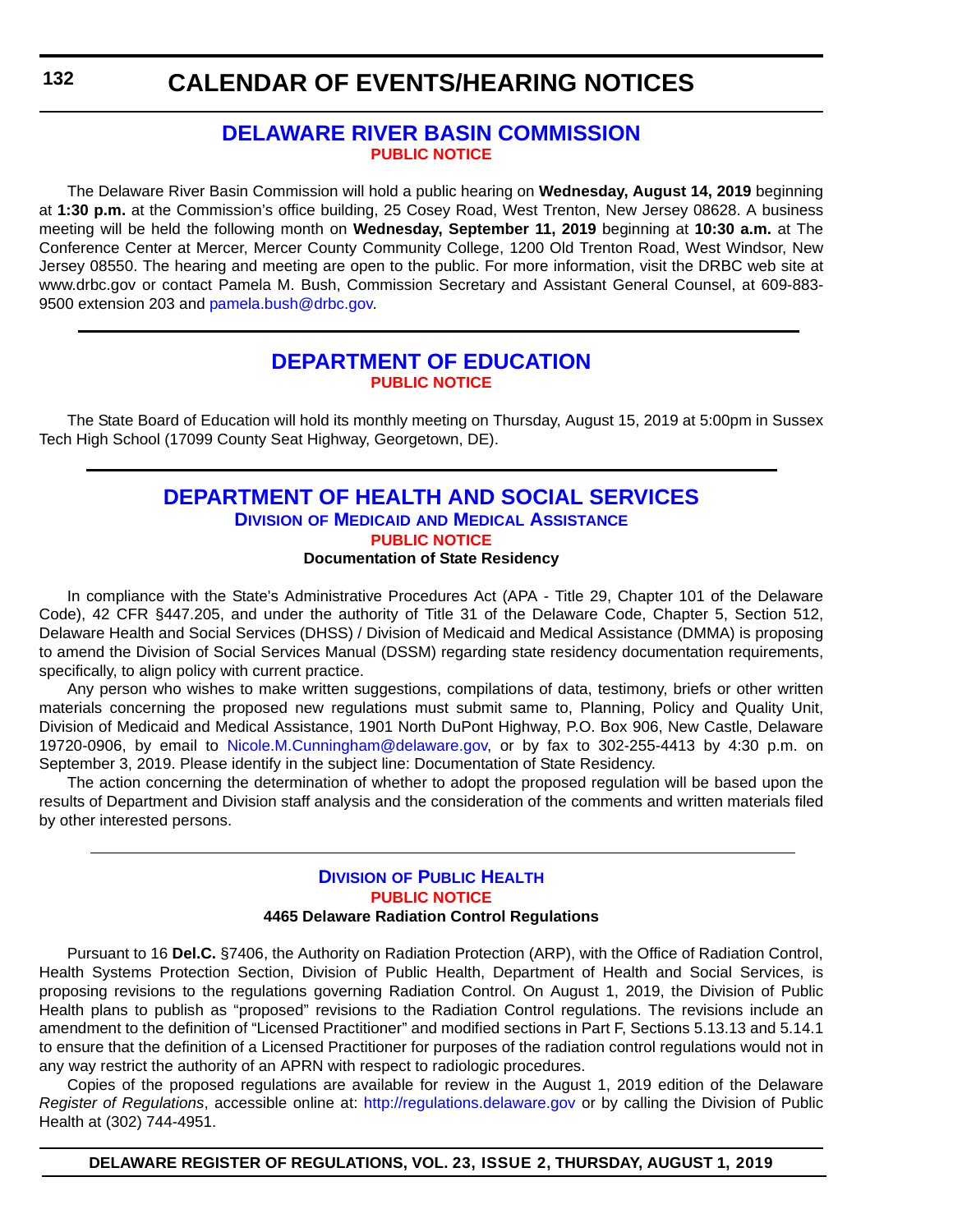Any person who wishes to make written suggestions, testimony, briefs or other written materials concerning the proposed regulations must submit them to Alanna Mozeik by Tuesday, September 3, 2019, at:

Alanna Mozeik Division of Public Health 417 Federal Street Dover, DE 19901 Email: [Alanna.Mozeik@delaware.gov](mailto:Alanna.Mozeik@delaware.gov) Phone: (302) 744-4951

#### **DIVISION [OF SOCIAL SERVICES](https://www.dhss.delaware.gov/dhss/dss/) [PUBLIC NOTICE](#page-4-0) TANF CMR School Attendance Requirement**

In compliance with the State's Administrative Procedures Act (APA - Title 29, Chapter 101 of the Delaware Code), 42 CFR §447.205, and under the authority of Title 31 of the Delaware Code, Chapter 5, Section 512, Delaware Health and Social Services (DHSS) / Division of Social services (DSS) is proposing to amend the Division of Social Services Manual regarding Temporary Assistance for Needy Families (TANF), specifically, to update policy regarding the school attendance element of the Contract of Mutual Responsibility (CMR).

Any person who wishes to make written suggestions, compilations of data, testimony, briefs or other written materials concerning the proposed new regulations must submit same to, Planning, Policy and Quality Unit, Division of Medicaid and Medical Assistance, 1901 North DuPont Highway, P.O. Box 906, New Castle, Delaware 19720-0906, by email to [Nicole.M.Cunningham@delaware.gov,](mailto:Nicole.M.Cunningham@delaware.gov) or by fax to 302-255-4413 by 4:30 p.m. on September 3, 2019. Please identify in the subject line: TANF CMR School Attendance Requirement.

The action concerning the determination of whether to adopt the proposed regulation will be based upon the results of Department and Division staff analysis and the consideration of the comments and written materials filed by other interested persons.

#### **DIVISION [OF SOCIAL SERVICES](https://www.dhss.delaware.gov/dhss/dss/) [PUBLIC NOTICE](#page-4-0) TANF and GA Eligibility - Excluded Income**

In compliance with the State's Administrative Procedures Act (APA - Title 29, Chapter 101 of the Delaware Code), 42 CFR §447.205, and under the authority of Title 31 of the Delaware Code, Chapter 5, Section 512, Delaware Health and Social Services (DHSS) / Division of Social services (DSS) is proposing to amend the Division of Social Services Manual regarding Temporary Assistance for Needy Families (TANF) and General Assistance (GA), specifically, to revise eligibility policy related to excluded income.

Any person who wishes to make written suggestions, compilations of data, testimony, briefs or other written materials concerning the proposed new regulations must submit same to, Planning, Policy and Quality Unit, Division of Medicaid and Medical Assistance, 1901 North DuPont Highway, P.O. Box 906, New Castle, Delaware 19720-0906, by email to [Nicole.M.Cunningham@delaware.gov,](mailto:Nicole.M.Cunningham@delaware.gov) or by fax to 302-255-4413 by 4:30 p.m. on September 3, 2019. Please identify in the subject line: TANF and GA Eligibility – Excluded Income.

The action concerning the determination of whether to adopt the proposed regulation will be based upon the results of Department and Division staff analysis and the consideration of the comments and written materials filed by other interested persons.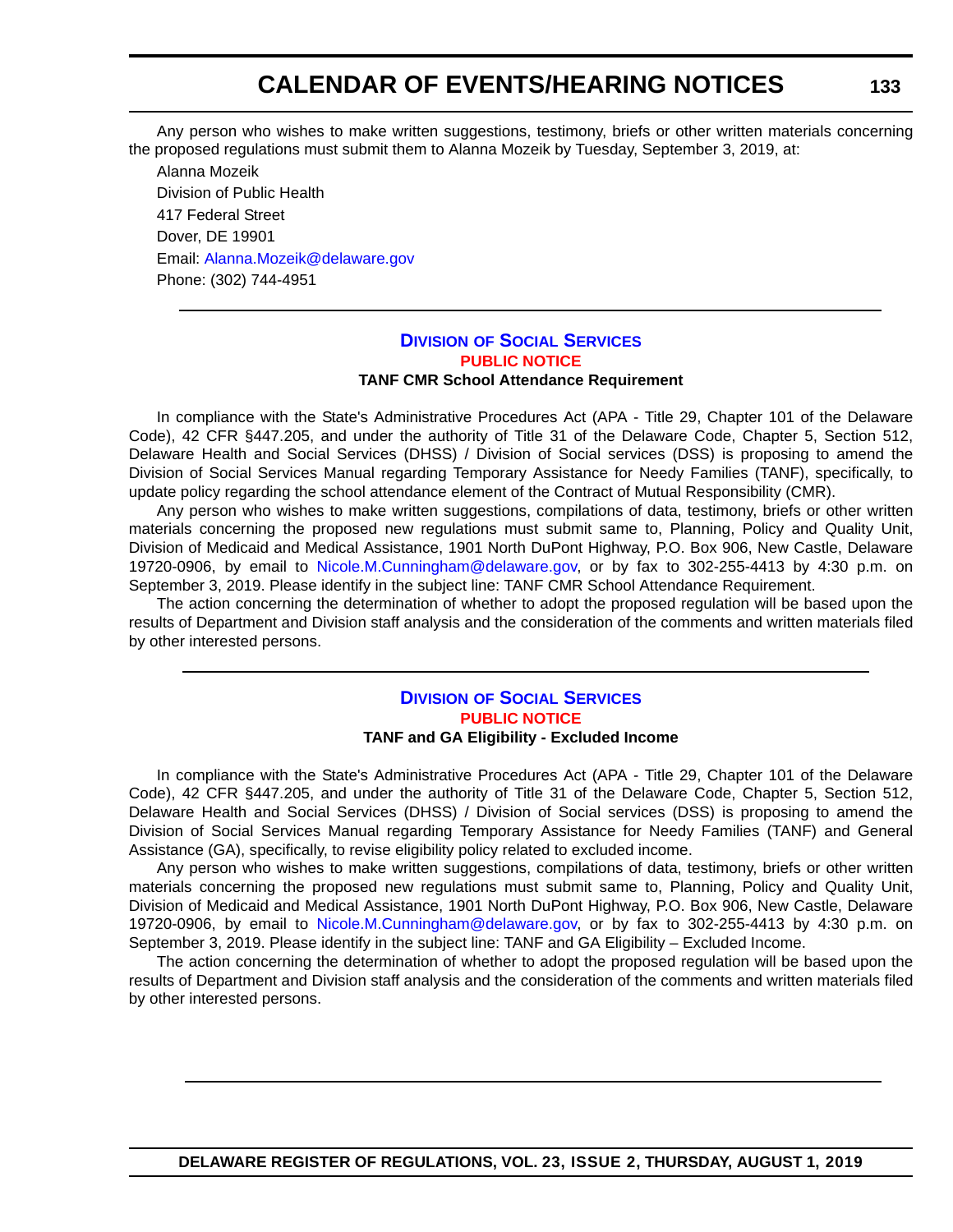#### **DIVISION [OF SOCIAL SERVICES](https://www.dhss.delaware.gov/dhss/dss/) [PUBLIC NOTICE](#page-4-0) POC - Determining and Reviewing Child Care**

<span id="page-57-0"></span>In compliance with the State's Administrative Procedures Act (APA - Title 29, Chapter 101 of the Delaware Code), 42 CFR §447.205, and under the authority of Title 31 of the Delaware Code, Chapter 5, Section 512, Delaware Health and Social Services (DHSS) / Division of Social services (DSS) is proposing to amend the Division of Social Services Manual regarding Purchase of Care (POC), specifically, to align policy with Federal requirements.

Any person who wishes to make written suggestions, compilations of data, testimony, briefs or other written materials concerning the proposed new regulations must submit same to, Planning, Policy and Quality Unit, Division of Medicaid and Medical Assistance, 1901 North DuPont Highway, P.O. Box 906, New Castle, Delaware 19720-0906, by email to [Nicole.M.Cunningham@delaware.gov,](mailto:Nicole.M.Cunningham@delaware.gov) or by fax to 302-255-4413 by 4:30 p.m. on September 3, 2019. Please identify in the subject line: POC - Determining and Reviewing Child Care.

The action concerning the determination of whether to adopt the proposed regulation will be based upon the results of Department and Division staff analysis and the consideration of the comments and written materials filed by other interested persons.

#### **[DEPARTMENT OF INSURANCE](https://insurance.delaware.gov/) OFFICE OF [THE COMMISSIONER](https://insurance.delaware.gov/bio/) [PUBLIC NOTICE](#page-4-0)**

#### **1101 Listed Surplus Lines Carriers Intending to Establish an Office in Delaware**

Chapter 18 of the Delaware Administrative Code at Regulation 1101 sets forth regulations that are applicable to all surplus lines insurers who wish to establish offices in the State of Delaware.

Prior to the surplus lines laws being amended to adopt the Nonadmitted and Reinsurance Reform Act in 2011, there was a provision in Chapter 19 that allowed an eligible surplus lines insurer to maintain a Delaware office in accordance with rules and regulations established by the Commissioner (prior Section 1907(c)). In accordance with former Section 1907(c), Regulation 1101 was promulgated to set forth requirements for maintaining an office in Delaware.

Since Chapter 19 was amended and former Section 1907 was removed, Regulation 1101 is outdated and should be rescinded. Since this is the only Regulation in Chapter 11 of Title 18 of the Administrative Code, the Department is also deleting the title and replacing it with the word "Reserved."

The Department does not plan to hold a public hearing on the proposed repeal of Regulation 1101. The regulation proposed for repeal appears below and can also be viewed at the Department of Insurance website at [http://insurance.delaware.gov/information/proposedregs/.](http://insurance.delaware.gov/information/proposedregs/)

Any person may file written comments, suggestions, briefs, and compilations of data or other materials concerning the proposed repeal of the regulation. Any written submission in response to this notice and relevant to the proposed repeal must be received by the Department of Insurance no later than 4:30 p.m. EST, the 3<sup>rd</sup> day, September, 2019. Any such requests should be directed to:

Leslie W. Ledogar, Esq., Regulatory Specialist

Delaware Department of Insurance 1351 West North Street, Suite 101 Dover, DE 19904 (302) 674-7379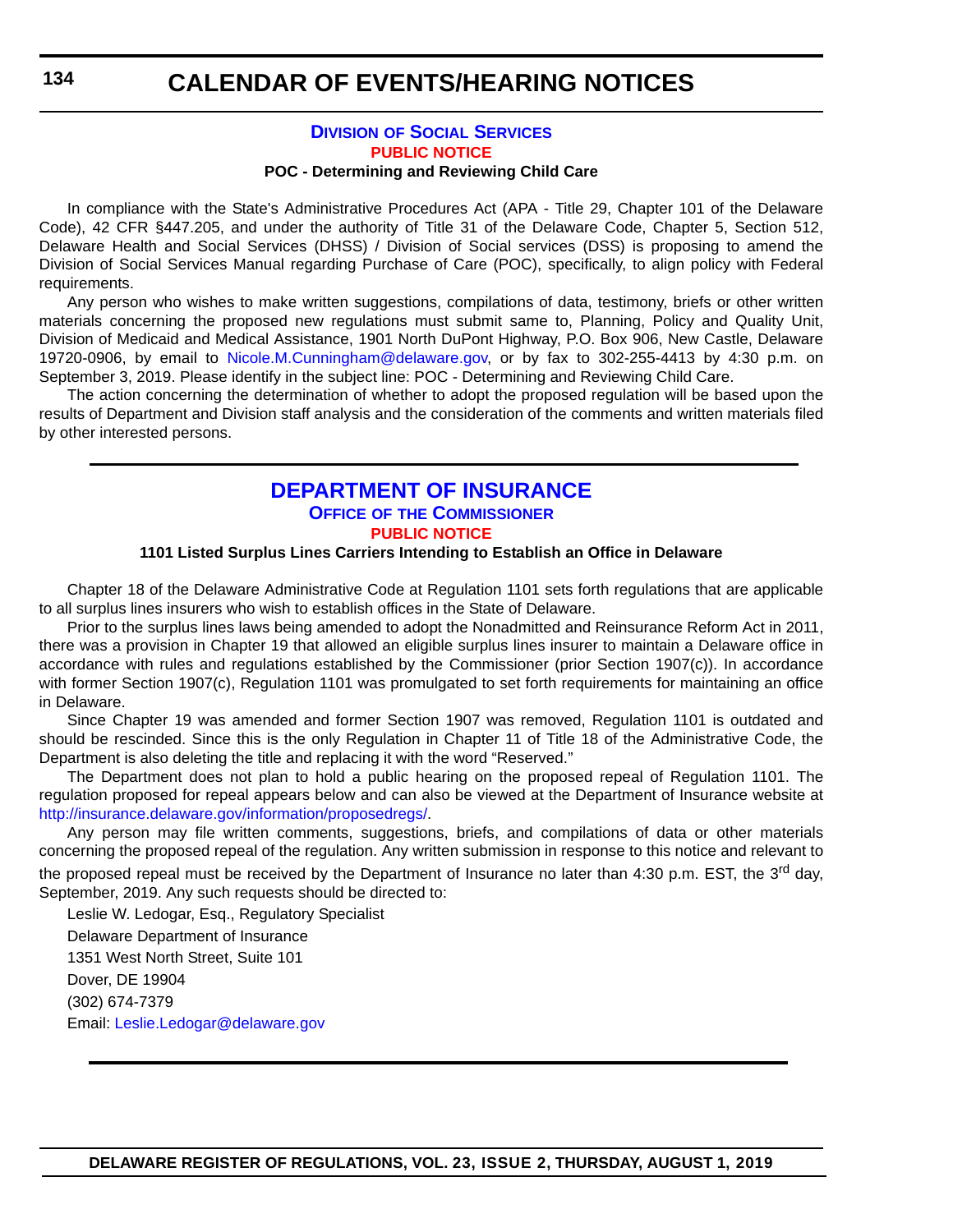### <span id="page-58-0"></span>**[DEPARTMENT OF NATURAL RESOURCES AND ENVIRONMENTAL](https://dnrec.alpha.delaware.gov/)  CONTROL**

#### **DIVISION OF WASTE [AND HAZARDOUS SUBSTANCES](https://dnrec.alpha.delaware.gov/waste-hazardous/) [TANK MANAGEMENT SECTION](https://dnrec.alpha.delaware.gov/waste-hazardous/tanks/ ) [PUBLIC NOTICE](#page-4-0)**

#### **1351 Underground Storage Tank Systems**

The proposed regulations reflect regulatory changes promulgated at the federal level as well as advances in UST system technologies. The State of Delaware regulations must be at least as stringent as the federal regulations under the requirements of 40 CFR 281, State Program Approval. The proposed regulatory requirements will clarify and improve installation, operation and maintenance, release detection and remedial requirements.

Two workshops were held on April 16 on the proposed amendments to 7 **DE Admin. Code** 1351 Regulations for Underground Storage Tank Systems. All questions were answered at the workshops; however formal public comments were accepted at the workshops and on April 17, 2019. Upon considering the comments that were submitted, the Department has made no substantive changes to the proposed amendments, and has scheduled a public hearing set for August 27, 2019 beginning at 6:00 PM in the Pat Ellis conference room at the Division of Waste and Hazardous Substances office at 391 Lukens Drive in New Castle. Written comments may be submitted at the hearing and up to September 11, 2019. Individuals desiring to provide comment may submit written comments regarding the proposed changes via email to [Lisa.Vest@delaware.gov](mailto:Lisa.Vest@delaware.gov) or via the USPS to Lisa Vest, Hearing Officer, DNREC, 89 Kings Highway, Dover, DE 19901 (302) 739-9042.

### **[DEPARTMENT OF STATE](https://sos.delaware.gov/) DIVISION [OF CORPORATIONS](https://corp.delaware.gov/) [PUBLIC NOTICE](#page-4-0)**

#### **102 Business Entity Name Standards and Procedures**

In compliance with the State's Administrative Procedures Act (Title 29, Chapter 101 of the Delaware Code) and under the authority of 29 **Del.C.** §§8703, 8704, the Delaware Department of State, Division of Corporations, proposes to introduce regulations governing business entity name standards and procedures.

In accordance with 29 **Del.C.** §10116, persons wishing to submit written comments, suggestions, briefs, and compilations of data or other written materials concerning the proposed regulations should direct them to the following address:

Kristopher Knight Deputy Secretary of State Department of State

820 N. French St., 4<sup>th</sup> Floor

Wilmington, DE 19801

Comments may also be directed via electronic mail to [dos\\_corpregs@state.de.us.](mailto:dos_corpregs@state.de.us) Any written submission in response to this notice and relevant to the proposed regulations must be received by the Department of State no later than 4:30 p.m. EST, Friday, September 6, 2019.

The action concerning determination of whether to adopt the proposed regulations will be based upon the results of Department analysis and the consideration of the written comments and any other written materials filed by the public.